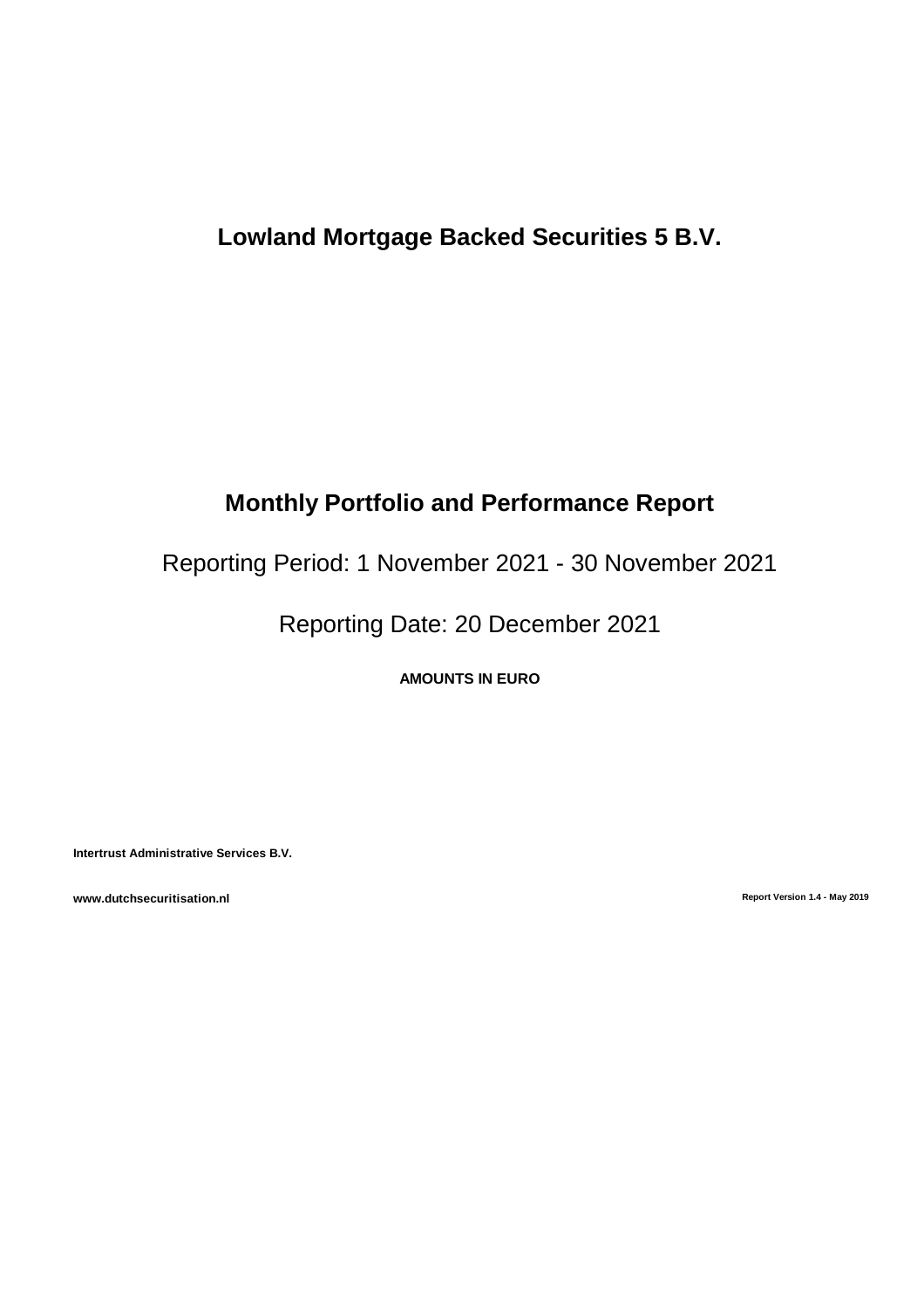### **Table of Contents**

|                                        | Page |
|----------------------------------------|------|
| <b>Key Dates</b>                       | 3    |
| The Mortgage Loan Portfolio            | 4    |
| Delinquencies                          | 5    |
| Foreclosure Statistics - Total         | 6    |
| Foreclosure Statistics - NHG Loans     |      |
| Foreclosure Statistics - Non NHG Loans | 9    |
| <b>Performance Ratios</b>              | 10   |
| <b>Key Characteristics</b>             | 11   |
| <b>Stratification Tables</b>           | 12   |
| Glossary                               | 48   |
| Contact Information                    | 52   |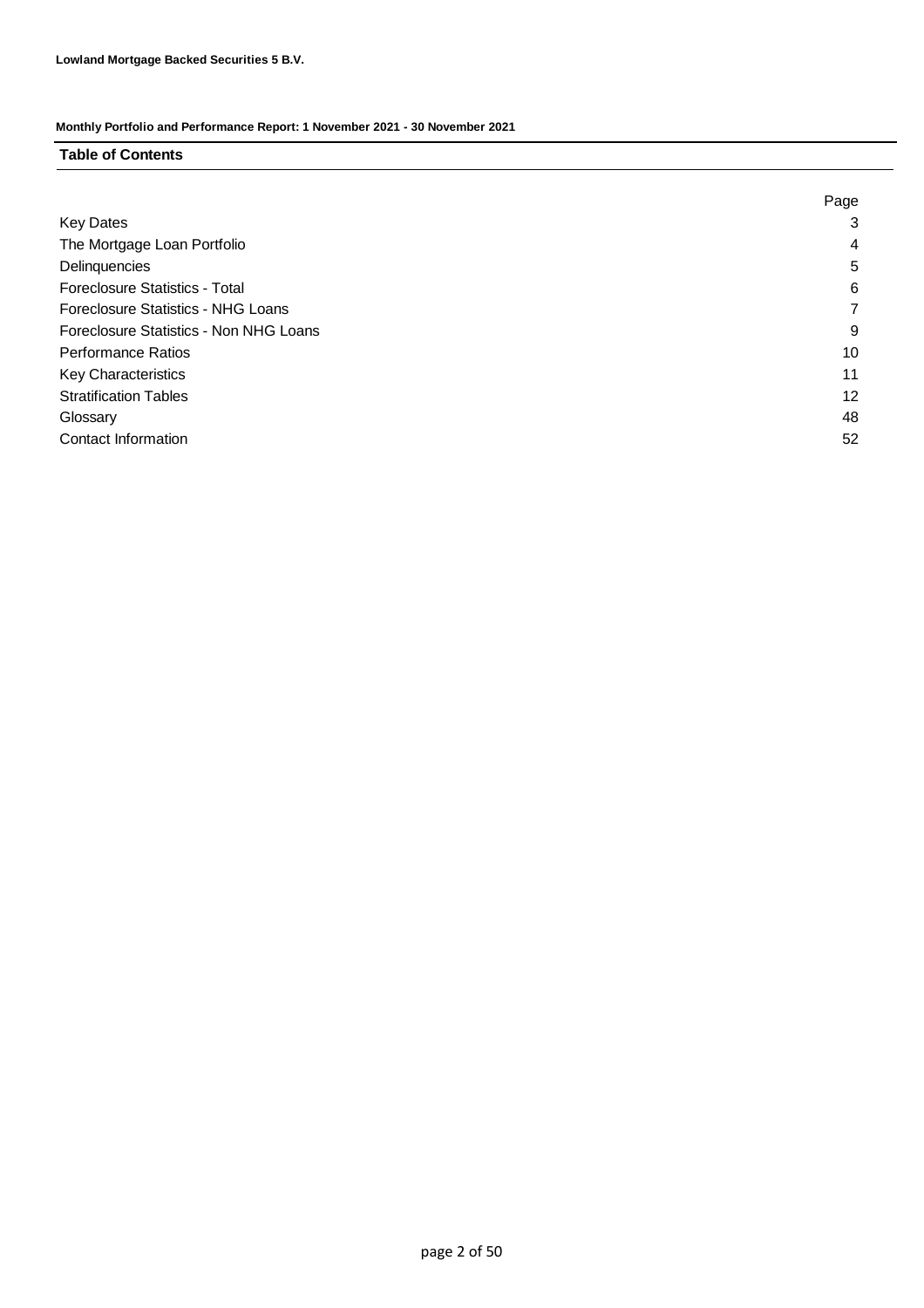| <b>Key Dates</b>                             |                             |                           |                             |                             |                             |                             |  |
|----------------------------------------------|-----------------------------|---------------------------|-----------------------------|-----------------------------|-----------------------------|-----------------------------|--|
| <b>Note Class</b>                            | Class A1                    | Class A2                  | Class B                     | Class C                     | Class D                     | <b>Class E</b>              |  |
|                                              |                             |                           |                             |                             |                             |                             |  |
| <b>Key Dates</b>                             |                             |                           |                             |                             |                             |                             |  |
| <b>Closing Date</b>                          | 23 May 2018                 | 23 May 2018               | 23 May 2018                 | 23 May 2018                 | 23 May 2018                 | 23 May 2018                 |  |
| <b>First Optional Redemption Date</b>        | 18 May 2023                 | 18 May 2023               | 18 May 2023                 | 18 May 2023                 | 18 May 2023                 | 18 May 2023                 |  |
| Step Up Date                                 | N/A                         | N/A                       | N/A                         | N/A                         | N/A                         | N/A                         |  |
| Original Weighted Average Life<br>(expected) | N/A                         | N/A                       | N/A                         | N/A                         | N/A                         | N/A                         |  |
| Legal Maturity Date                          | 18 May 2055                 | 18 May 2055               | 18 May 2055                 | 18 May 1955                 | 18 May 1955                 | 18 May 1955                 |  |
| Portfolio Date                               | 30 Nov 2021                 | 30 Nov 2021               | 30 Nov 2021                 | 30 Nov 2021                 | 30 Nov 2021                 | 30 Nov 2021                 |  |
| <b>Determination Date</b>                    | 16 Dec 2021                 | 16 Dec 2021               | 16 Dec 2021                 | 16 Dec 2021                 | 16 Dec 2021                 | 16 Dec 2021                 |  |
| <b>Interest Payment Date</b>                 | 20 Dec 2021                 | 20 Dec 2021               | N/A                         | N/A                         | N/A                         | N/A                         |  |
| Principal Payment Date                       | 20 Dec 2021                 | 20 Dec 2021               | 20 Dec 2021                 | 20 Dec 2021                 | 20 Dec 2021                 | 20 Dec 2021                 |  |
| <b>Current Reporting Period</b>              | 1 Nov 2021 -<br>30 Nov 2021 | 1 Nov 2021<br>30 Nov 2021 | 1 Nov 2021 -<br>30 Nov 2021 | 1 Nov 2021<br>30 Nov 2021   | 1 Nov 2021 -<br>30 Nov 2021 | 1 Nov 2021 -<br>30 Nov 2021 |  |
| <b>Previous Reporting Period</b>             | 1 Oct 2021 -<br>31 Oct 2021 | 1 Oct 2021<br>31 Oct 2021 | 1 Oct 2021 -<br>31 Oct 2021 | 1 Oct 2021 ·<br>31 Oct 2021 | 1 Oct 2021 -<br>31 Oct 2021 | 1 Oct 2021 -<br>31 Oct 2021 |  |
| <b>Accrual Start Date</b>                    | 18 Nov 2021                 | 18 Nov 2021               | N/A                         | N/A                         | N/A                         | N/A                         |  |
| <b>Accrual End Date</b>                      | 20 Dec 2021                 | 20 Dec 2021               | N/A                         | N/A                         | N/A                         | N/A                         |  |
| Accrual Period (in days)                     | 32                          | 30                        | N/A                         | N/A                         | N/A                         | N/A                         |  |
| Fixing Date Reference Rate                   | 16 Nov 2021                 | N/A                       | N/A                         | N/A                         | N/A                         | N/A                         |  |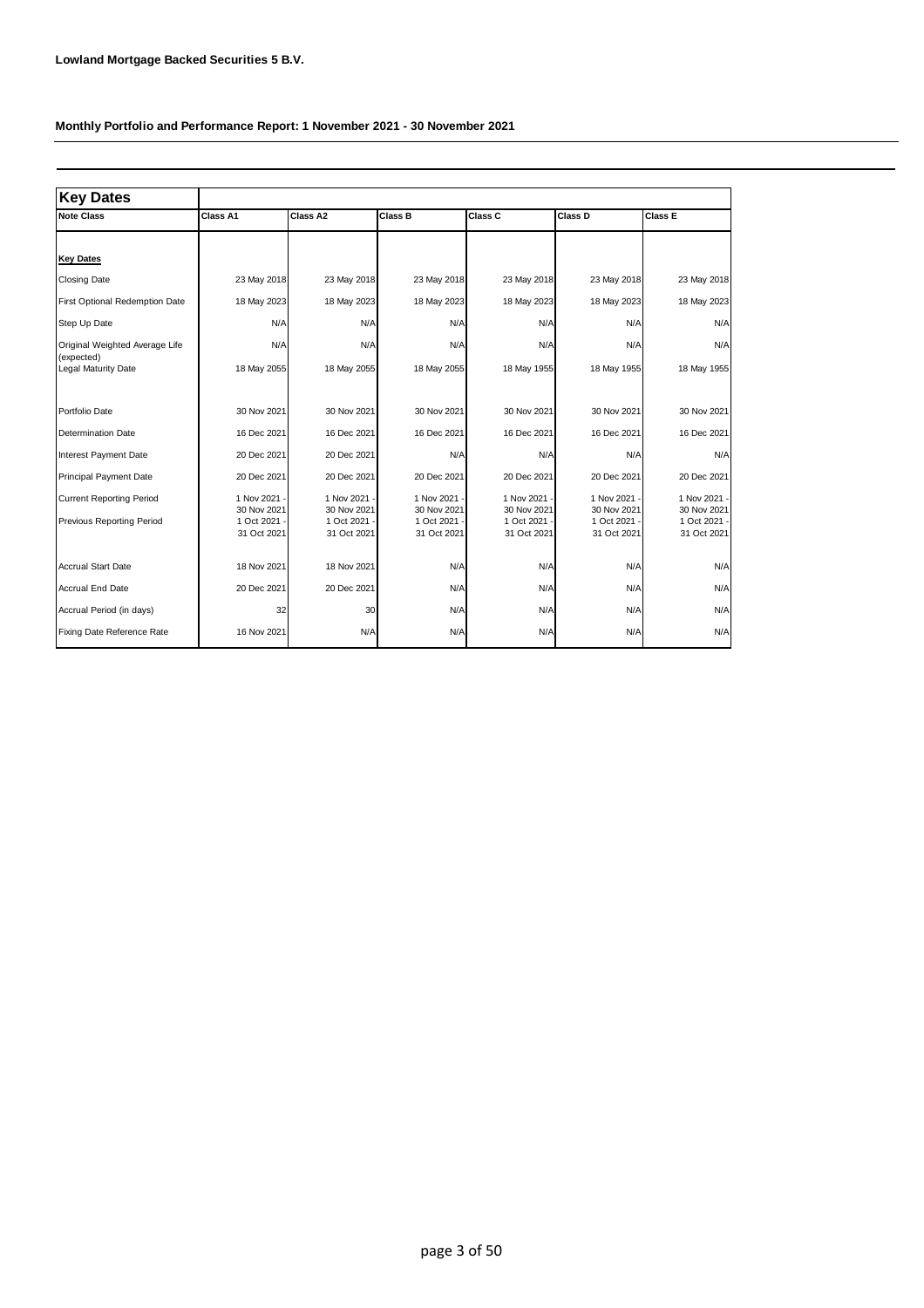| The Mortgage Loan Portfolio                                               |       |                   |
|---------------------------------------------------------------------------|-------|-------------------|
| <b>Number of Mortgage Loans</b>                                           |       |                   |
| Number of Mortgage Loans at the beginning of the Reporting Period         |       | 27,644            |
| Matured Mortgage Loans                                                    | -/-   | $\mathbf 0$       |
| Prepaid Mortgage Loans                                                    | -/-   | 269               |
| Further Advances / Modified Mortgage Loans                                |       | $\mathbf 0$       |
| Replacements                                                              |       | $\mathbf 0$       |
| Replenishments                                                            |       | 268               |
| Loans repurchased by the Seller                                           | $-/-$ | 15                |
| Foreclosed Mortgage Loans                                                 | -/-   | $\mathbf 0$       |
| Others                                                                    |       | 0                 |
| Number of Mortgage Loans at the end of the Reporting Period               |       | 27,628            |
| <b>Amounts</b>                                                            |       |                   |
| Net Outstanding balance at the beginning of the Reporting Period          |       | 5,026,599,312.07  |
| <b>Scheduled Principal Receipts</b>                                       | -/-   | 7,351,434.99      |
| Prepayments                                                               | -/-   | 45,037,685.62     |
| Further Advances / Modified Mortgage Loans                                |       | 0.00              |
| Replacements                                                              |       | 0.00              |
| Replenishments                                                            |       | 55,293,440.71     |
| Loans repurchased by the Seller                                           | -/-   | 2,904,038.79      |
| Foreclosed Mortgage Loans                                                 | $-/-$ | 0.00              |
| Others                                                                    |       | 0.00              |
| Rounding                                                                  |       | 0.00              |
| Net Outstanding balance at the end of the Reporting Period                |       | 5,026,599,593.38  |
| <b>Amount of Construction Deposit Obligations</b>                         |       |                   |
| Construction Deposit Obligations at the beginning of the Reporting Period |       | 9,021,980.64      |
| Changes in Construction Deposit Obligations                               |       | $-737,182.14$     |
| Construction Deposit Obligations at the end of the Reporting Period       |       | 8,284,798.50      |
| <b>Amount of Saving Deposits</b>                                          |       |                   |
| Saving Deposit at the beginning of the Reporting Period                   |       | -139, 190, 426.95 |
| Changes in Saving Deposits                                                |       | $-54,995.43$      |
| Saving Deposits at the end of the Reporting Period                        |       | $-139,245,422.38$ |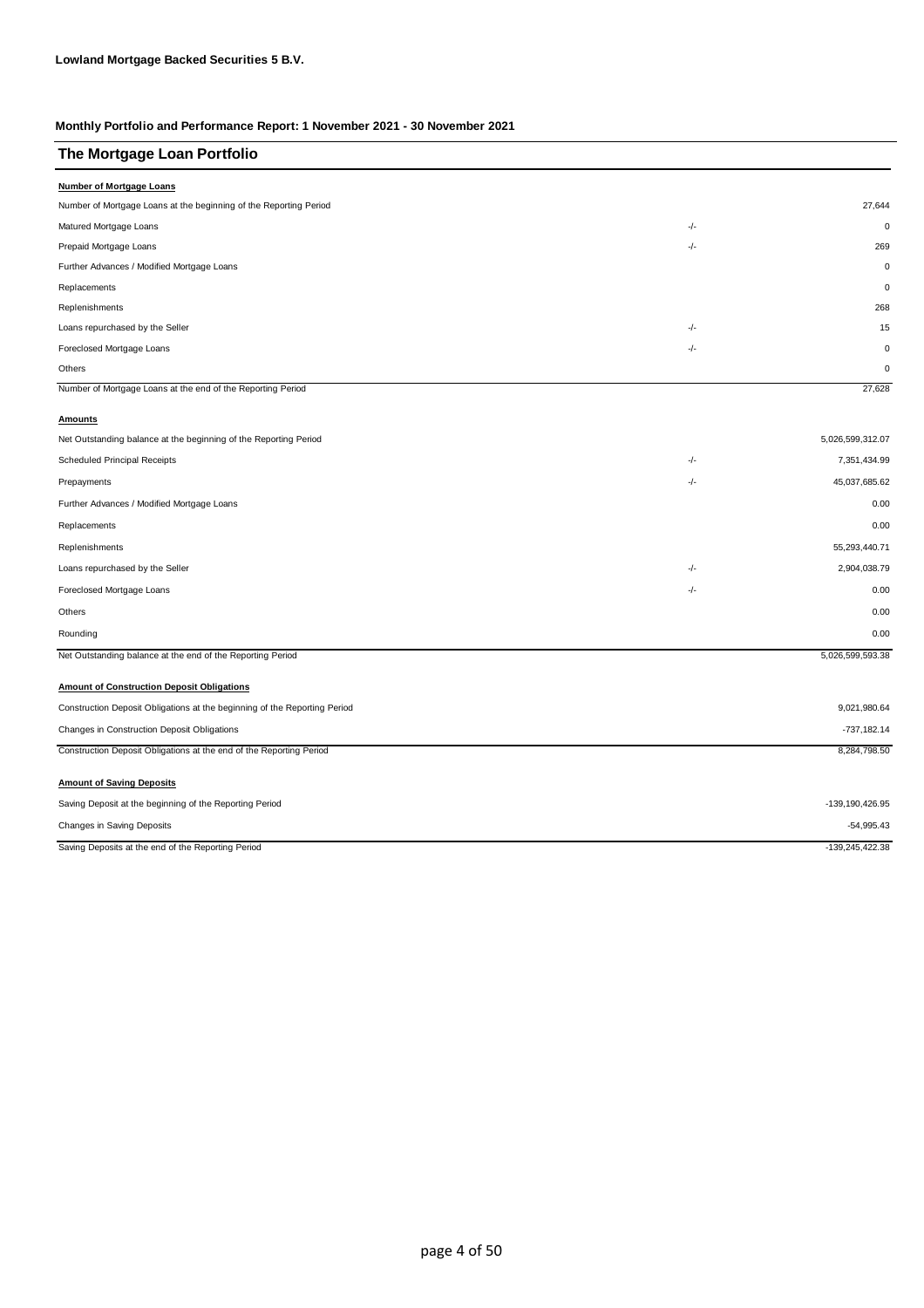| From $(>=)$ | Until $($ <= $)$ | <b>Arrears Amount</b> | Aggregate               | % of Total | Nr of Mortgage | % of Total | Weighted |                 | Weighted Weighted Average |
|-------------|------------------|-----------------------|-------------------------|------------|----------------|------------|----------|-----------------|---------------------------|
|             |                  |                       | <b>Outstanding Not.</b> |            | Loans          |            | Average  | Average         | <b>CLTOMV</b>             |
|             |                  |                       | Amount                  |            |                |            | Coupon   | <b>Maturity</b> |                           |
| Performing  |                  | 0.00                  | 4,990,841,809.82        | 99.29%     | 27,421         | 99.251%    | 2.30%    | 21.31           | 75.28%                    |
| $\leq$      | 29 days          | 58,344.54             | 20,107,688.21           | 0.40%      | 104            | 0.376%     | 2.60%    | 19.42           | 89.01%                    |
| 30 days     | 59 days          | 28,780.98             | 5,350,345.41            | 0.11%      | 34             | 0.123%     | 1.68%    | 27.00           | 92.32%                    |
| 60 days     | 89 days          | 30,070.15             | 3,380,087.52            | 0.07%      | 21             | 0.076%     | 2.64%    | 19.39           | 87.37%                    |
| 90 days     | 119 days         | 26,521.91             | 1,737,118.69            | 0.03%      | 13             | 0.047%     | 0.00%    | 0.00            | 0.00%                     |
| 120 days    | 149 days         | 19,075.32             | 1,181,989.85            | 0.02%      | 8              | 0.029%     | 2.28%    | 21.54           | 72.81%                    |
| 150 days    | 179 days         | 29,717.97             | 1,608,349.97            | 0.03%      | 10             | 0.036%     | 2.44%    | 19.68           | 84.38%                    |
| 180 days    | $\,>\,$          | 92,228.09             | 2,392,203.91            | 0.05%      | 17             | 0.062%     | 2.92%    | 17.07           | 79.18%                    |
|             | Total            | 284,738.96            | 5,026,599,593.38        | 100.00%    | 27,628         | 100.00%    | 2.30%    | 21.29           | 75.37%                    |

| <b>Weighted Average</b> | 1,426.42  |
|-------------------------|-----------|
| Minimum                 | 25.49     |
| Maximum                 | 15,260.53 |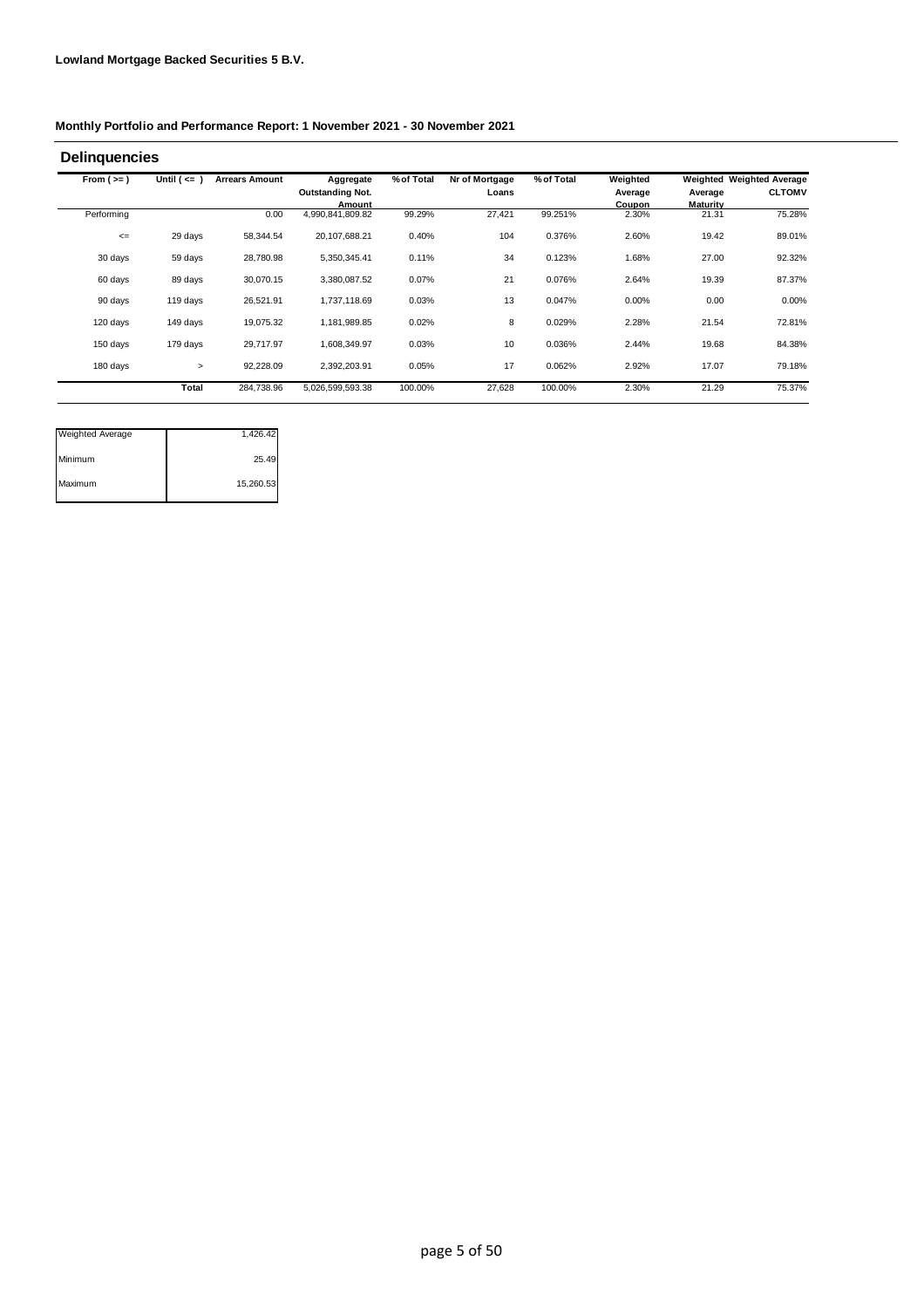| <b>Foreclosure Statistics - Total</b>                                                                   |       |                 |                       |
|---------------------------------------------------------------------------------------------------------|-------|-----------------|-----------------------|
|                                                                                                         |       | Previous Period | <b>Current Period</b> |
| Foreclosures reporting periodically                                                                     |       |                 |                       |
| Number of Mortgage Loans foreclosed during the Reporting Period                                         |       | $\pmb{0}$       | 0                     |
| Net principal balance of Mortgage Loans foreclosed during the Reporting Period                          |       | 0.00            | 0.00                  |
| Other foreclosed amounts (e.g. interest in arrears and penalties) during the Reporting Period           |       | 0.00            | 0.00                  |
| Total amount of foreclosures / defaults of Mortgage Loans during the Reporting Period                   |       | 0.00            | 0.00                  |
| Recoveries from sales on Foreclosed Mortgage Loans during the Reporting Period                          | $-/-$ | 0.00            | 0.00                  |
| Total amount of losses on Foreclosed Mortgage Loans during the Reporting Period                         |       | 0.00            | 0.00                  |
| Post-Foreclosure recoveries on Foreclosed Mortgage Loans during the Reporting Period                    | -/-   | 0.00            | 0.00                  |
| Losses minus recoveries during the Reporting Period                                                     |       | 0.00            | 0.00                  |
| Average loss severity during the Reporting Period                                                       |       | 0.00            | 0.00                  |
| <b>Foreclosures since Closing Date</b>                                                                  |       |                 |                       |
| Number of Mortgage Loans foreclosed since the Closing Date                                              |       | 30              | 30                    |
| Percentage of number of Mortgage Loans at Closing Date (%, including replenished loans)                 |       | 0.11%           | 0.11%                 |
| Net principal balance of Mortgage Loans foreclosed since the Closing Date                               |       | 5,523,669.73    | 5,523,669.73          |
| Percentage of net principal balance at the Closing Date (%, including replenished loans)                |       | 0.11%           | 0.11%                 |
| Net principal balance of Mortgage Loans foreclosed since the Closing Date                               |       | 5,523,669.73    | 5,523,669.73          |
| Other foreclosed amounts (e.g. interest in arrears and penalties) since the Closing Date                |       | 0.00            | 0.00                  |
| Total amount of foreclosures / defaults of Mortgage Loans since the Closing Date                        |       | 5,523,669.73    | 5,523,669.73          |
| Recoveries from sales on Foreclosed Mortgage Loans since the Closing Date                               | $-/-$ | 4,926,809.02    | 4,926,809.02          |
| Total amount of losses on Mortgage Loans foreclosed since the Closing Date                              |       | 596,860.71      | 596,860.71            |
| Post-Foreclosure recoveries on Mortgage Loans Foreclosed since the Closing Date                         | -/-   | 0.00            | 0.00                  |
| Losses minus recoveries since the Closing Date                                                          |       | 596,860.71      | 596,860.71            |
| Average loss severity since the Closing Date                                                            |       | 0.11            | 0.11                  |
| <b>Foreclosures</b>                                                                                     |       |                 |                       |
| Number of Mortgage Loans in foreclosure at the beginning of the Reporting Period                        |       | 0               | $\Omega$              |
| Number of new Mortgage Loans in foreclosure during the Reporting Period                                 |       | 0               | $\mathbf 0$           |
| Number of Mortgage Loans for which foreclosure was completed in the Reporting Period                    | -/-   | 0               | 0                     |
| Number of Mortgage Loans in foreclosure at the end of the Reporting Period                              |       | 0               | $\mathbf 0$           |
| Net principal balance of Mortgage Loans in foreclosure at the beginning of the Reporting Period         |       | 0.00            | 0.00                  |
| Net principal balance of new Mortgage Loans in foreclosure during the Reporting Period                  |       | 0.00            | 0.00                  |
| Net principal balance of Mortgage Loans for which foreclosure was completed during the Reporting Period | -/-   | 0.00            | 0.00                  |
| Net principal balance of Mortgage Loans in foreclosure at the end of the Reporting Period               |       | 0.00            | 0.00                  |

**Constant Default Rate** Constant Default Rate current month 0.00000% Constant Default Rate 3-month average 0.00239% Constant Default Rate 6-month average 0.02197% Constant Default Rate 12-month average 0.02967% Constant Default Rate to date and the constant Default Rate to date of the constant Default Rate to date of the constant Default Rate to date of the constant Default Rate to date 0.10750% 0.01236% 0.02197% 0.03212% 0.00000%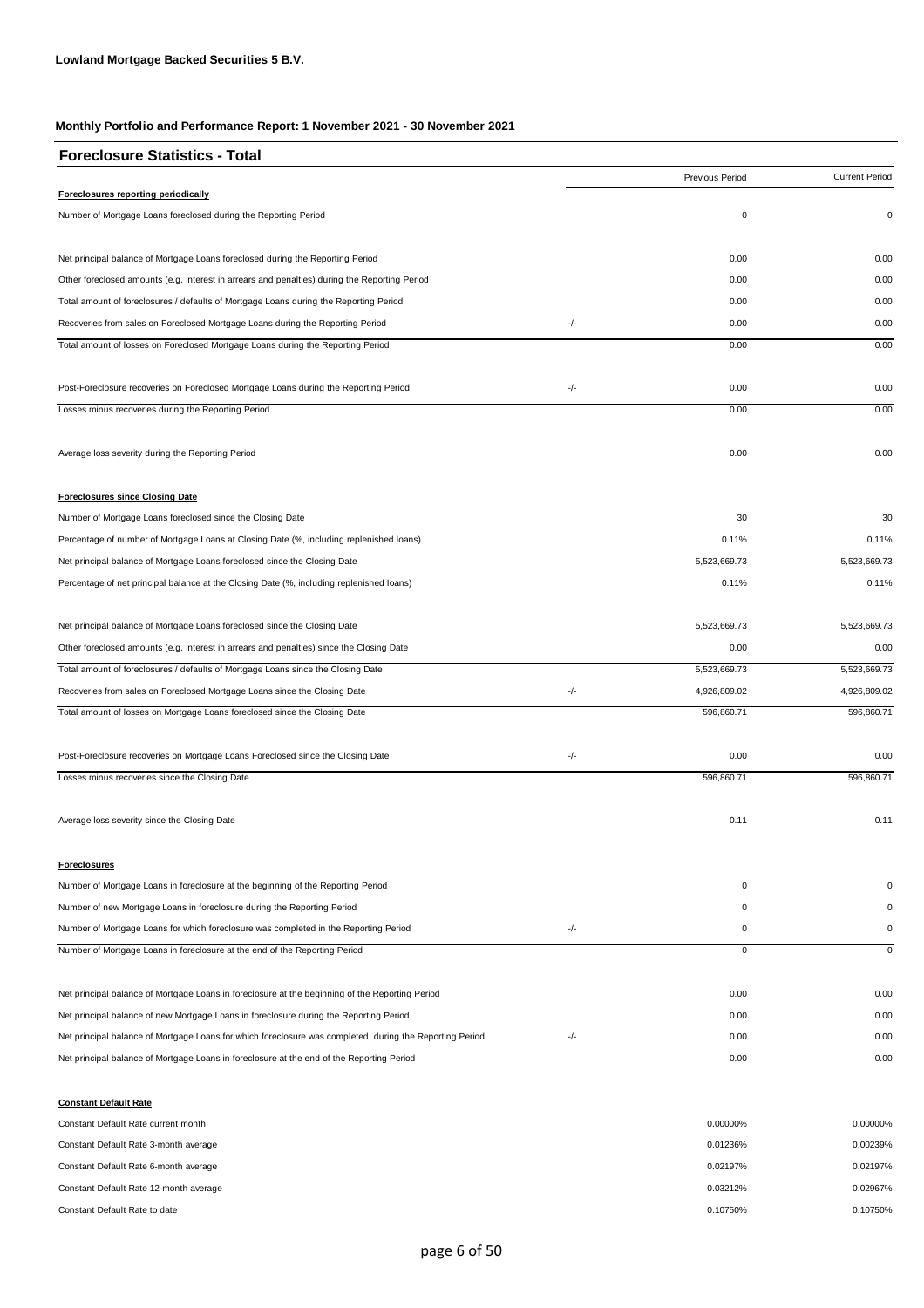| <b>Current Period</b><br>Previous Period<br>Foreclosures reporting periodically<br>$\mathbf 0$<br>Number of NHG Loans foreclosed during the Reporting Period<br>0<br>Net principal balance of NHG Loans foreclosed during the Reporting Period<br>0.00<br>0.00<br>Other foreclosed amounts of NHG Loans (e.g. interest in arrears and penalties) during the Reporting<br>0.00<br>0.00<br>Total amount of foreclosures / defaults on Foreclosed NHG Loans during the Reporting Period<br>0.00<br>0.00<br>-/-<br>Recoveries from sales on Foreclosed NHG Loans during the Reporting Period<br>0.00<br>0.00<br>Total amount of losses on Foreclosed NHG Loans during the Reporting Period<br>0.00<br>0.00<br>-/-<br>Post-foreclosure recoveries on foreclosed NHG loans during the Reporting Period<br>0.00<br>0.00<br>Losses minus recoveries during the Reporting Period<br>0.00<br>0.00<br>Average loss severity NHG Loans during the Reporting Period<br>0.00<br>0.00<br><b>Foreclosures since Closing Date</b><br>Net principal balance of NHG Loans foreclosed since the Closing Date<br>390,674.50<br>390,674.50<br>0.00<br>0.00<br>Other foreclosed amounts of NHG Loans (e.g. interest in arrears and penalties) since the Closing Date<br>390,674.50<br>390.674.50<br>Total amount of foreclosures / defaults of NHG Loans since the Closing Date<br>-/-<br>Recoveries from sales on foreclosed NHG Loans since the Closing Date<br>375,218.83<br>375,218.83<br>15,455.67<br>Total amount of losses on NHG Loans foreclosed since the Closing Date<br>15,455.67<br>-/-<br>Post-Foreclosure recoveries on NHG Loans foreclosed since the Closing Date<br>0.00<br>0.00<br>Losses minus recoveries since the Closing Date<br>15,455.67<br>15,455.67<br>Average loss severity NHG Loans since the Closing Date<br>0.04<br>0.04<br><b>Foreclosures</b><br>Number of NHG Loans in foreclosure at the beginning of the Reporting Period<br>0<br>Number of new NHG Loans in foreclosure during the Reporting Period<br>0<br>Number of NHG Loans for which foreclosure was completed in the Reporting Period<br>-/-<br>0<br>$\mathbf 0$<br>Number of NHG Loans in foreclosure at the end of the Reporting Period<br>0.00<br>0.00<br>Net principal balance of NHG Loans in foreclosure at the beginning of the Reporting Period<br>0.00<br>Net principal balance of new NHG Loans in foreclosure during the Reporting Period<br>0.00<br>-/-<br>Net principal balance of NHG Loans for which foreclosure was completed during the Reporting Period<br>0.00<br>0.00<br>0.00<br>Net principal balance of NHG Loans in foreclosure at the end of the Reporting Period<br>0.00<br><b>WEW Claims periodically</b><br>Number of claims to WEW at the beginning of the Reporting Period<br>0<br>$\Omega$<br>New claims to WEW during the Reporting Period<br>0<br>$\mathbf 0$<br>-/-<br>$\mathsf{O}\xspace$<br>Finalised claims with WEW during the Reporting Period<br>0<br>Number of claims to WEW at the end of the Reporting Period<br>$\overline{0}$<br>0<br>0.00<br>Notional amount of claims to WEW at the beginning of the Reporting Period<br>0.00<br>Notional amount of new claims to WEW during the Reporting Period<br>0.00<br>0.00<br>-/-<br>Notional amount of finalised claims with WEW during the Reporting Period<br>0.00<br>0.00<br>Notional amount of claims to WEW at the end of the Reporting Period<br>0.00<br>0.00 | <b>Foreclosure Statistics - NHG Loans</b> |  |  |
|--------------------------------------------------------------------------------------------------------------------------------------------------------------------------------------------------------------------------------------------------------------------------------------------------------------------------------------------------------------------------------------------------------------------------------------------------------------------------------------------------------------------------------------------------------------------------------------------------------------------------------------------------------------------------------------------------------------------------------------------------------------------------------------------------------------------------------------------------------------------------------------------------------------------------------------------------------------------------------------------------------------------------------------------------------------------------------------------------------------------------------------------------------------------------------------------------------------------------------------------------------------------------------------------------------------------------------------------------------------------------------------------------------------------------------------------------------------------------------------------------------------------------------------------------------------------------------------------------------------------------------------------------------------------------------------------------------------------------------------------------------------------------------------------------------------------------------------------------------------------------------------------------------------------------------------------------------------------------------------------------------------------------------------------------------------------------------------------------------------------------------------------------------------------------------------------------------------------------------------------------------------------------------------------------------------------------------------------------------------------------------------------------------------------------------------------------------------------------------------------------------------------------------------------------------------------------------------------------------------------------------------------------------------------------------------------------------------------------------------------------------------------------------------------------------------------------------------------------------------------------------------------------------------------------------------------------------------------------------------------------------------------------------------------------------------------------------------------------------------------------------------------------------------------------------------------------------------------------------------------------------------------------------------------------------------------------------------------------------------------------------------------------------------------------------|-------------------------------------------|--|--|
|                                                                                                                                                                                                                                                                                                                                                                                                                                                                                                                                                                                                                                                                                                                                                                                                                                                                                                                                                                                                                                                                                                                                                                                                                                                                                                                                                                                                                                                                                                                                                                                                                                                                                                                                                                                                                                                                                                                                                                                                                                                                                                                                                                                                                                                                                                                                                                                                                                                                                                                                                                                                                                                                                                                                                                                                                                                                                                                                                                                                                                                                                                                                                                                                                                                                                                                                                                                                                                |                                           |  |  |
|                                                                                                                                                                                                                                                                                                                                                                                                                                                                                                                                                                                                                                                                                                                                                                                                                                                                                                                                                                                                                                                                                                                                                                                                                                                                                                                                                                                                                                                                                                                                                                                                                                                                                                                                                                                                                                                                                                                                                                                                                                                                                                                                                                                                                                                                                                                                                                                                                                                                                                                                                                                                                                                                                                                                                                                                                                                                                                                                                                                                                                                                                                                                                                                                                                                                                                                                                                                                                                |                                           |  |  |
|                                                                                                                                                                                                                                                                                                                                                                                                                                                                                                                                                                                                                                                                                                                                                                                                                                                                                                                                                                                                                                                                                                                                                                                                                                                                                                                                                                                                                                                                                                                                                                                                                                                                                                                                                                                                                                                                                                                                                                                                                                                                                                                                                                                                                                                                                                                                                                                                                                                                                                                                                                                                                                                                                                                                                                                                                                                                                                                                                                                                                                                                                                                                                                                                                                                                                                                                                                                                                                |                                           |  |  |
|                                                                                                                                                                                                                                                                                                                                                                                                                                                                                                                                                                                                                                                                                                                                                                                                                                                                                                                                                                                                                                                                                                                                                                                                                                                                                                                                                                                                                                                                                                                                                                                                                                                                                                                                                                                                                                                                                                                                                                                                                                                                                                                                                                                                                                                                                                                                                                                                                                                                                                                                                                                                                                                                                                                                                                                                                                                                                                                                                                                                                                                                                                                                                                                                                                                                                                                                                                                                                                |                                           |  |  |
|                                                                                                                                                                                                                                                                                                                                                                                                                                                                                                                                                                                                                                                                                                                                                                                                                                                                                                                                                                                                                                                                                                                                                                                                                                                                                                                                                                                                                                                                                                                                                                                                                                                                                                                                                                                                                                                                                                                                                                                                                                                                                                                                                                                                                                                                                                                                                                                                                                                                                                                                                                                                                                                                                                                                                                                                                                                                                                                                                                                                                                                                                                                                                                                                                                                                                                                                                                                                                                |                                           |  |  |
|                                                                                                                                                                                                                                                                                                                                                                                                                                                                                                                                                                                                                                                                                                                                                                                                                                                                                                                                                                                                                                                                                                                                                                                                                                                                                                                                                                                                                                                                                                                                                                                                                                                                                                                                                                                                                                                                                                                                                                                                                                                                                                                                                                                                                                                                                                                                                                                                                                                                                                                                                                                                                                                                                                                                                                                                                                                                                                                                                                                                                                                                                                                                                                                                                                                                                                                                                                                                                                |                                           |  |  |
|                                                                                                                                                                                                                                                                                                                                                                                                                                                                                                                                                                                                                                                                                                                                                                                                                                                                                                                                                                                                                                                                                                                                                                                                                                                                                                                                                                                                                                                                                                                                                                                                                                                                                                                                                                                                                                                                                                                                                                                                                                                                                                                                                                                                                                                                                                                                                                                                                                                                                                                                                                                                                                                                                                                                                                                                                                                                                                                                                                                                                                                                                                                                                                                                                                                                                                                                                                                                                                |                                           |  |  |
|                                                                                                                                                                                                                                                                                                                                                                                                                                                                                                                                                                                                                                                                                                                                                                                                                                                                                                                                                                                                                                                                                                                                                                                                                                                                                                                                                                                                                                                                                                                                                                                                                                                                                                                                                                                                                                                                                                                                                                                                                                                                                                                                                                                                                                                                                                                                                                                                                                                                                                                                                                                                                                                                                                                                                                                                                                                                                                                                                                                                                                                                                                                                                                                                                                                                                                                                                                                                                                |                                           |  |  |
|                                                                                                                                                                                                                                                                                                                                                                                                                                                                                                                                                                                                                                                                                                                                                                                                                                                                                                                                                                                                                                                                                                                                                                                                                                                                                                                                                                                                                                                                                                                                                                                                                                                                                                                                                                                                                                                                                                                                                                                                                                                                                                                                                                                                                                                                                                                                                                                                                                                                                                                                                                                                                                                                                                                                                                                                                                                                                                                                                                                                                                                                                                                                                                                                                                                                                                                                                                                                                                |                                           |  |  |
|                                                                                                                                                                                                                                                                                                                                                                                                                                                                                                                                                                                                                                                                                                                                                                                                                                                                                                                                                                                                                                                                                                                                                                                                                                                                                                                                                                                                                                                                                                                                                                                                                                                                                                                                                                                                                                                                                                                                                                                                                                                                                                                                                                                                                                                                                                                                                                                                                                                                                                                                                                                                                                                                                                                                                                                                                                                                                                                                                                                                                                                                                                                                                                                                                                                                                                                                                                                                                                |                                           |  |  |
|                                                                                                                                                                                                                                                                                                                                                                                                                                                                                                                                                                                                                                                                                                                                                                                                                                                                                                                                                                                                                                                                                                                                                                                                                                                                                                                                                                                                                                                                                                                                                                                                                                                                                                                                                                                                                                                                                                                                                                                                                                                                                                                                                                                                                                                                                                                                                                                                                                                                                                                                                                                                                                                                                                                                                                                                                                                                                                                                                                                                                                                                                                                                                                                                                                                                                                                                                                                                                                |                                           |  |  |
|                                                                                                                                                                                                                                                                                                                                                                                                                                                                                                                                                                                                                                                                                                                                                                                                                                                                                                                                                                                                                                                                                                                                                                                                                                                                                                                                                                                                                                                                                                                                                                                                                                                                                                                                                                                                                                                                                                                                                                                                                                                                                                                                                                                                                                                                                                                                                                                                                                                                                                                                                                                                                                                                                                                                                                                                                                                                                                                                                                                                                                                                                                                                                                                                                                                                                                                                                                                                                                |                                           |  |  |
|                                                                                                                                                                                                                                                                                                                                                                                                                                                                                                                                                                                                                                                                                                                                                                                                                                                                                                                                                                                                                                                                                                                                                                                                                                                                                                                                                                                                                                                                                                                                                                                                                                                                                                                                                                                                                                                                                                                                                                                                                                                                                                                                                                                                                                                                                                                                                                                                                                                                                                                                                                                                                                                                                                                                                                                                                                                                                                                                                                                                                                                                                                                                                                                                                                                                                                                                                                                                                                |                                           |  |  |
|                                                                                                                                                                                                                                                                                                                                                                                                                                                                                                                                                                                                                                                                                                                                                                                                                                                                                                                                                                                                                                                                                                                                                                                                                                                                                                                                                                                                                                                                                                                                                                                                                                                                                                                                                                                                                                                                                                                                                                                                                                                                                                                                                                                                                                                                                                                                                                                                                                                                                                                                                                                                                                                                                                                                                                                                                                                                                                                                                                                                                                                                                                                                                                                                                                                                                                                                                                                                                                |                                           |  |  |
|                                                                                                                                                                                                                                                                                                                                                                                                                                                                                                                                                                                                                                                                                                                                                                                                                                                                                                                                                                                                                                                                                                                                                                                                                                                                                                                                                                                                                                                                                                                                                                                                                                                                                                                                                                                                                                                                                                                                                                                                                                                                                                                                                                                                                                                                                                                                                                                                                                                                                                                                                                                                                                                                                                                                                                                                                                                                                                                                                                                                                                                                                                                                                                                                                                                                                                                                                                                                                                |                                           |  |  |
|                                                                                                                                                                                                                                                                                                                                                                                                                                                                                                                                                                                                                                                                                                                                                                                                                                                                                                                                                                                                                                                                                                                                                                                                                                                                                                                                                                                                                                                                                                                                                                                                                                                                                                                                                                                                                                                                                                                                                                                                                                                                                                                                                                                                                                                                                                                                                                                                                                                                                                                                                                                                                                                                                                                                                                                                                                                                                                                                                                                                                                                                                                                                                                                                                                                                                                                                                                                                                                |                                           |  |  |
|                                                                                                                                                                                                                                                                                                                                                                                                                                                                                                                                                                                                                                                                                                                                                                                                                                                                                                                                                                                                                                                                                                                                                                                                                                                                                                                                                                                                                                                                                                                                                                                                                                                                                                                                                                                                                                                                                                                                                                                                                                                                                                                                                                                                                                                                                                                                                                                                                                                                                                                                                                                                                                                                                                                                                                                                                                                                                                                                                                                                                                                                                                                                                                                                                                                                                                                                                                                                                                |                                           |  |  |
|                                                                                                                                                                                                                                                                                                                                                                                                                                                                                                                                                                                                                                                                                                                                                                                                                                                                                                                                                                                                                                                                                                                                                                                                                                                                                                                                                                                                                                                                                                                                                                                                                                                                                                                                                                                                                                                                                                                                                                                                                                                                                                                                                                                                                                                                                                                                                                                                                                                                                                                                                                                                                                                                                                                                                                                                                                                                                                                                                                                                                                                                                                                                                                                                                                                                                                                                                                                                                                |                                           |  |  |
|                                                                                                                                                                                                                                                                                                                                                                                                                                                                                                                                                                                                                                                                                                                                                                                                                                                                                                                                                                                                                                                                                                                                                                                                                                                                                                                                                                                                                                                                                                                                                                                                                                                                                                                                                                                                                                                                                                                                                                                                                                                                                                                                                                                                                                                                                                                                                                                                                                                                                                                                                                                                                                                                                                                                                                                                                                                                                                                                                                                                                                                                                                                                                                                                                                                                                                                                                                                                                                |                                           |  |  |
|                                                                                                                                                                                                                                                                                                                                                                                                                                                                                                                                                                                                                                                                                                                                                                                                                                                                                                                                                                                                                                                                                                                                                                                                                                                                                                                                                                                                                                                                                                                                                                                                                                                                                                                                                                                                                                                                                                                                                                                                                                                                                                                                                                                                                                                                                                                                                                                                                                                                                                                                                                                                                                                                                                                                                                                                                                                                                                                                                                                                                                                                                                                                                                                                                                                                                                                                                                                                                                |                                           |  |  |
|                                                                                                                                                                                                                                                                                                                                                                                                                                                                                                                                                                                                                                                                                                                                                                                                                                                                                                                                                                                                                                                                                                                                                                                                                                                                                                                                                                                                                                                                                                                                                                                                                                                                                                                                                                                                                                                                                                                                                                                                                                                                                                                                                                                                                                                                                                                                                                                                                                                                                                                                                                                                                                                                                                                                                                                                                                                                                                                                                                                                                                                                                                                                                                                                                                                                                                                                                                                                                                |                                           |  |  |
|                                                                                                                                                                                                                                                                                                                                                                                                                                                                                                                                                                                                                                                                                                                                                                                                                                                                                                                                                                                                                                                                                                                                                                                                                                                                                                                                                                                                                                                                                                                                                                                                                                                                                                                                                                                                                                                                                                                                                                                                                                                                                                                                                                                                                                                                                                                                                                                                                                                                                                                                                                                                                                                                                                                                                                                                                                                                                                                                                                                                                                                                                                                                                                                                                                                                                                                                                                                                                                |                                           |  |  |
|                                                                                                                                                                                                                                                                                                                                                                                                                                                                                                                                                                                                                                                                                                                                                                                                                                                                                                                                                                                                                                                                                                                                                                                                                                                                                                                                                                                                                                                                                                                                                                                                                                                                                                                                                                                                                                                                                                                                                                                                                                                                                                                                                                                                                                                                                                                                                                                                                                                                                                                                                                                                                                                                                                                                                                                                                                                                                                                                                                                                                                                                                                                                                                                                                                                                                                                                                                                                                                |                                           |  |  |
|                                                                                                                                                                                                                                                                                                                                                                                                                                                                                                                                                                                                                                                                                                                                                                                                                                                                                                                                                                                                                                                                                                                                                                                                                                                                                                                                                                                                                                                                                                                                                                                                                                                                                                                                                                                                                                                                                                                                                                                                                                                                                                                                                                                                                                                                                                                                                                                                                                                                                                                                                                                                                                                                                                                                                                                                                                                                                                                                                                                                                                                                                                                                                                                                                                                                                                                                                                                                                                |                                           |  |  |
|                                                                                                                                                                                                                                                                                                                                                                                                                                                                                                                                                                                                                                                                                                                                                                                                                                                                                                                                                                                                                                                                                                                                                                                                                                                                                                                                                                                                                                                                                                                                                                                                                                                                                                                                                                                                                                                                                                                                                                                                                                                                                                                                                                                                                                                                                                                                                                                                                                                                                                                                                                                                                                                                                                                                                                                                                                                                                                                                                                                                                                                                                                                                                                                                                                                                                                                                                                                                                                |                                           |  |  |
|                                                                                                                                                                                                                                                                                                                                                                                                                                                                                                                                                                                                                                                                                                                                                                                                                                                                                                                                                                                                                                                                                                                                                                                                                                                                                                                                                                                                                                                                                                                                                                                                                                                                                                                                                                                                                                                                                                                                                                                                                                                                                                                                                                                                                                                                                                                                                                                                                                                                                                                                                                                                                                                                                                                                                                                                                                                                                                                                                                                                                                                                                                                                                                                                                                                                                                                                                                                                                                |                                           |  |  |
|                                                                                                                                                                                                                                                                                                                                                                                                                                                                                                                                                                                                                                                                                                                                                                                                                                                                                                                                                                                                                                                                                                                                                                                                                                                                                                                                                                                                                                                                                                                                                                                                                                                                                                                                                                                                                                                                                                                                                                                                                                                                                                                                                                                                                                                                                                                                                                                                                                                                                                                                                                                                                                                                                                                                                                                                                                                                                                                                                                                                                                                                                                                                                                                                                                                                                                                                                                                                                                |                                           |  |  |
|                                                                                                                                                                                                                                                                                                                                                                                                                                                                                                                                                                                                                                                                                                                                                                                                                                                                                                                                                                                                                                                                                                                                                                                                                                                                                                                                                                                                                                                                                                                                                                                                                                                                                                                                                                                                                                                                                                                                                                                                                                                                                                                                                                                                                                                                                                                                                                                                                                                                                                                                                                                                                                                                                                                                                                                                                                                                                                                                                                                                                                                                                                                                                                                                                                                                                                                                                                                                                                |                                           |  |  |
|                                                                                                                                                                                                                                                                                                                                                                                                                                                                                                                                                                                                                                                                                                                                                                                                                                                                                                                                                                                                                                                                                                                                                                                                                                                                                                                                                                                                                                                                                                                                                                                                                                                                                                                                                                                                                                                                                                                                                                                                                                                                                                                                                                                                                                                                                                                                                                                                                                                                                                                                                                                                                                                                                                                                                                                                                                                                                                                                                                                                                                                                                                                                                                                                                                                                                                                                                                                                                                |                                           |  |  |
|                                                                                                                                                                                                                                                                                                                                                                                                                                                                                                                                                                                                                                                                                                                                                                                                                                                                                                                                                                                                                                                                                                                                                                                                                                                                                                                                                                                                                                                                                                                                                                                                                                                                                                                                                                                                                                                                                                                                                                                                                                                                                                                                                                                                                                                                                                                                                                                                                                                                                                                                                                                                                                                                                                                                                                                                                                                                                                                                                                                                                                                                                                                                                                                                                                                                                                                                                                                                                                |                                           |  |  |
|                                                                                                                                                                                                                                                                                                                                                                                                                                                                                                                                                                                                                                                                                                                                                                                                                                                                                                                                                                                                                                                                                                                                                                                                                                                                                                                                                                                                                                                                                                                                                                                                                                                                                                                                                                                                                                                                                                                                                                                                                                                                                                                                                                                                                                                                                                                                                                                                                                                                                                                                                                                                                                                                                                                                                                                                                                                                                                                                                                                                                                                                                                                                                                                                                                                                                                                                                                                                                                |                                           |  |  |
|                                                                                                                                                                                                                                                                                                                                                                                                                                                                                                                                                                                                                                                                                                                                                                                                                                                                                                                                                                                                                                                                                                                                                                                                                                                                                                                                                                                                                                                                                                                                                                                                                                                                                                                                                                                                                                                                                                                                                                                                                                                                                                                                                                                                                                                                                                                                                                                                                                                                                                                                                                                                                                                                                                                                                                                                                                                                                                                                                                                                                                                                                                                                                                                                                                                                                                                                                                                                                                |                                           |  |  |
|                                                                                                                                                                                                                                                                                                                                                                                                                                                                                                                                                                                                                                                                                                                                                                                                                                                                                                                                                                                                                                                                                                                                                                                                                                                                                                                                                                                                                                                                                                                                                                                                                                                                                                                                                                                                                                                                                                                                                                                                                                                                                                                                                                                                                                                                                                                                                                                                                                                                                                                                                                                                                                                                                                                                                                                                                                                                                                                                                                                                                                                                                                                                                                                                                                                                                                                                                                                                                                |                                           |  |  |
|                                                                                                                                                                                                                                                                                                                                                                                                                                                                                                                                                                                                                                                                                                                                                                                                                                                                                                                                                                                                                                                                                                                                                                                                                                                                                                                                                                                                                                                                                                                                                                                                                                                                                                                                                                                                                                                                                                                                                                                                                                                                                                                                                                                                                                                                                                                                                                                                                                                                                                                                                                                                                                                                                                                                                                                                                                                                                                                                                                                                                                                                                                                                                                                                                                                                                                                                                                                                                                |                                           |  |  |
|                                                                                                                                                                                                                                                                                                                                                                                                                                                                                                                                                                                                                                                                                                                                                                                                                                                                                                                                                                                                                                                                                                                                                                                                                                                                                                                                                                                                                                                                                                                                                                                                                                                                                                                                                                                                                                                                                                                                                                                                                                                                                                                                                                                                                                                                                                                                                                                                                                                                                                                                                                                                                                                                                                                                                                                                                                                                                                                                                                                                                                                                                                                                                                                                                                                                                                                                                                                                                                |                                           |  |  |
|                                                                                                                                                                                                                                                                                                                                                                                                                                                                                                                                                                                                                                                                                                                                                                                                                                                                                                                                                                                                                                                                                                                                                                                                                                                                                                                                                                                                                                                                                                                                                                                                                                                                                                                                                                                                                                                                                                                                                                                                                                                                                                                                                                                                                                                                                                                                                                                                                                                                                                                                                                                                                                                                                                                                                                                                                                                                                                                                                                                                                                                                                                                                                                                                                                                                                                                                                                                                                                |                                           |  |  |
|                                                                                                                                                                                                                                                                                                                                                                                                                                                                                                                                                                                                                                                                                                                                                                                                                                                                                                                                                                                                                                                                                                                                                                                                                                                                                                                                                                                                                                                                                                                                                                                                                                                                                                                                                                                                                                                                                                                                                                                                                                                                                                                                                                                                                                                                                                                                                                                                                                                                                                                                                                                                                                                                                                                                                                                                                                                                                                                                                                                                                                                                                                                                                                                                                                                                                                                                                                                                                                |                                           |  |  |
|                                                                                                                                                                                                                                                                                                                                                                                                                                                                                                                                                                                                                                                                                                                                                                                                                                                                                                                                                                                                                                                                                                                                                                                                                                                                                                                                                                                                                                                                                                                                                                                                                                                                                                                                                                                                                                                                                                                                                                                                                                                                                                                                                                                                                                                                                                                                                                                                                                                                                                                                                                                                                                                                                                                                                                                                                                                                                                                                                                                                                                                                                                                                                                                                                                                                                                                                                                                                                                |                                           |  |  |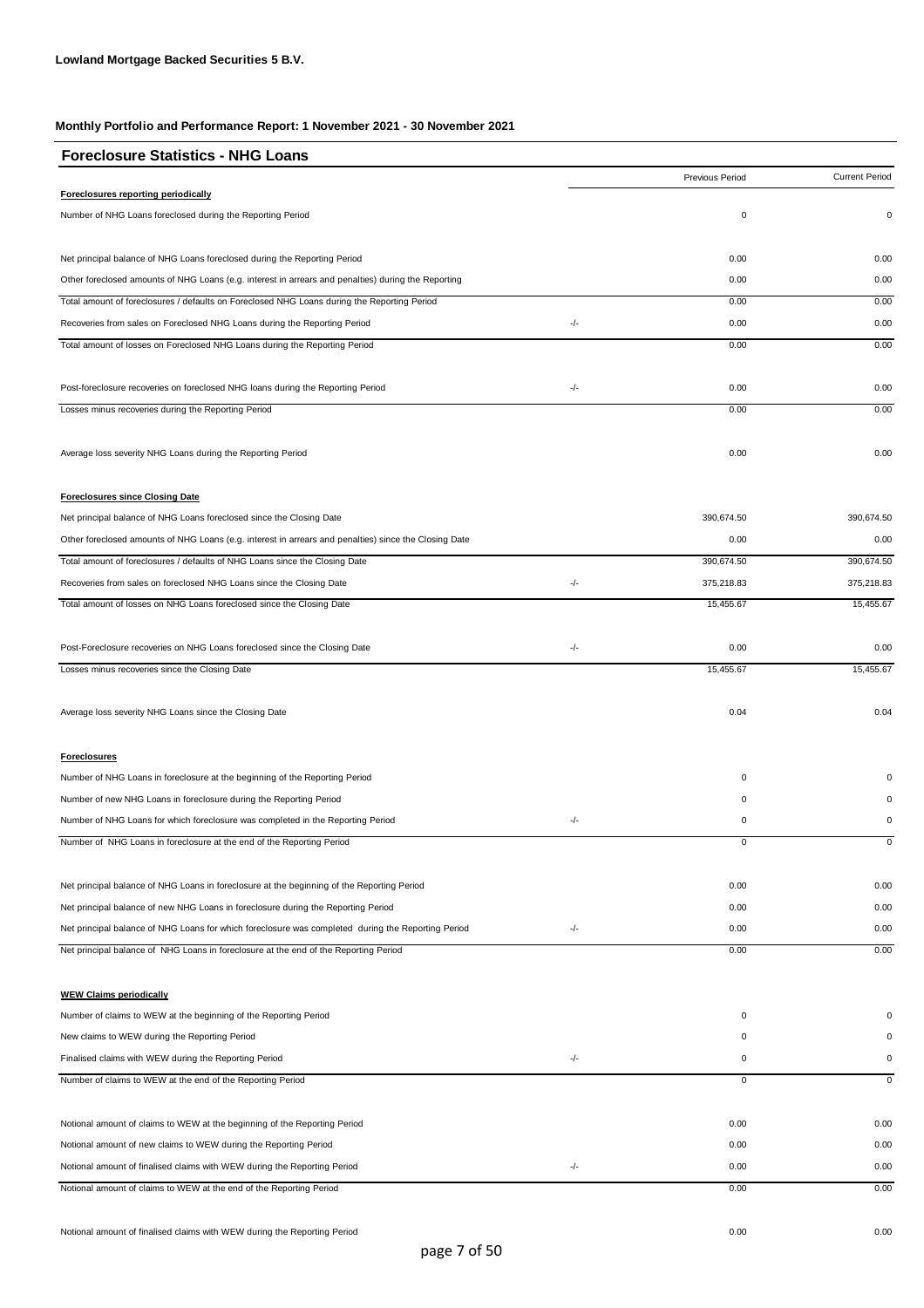| Amount paid out by WEW during the Reporting Period                 |       | 0.00           | 0.00         |
|--------------------------------------------------------------------|-------|----------------|--------------|
| Payout ratio WEW during the Reporting Period                       |       | 0.00           | 0.00         |
|                                                                    |       |                |              |
| <b>WEW Claims since Closing</b>                                    |       |                |              |
| Number of finalised claims to WEW since the Closing Date           |       | $\overline{1}$ | $\mathbf{1}$ |
|                                                                    |       |                |              |
| Amount of finalised claims with WEW since the Closing Date         |       | 1,428.44       | 1,428.44     |
| Amount paid out by WEW since the Closing Date                      | $-/-$ | 1,428.44       | 1,428.44     |
| Payout ratio WEW since the Closing Date                            |       | 1.00           | 1.00         |
|                                                                    |       |                |              |
| Reasons for non payout as percentage of non recovered claim amount |       |                |              |
| Amount of finalised claims with WEW since the Closing Date         |       | 1,428.44       | 1,428.44     |
| Amount paid out by WEW since the Closing Date                      | $-/-$ | 1,428.44       | 1,428.44     |
| Non recovered amount of WEW since the Closing Date                 |       | 0.00           | 0.00         |
|                                                                    |       |                |              |
| Insufficient guaranteed amount due to decrease with annuity amount |       | 0.00%          | 0.00%        |
| Loan does not comply with NHG criteria at origination              |       | 0.00%          | 0.00%        |
| Other administrative reasons                                       |       | 0.00%          | 0.00%        |
| Other                                                              |       | 0.00%          | 0.00%        |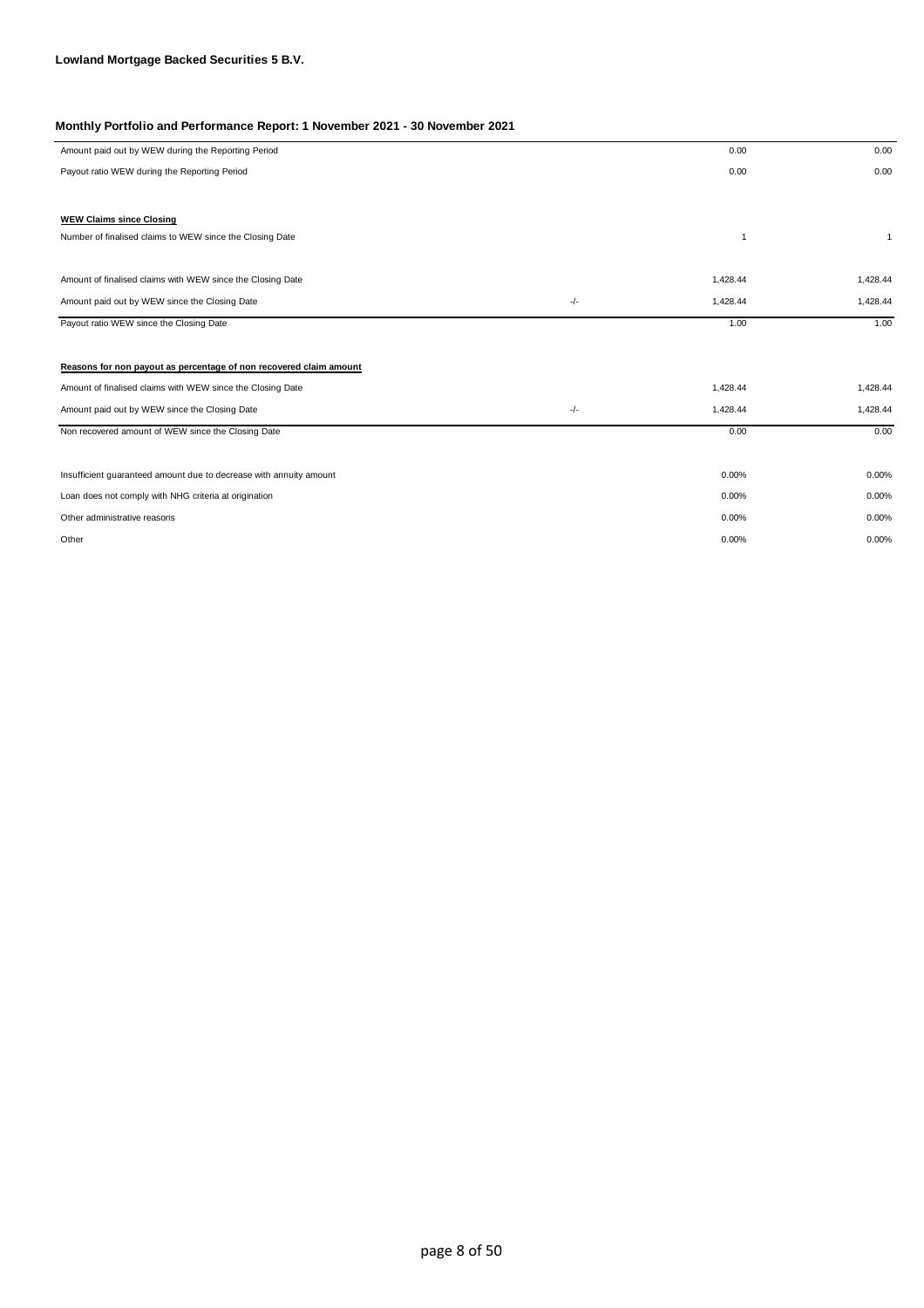| <b>Foreclosure Statistics - Non NHG Loans</b>                                                                  |               |                 |                       |
|----------------------------------------------------------------------------------------------------------------|---------------|-----------------|-----------------------|
|                                                                                                                |               | Previous Period | <b>Current Period</b> |
| Foreclosures reporting periodically                                                                            |               |                 |                       |
| Number of Non NHG Loans foreclosed during the Reporting Period                                                 |               | 0               | 0                     |
| Net principal balance of Non NHG Loans foreclosed during the Reporting Period                                  |               | 0.00            | 0.00                  |
| Other foreclosed amounts of Non NHG Loans (e.g. interest in arrears and penalties) during the Reporting Period |               | 0.00            | 0.00                  |
| Total amount of foreclosures / defaults on Non Foreclosed NHG Loans during the Reporting Period                |               | 0.00            | 0.00                  |
| Recoveries from sales on Foreclosed Non NHG Loans during the Reporting Period                                  | $-/-$         | 0.00            | 0.00                  |
| Total amount of losses on Foreclosed Non NHG Loans during the Reporting Period                                 |               | 0.00            | 0.00                  |
| Post-foreclosure recoveries on Foreclosed Non NHG Loans during the Reporting Period                            | -/-           | 0.00            | 0.00                  |
| Losses minus recoveries during the Reporting Period                                                            |               | 0.00            | 0.00                  |
| Average loss severity Non NHG Loans during the Reporting Period                                                |               | 0.00            | 0.00                  |
| <b>Foreclosures since Closing Date</b>                                                                         |               |                 |                       |
| Net principal balance of Non NHG loans foreclosed since the Closing Date                                       |               | 5, 132, 995.23  | 5,132,995.23          |
| Other foreclosed amounts of non Non NHG Loans (e.g. interest in arrears and penalties) since the Closing Date  |               | 0.00            | 0.00                  |
| Total amount of foreclosures / defaults of non Non NHG Loans since the Closing Date                            |               | 5,132,995.23    | 5,132,995.23          |
| Recoveries from sales on foreclosed Non NHG Loans since the Closing Date                                       | -/-           | 4,551,590.19    | 4,551,590.19          |
| Total amount of losses on Non NHG Loans foreclosed since the Closing Date                                      |               | 581,405.04      | 581,405.04            |
| Post-Foreclosure recoveries on Non NHG Loans foreclosed since the Closing Date                                 | $\frac{1}{2}$ | 0.00            | 0.00                  |
| Losses minus recoveries since the Closing Date                                                                 |               | 581,405.04      | 581,405.04            |
| Average loss severity Non NHG Loans since the Closing Date                                                     |               | 0.11            | 0.11                  |
| <b>Foreclosures</b>                                                                                            |               |                 |                       |
| Number of Non NHG Loans in foreclosure at the beginning of the Reporting Period                                |               | 0               | $\Omega$              |
| Number of new Non NHG Loans in foreclosure during the Reporting Period                                         |               | 0               | $\Omega$              |
| Number of Non NHG Loans for which foreclosure was completed in the Reporting Period                            | -/-           | 0               | $\pmb{0}$             |
| Number of Non NHG Loans in foreclosure at the end of the Reporting Period                                      |               | $\overline{0}$  | $\mathsf 0$           |
| Net principal balance of Non NHG Loans in foreclosure at the beginning of the Reporting Period                 |               | 0.00            | 0.00                  |
| Net principal balance of new Non NHG Loans in foreclosure during the Reporting Period                          |               | 0.00            | 0.00                  |
| Net principal balance of Non NHG Loans for which foreclosure was completed during the Reporting Period         | -/-           | 0.00            | 0.00                  |
| Net principal balance of Non NHG Loans in foreclosure at the end of the Reporting Period                       |               | 0.00            | 0.00                  |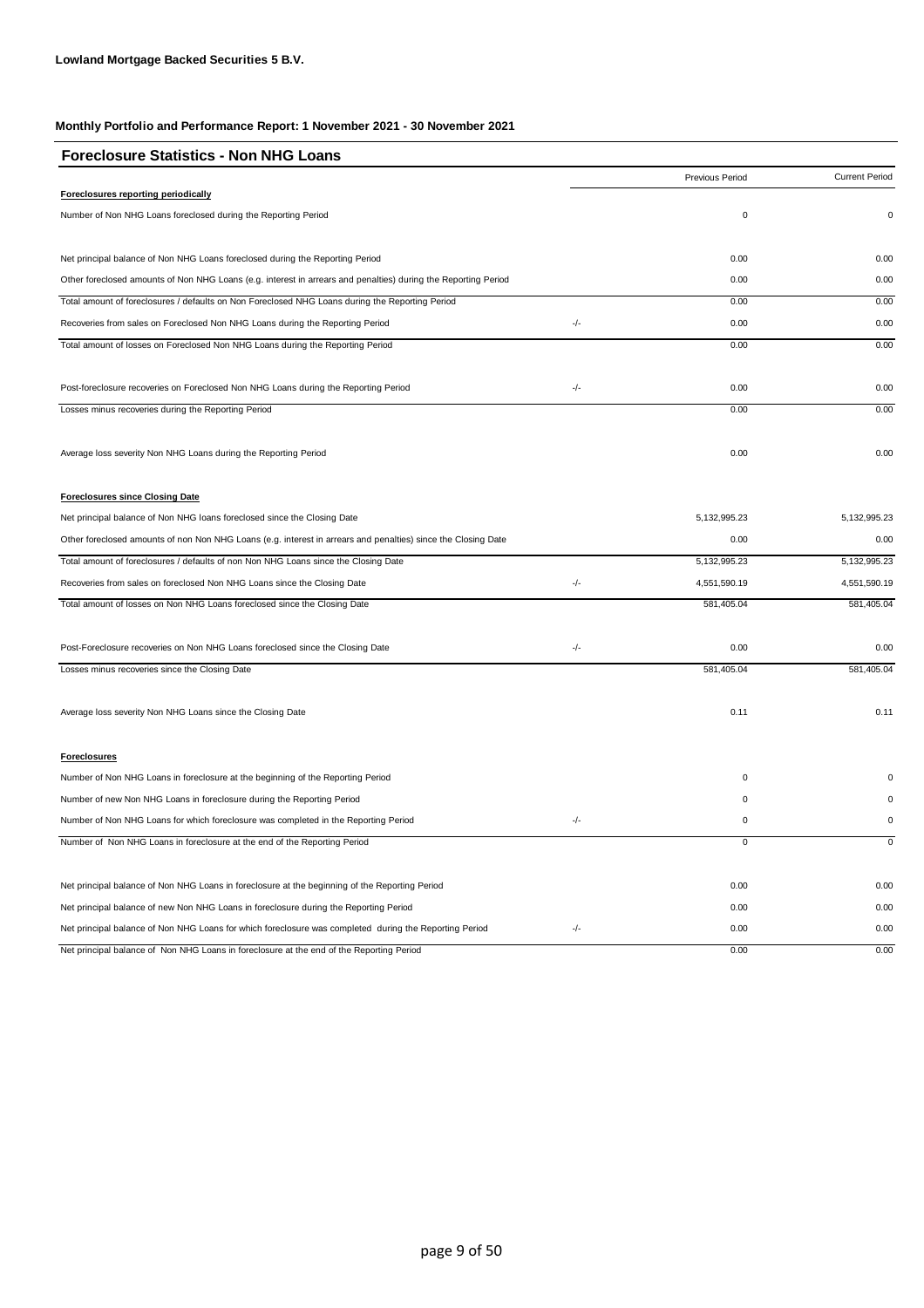| <b>Performance Ratios</b>             |                 |                       |
|---------------------------------------|-----------------|-----------------------|
|                                       | Previous Period | <b>Current Period</b> |
| <b>Constant Prepayment Rate (CPR)</b> |                 |                       |
| Annualized Life CPR                   | 9.7314%         | 9.7463%               |
| Annualized 1-month average CPR        | 10.9635%        | 10.3730%              |
| Annualized 3-month average CPR        | 7.8778%         | 10.9856%              |
| Annualized 6-month average CPR        | 12.4965%        | 12.4360%              |
| Annualized 12-month average CPR       | 12.4831%        | 12.3915%              |
|                                       |                 |                       |
| <b>Principal Payment Rate (PPR)</b>   |                 |                       |
| Annualized Life PPR                   | 1.2495%         | 1.2537%               |
| Annualized 1-month average PPR        | 1.4229%         | 1.4331%               |
| Annualized 3-month average PPR        | 1.4109%         | 1.4222%               |
| Annualized 6-month average PPR        | 1.3944%         | 1.4070%               |
| Annualized 12-month average PPR       | 1.3566%         | 1.3685%               |
|                                       |                 |                       |
| <b>Payment Ratio</b>                  |                 |                       |
| Periodic Payment Ratio                | 100.3025%       | 100.0482%             |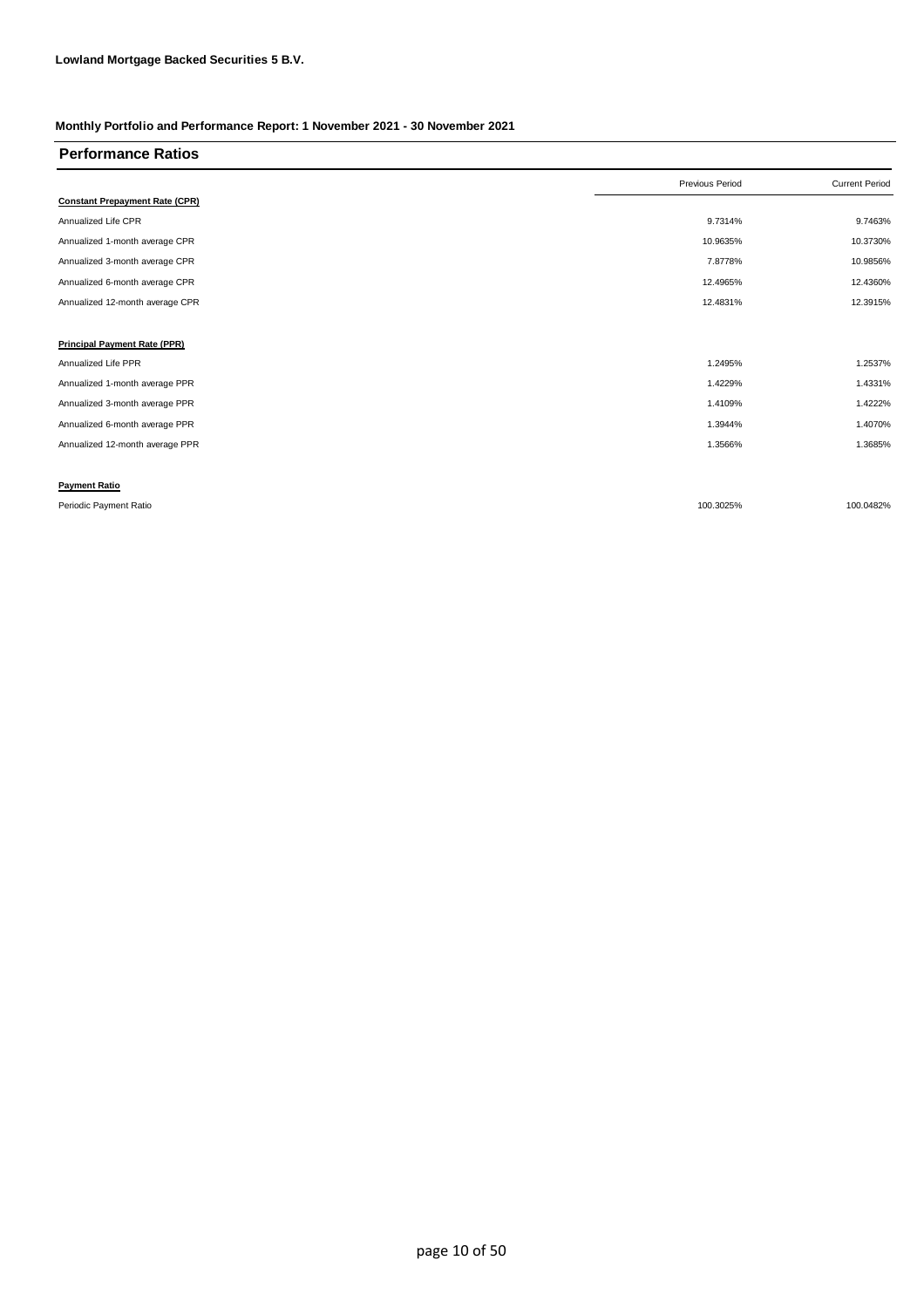### **Stratifications**

### **1. Key Characteristics**

| <b>Description</b>                                                                | As per Reporting Date | As per Closing Date |
|-----------------------------------------------------------------------------------|-----------------------|---------------------|
| Principal amount                                                                  | 5,165,845,015.76      | 5,138,391,162.19    |
| Value of savings deposits                                                         | 139,245,422.38        | 111,801,892.17      |
| Net principal balance                                                             | 5,026,599,593.38      | 5,026,589,270.02    |
| <b>Construction Deposits</b>                                                      | 8,284,798.50          | 6,650,475.00        |
| Net principal balance excl. Construction and Saving Deposits                      | 5,018,314,794.88      | 5,019,938,795.02    |
| Negative balance                                                                  | 0.00                  | 0.00                |
| Net principal balance excl. Construction and Saving Deposits and Negative Balance | 5,018,314,794.88      | 5,019,938,795.02    |
| Number of loans                                                                   | 27,628                | 27,363              |
| Number of loanparts                                                               | 56,433                | 52,222              |
| Number of negative loanparts                                                      | $\mathbf 0$           | $\mathbf 0$         |
| Average principal balance (borrower)                                              | 181,938.60            | 183,700.23          |
| Weighted average current interest rate                                            | 1.15%                 | 2.86%               |
| Weighted average maturity (in years)                                              | 21.29                 | 22.76               |
| Weighted average remaining time to interest reset (in years)                      | 3.94                  | 8.21                |
| Weighted average seasoning (in years)                                             | 4.09                  | 6.67                |
| Weighted average CLTOMV                                                           | 75.37%                | 85.03%              |
| Weighted average CLTIMV                                                           | 54.25%                | 77.94%              |
| Weighted average CLTIFV                                                           | 61.65%                | 88.57%              |
| Weighted average OLTOMV                                                           | 83.86%                | 89.95%              |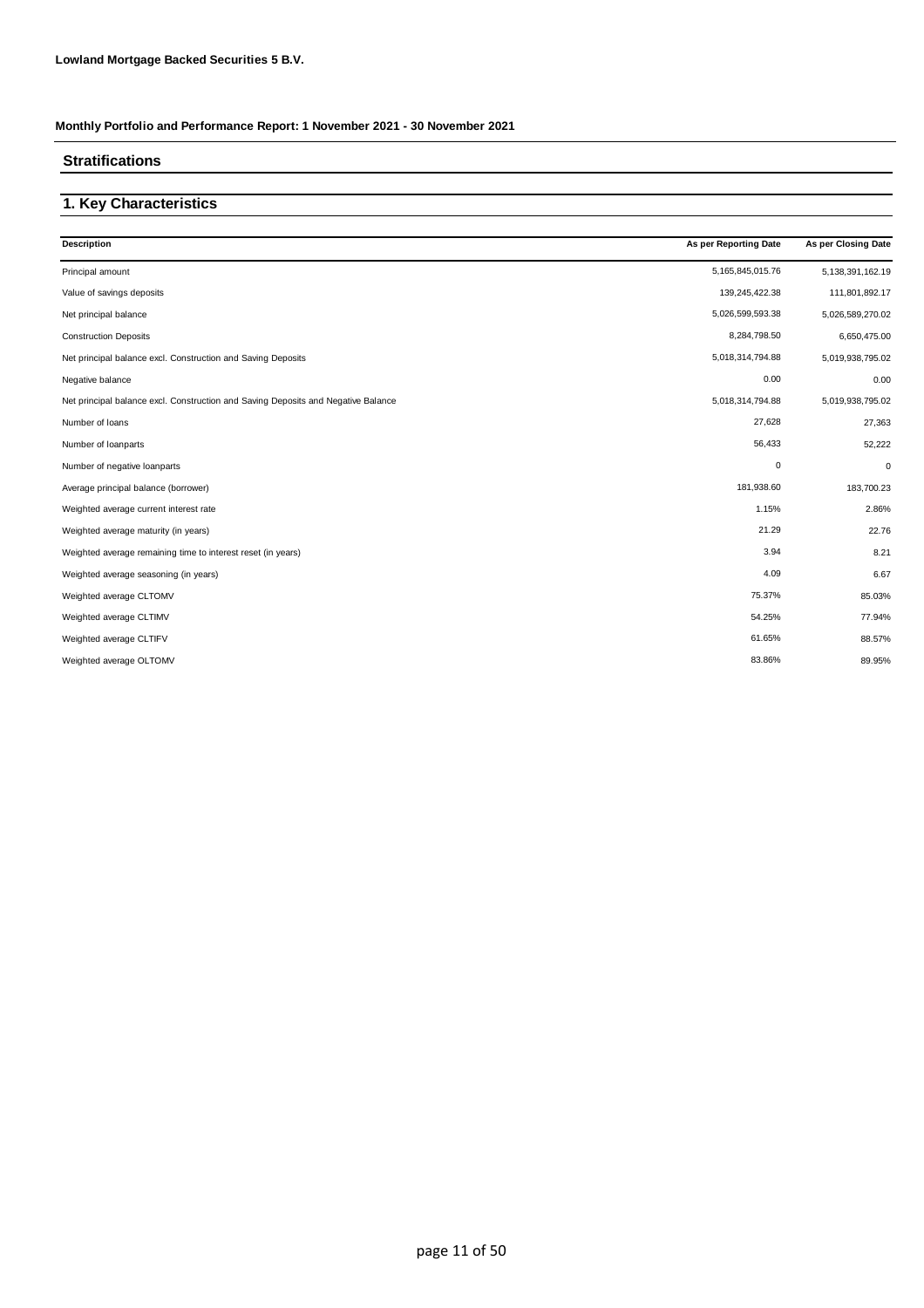# **2. Redemption Type**

| <b>Description</b>  |       | <b>Aggregate Outstanding</b><br>Amount | % of Total | Nr of<br>Loanparts | % of Total | Weighted<br>Average<br>Coupon | Weighted<br>Average<br><b>Maturity</b> | Weighted<br><b>CLTOMV</b> | % of Total<br>Average Not.Amount at<br><b>Closing Date</b> |
|---------------------|-------|----------------------------------------|------------|--------------------|------------|-------------------------------|----------------------------------------|---------------------------|------------------------------------------------------------|
| Annuity             |       | 2,155,671,183.11                       | 42.89%     | 24,977             | 44.26%     | 2.07%                         | 25.22                                  | 76.88%                    | 35.83%                                                     |
| <b>Bank Savings</b> |       | 133,255,201.39                         | 2.65%      | 1,998              | 3.54%      | 2.86%                         | 16.68                                  | 73.03%                    | 3.74%                                                      |
| Interest only       |       | 2,260,529,046.69                       | 44.97%     | 23,073             | 40.89%     | 2.44%                         | 18.66                                  | 73.55%                    | 47.80%                                                     |
| Investment          |       | 214,242,678.48                         | 4.26%      | 2,143              | 3.80%      | 2.62%                         | 13.77                                  | 88.66%                    | 6.61%                                                      |
| Linear              |       | 168,433,148.72                         | 3.35%      | 2,216              | 3.93%      | 1.99%                         | 24.38                                  | 69.63%                    | 2.93%                                                      |
| Savings             |       | 94,468,334.99                          | 1.88%      | 2,026              | 3.59%      | 3.15%                         | 12.87                                  | 67.98%                    | 3.09%                                                      |
|                     | Total | 5,026,599,593.38                       | 100.00%    | 56,433             | 100.00%    | 2.30%                         | 21.29                                  | 75.37%                    | 100.00%                                                    |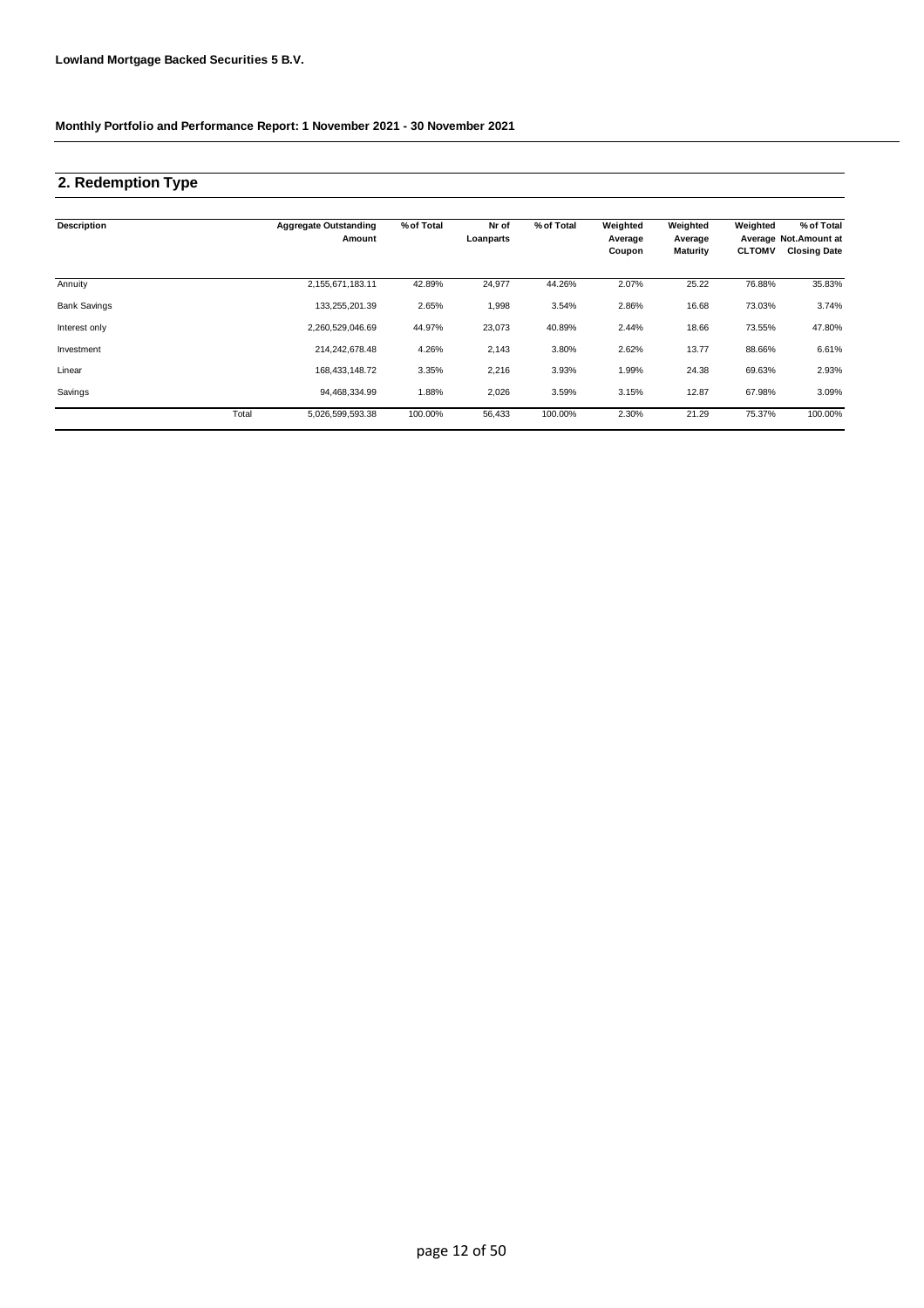## **3. Outstanding Loan Amount**

| From $(>=) -$ Until $(<)$ |       | <b>Aggregate Outstanding</b><br>Amount | % of Total | Nr of Loans      | % of Total | Weighted<br>Average<br>Coupon | Weighted<br>Average<br>Maturity | Weighted<br><b>CLTOMV</b> | % of Total<br>Average Not.Amount at<br><b>Closing Date</b> |
|---------------------------|-------|----------------------------------------|------------|------------------|------------|-------------------------------|---------------------------------|---------------------------|------------------------------------------------------------|
| < 25.000                  |       | 4,713,669.16                           | 0.09%      | 303              | 1.10%      | 2.45%                         | 12.22                           | 11.50%                    | 0.05%                                                      |
| 25,000 - 50,000           |       | 25,355,218.37                          | 0.50%      | 666              | 2.41%      | 2.42%                         | 15.22                           | 23.96%                    | 0.33%                                                      |
| $50,000 - 75,000$         |       | 75,943,379.98                          | 1.51%      | 1,197            | 4.33%      | 2.45%                         | 16.57                           | 43.69%                    | 1.10%                                                      |
| 75,000 - 100,000          |       | 196,390,033.03                         | 3.91%      | 2,222            | 8.04%      | 2.48%                         | 18.29                           | 58.02%                    | 3.14%                                                      |
| 100,000 - 150,000         |       | 933,951,150.37                         | 18.58%     | 7,424            | 26.87%     | 2.38%                         | 20.47                           | 71.08%                    | 18.86%                                                     |
| 150,000 - 200,000         |       | 1,112,102,554.93                       | 22.12%     | 6,415            | 23.22%     | 2.36%                         | 20.59                           | 77.49%                    | 25.28%                                                     |
| 200,000 - 250,000         |       | 983,341,319.37                         | 19.56%     | 4,404            | 15.94%     | 2.30%                         | 21.53                           | 79.90%                    | 21.00%                                                     |
| 250,000 - 300,000         |       | 617,807,869.99                         | 12.29%     | 2,283            | 8.26%      | 2.24%                         | 22.24                           | 79.26%                    | 11.57%                                                     |
| 300,000 - 350,000         |       | 353,739,961.40                         | 7.04%      | 1,101            | 3.99%      | 2.23%                         | 22.43                           | 78.76%                    | 7.07%                                                      |
| 350,000 - 400,000         |       | 242,693,139.66                         | 4.83%      | 651              | 2.36%      | 2.20%                         | 22.51                           | 76.32%                    | 4.41%                                                      |
| 400,000 - 450,000         |       | 155,053,994.87                         | 3.08%      | 366              | 1.32%      | 2.15%                         | 23.71                           | 76.45%                    | 2.33%                                                      |
| 450,000 - 500,000         |       | 122,560,899.25                         | 2.44%      | 258              | 0.93%      | 2.09%                         | 23.83                           | 76.61%                    | 1.67%                                                      |
| 500,000 - 550,000         |       | 83,152,699.97                          | 1.65%      | 160              | 0.58%      | 2.16%                         | 24.55                           | 77.41%                    | 1.06%                                                      |
| 550,000 - 600,000         |       | 34,806,796.03                          | 0.69%      | 61               | 0.22%      | 2.14%                         | 23.23                           | 78.21%                    | 0.77%                                                      |
| 600,000 - 650,000         |       | 23,624,370.26                          | 0.47%      | 38               | 0.14%      | 2.33%                         | 21.39                           | 78.32%                    | 0.47%                                                      |
| 650,000 - 700,000         |       | 19,589,513.33                          | 0.39%      | 29               | 0.10%      | 2.02%                         | 23.71                           | 79.57%                    | 0.37%                                                      |
| 700,000 - 750,000         |       | 10,166,799.45                          | 0.20%      | 14               | 0.05%      | 2.19%                         | 21.58                           | 76.39%                    | 0.27%                                                      |
| 750,000 - 800,000         |       | 5,446,943.15                           | 0.11%      | $\overline{7}$   | 0.03%      | 1.69%                         | 25.75                           | 79.46%                    | 0.08%                                                      |
| 800,000 - 850,000         |       | 4,084,774.14                           | 0.08%      | 5                | 0.02%      | 2.27%                         | 17.47                           | 77.12%                    | 0.08%                                                      |
| 850,000 - 900,000         |       | 7,023,655.45                           | 0.14%      | 8                | 0.03%      | 1.77%                         | 23.26                           | 76.56%                    | 0.07%                                                      |
| $900,000 - 950,000$       |       | 8,240,490.90                           | 0.16%      | 9                | 0.03%      | 1.85%                         | 27.25                           | 73.00%                    |                                                            |
| 950,000 - 1,000,000       |       | 5,810,360.32                           | 0.12%      | $\boldsymbol{6}$ | 0.02%      | 1.87%                         | 27.20                           | 74.78%                    | 0.02%                                                      |
| $= 1.000.000$             |       | 1,000,000.00                           | 0.02%      | $\mathbf{1}$     | 0.00%      | 1.85%                         | 10.67                           | 85.47%                    |                                                            |
| Unknown                   |       |                                        |            |                  |            |                               |                                 |                           |                                                            |
|                           | Total | 5,026,599,593.38                       | 100.00%    | 27,628           | 100.00%    | 2.30%                         | 21.29                           | 75.37%                    | 100.00%                                                    |

| Average | 181,939   |
|---------|-----------|
| Minimum |           |
| Maximum | 1,000,000 |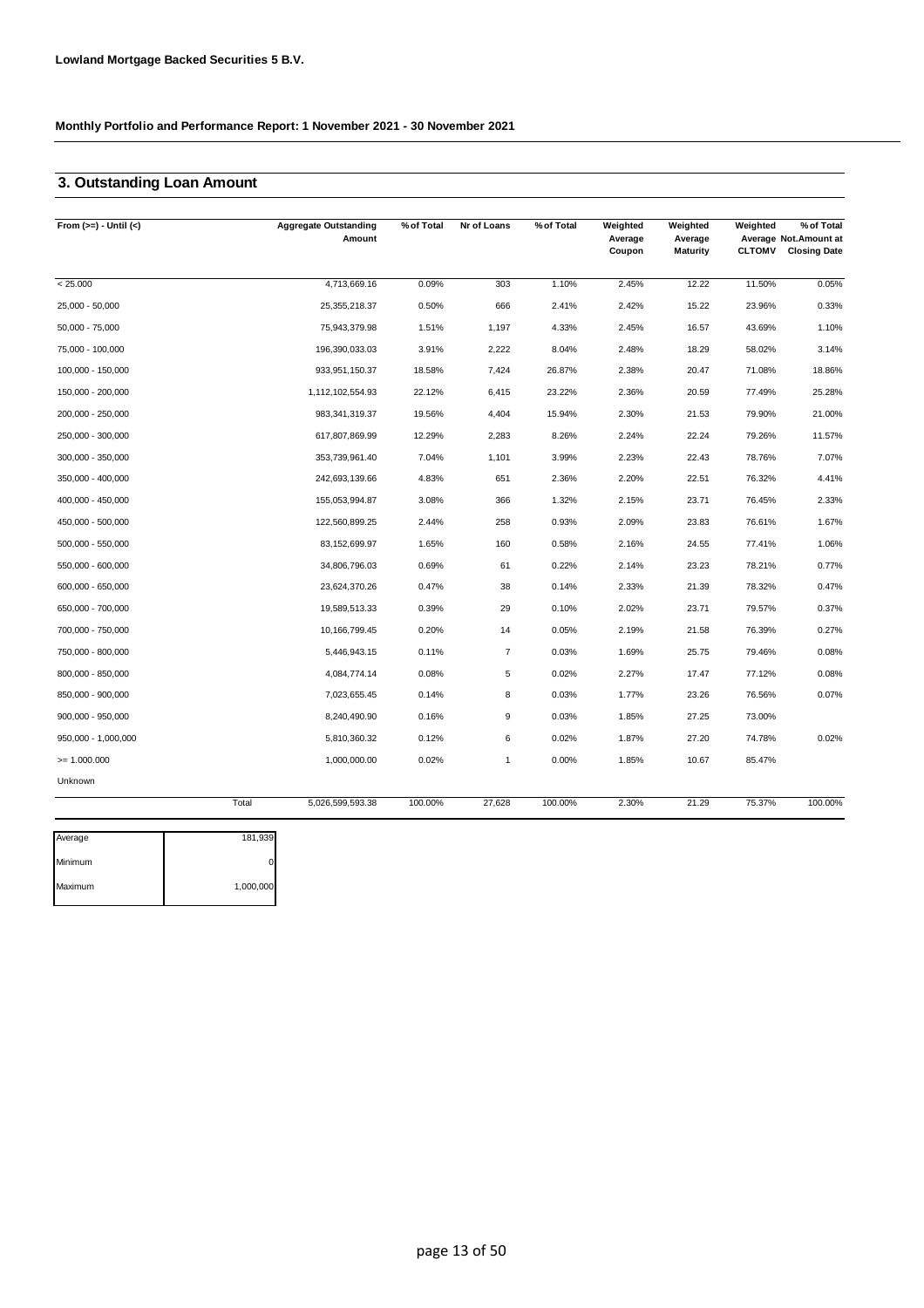### **4. Origination Year**

| From $(>=) -$ Until $(<)$ |       | <b>Aggregate Outstanding</b><br>Amount | % of Total | Nr of<br>Loanparts | % of Total | Weighted<br>Average | Weighted<br>Average | Weighted      | % of Total<br>Average Not. Amount at |
|---------------------------|-------|----------------------------------------|------------|--------------------|------------|---------------------|---------------------|---------------|--------------------------------------|
|                           |       |                                        |            |                    |            | Coupon              | <b>Maturity</b>     | <b>CLTOMV</b> | <b>Closing Date</b>                  |
| < 2000                    |       | 34, 342, 822.07                        | 0.68%      | 602                | 1.07%      | 2.42%               | 9.91                | 50.71%        | 0.39%                                |
| 2000 - 2001               |       | 57,900,653.25                          | 1.15%      | 748                | 1.33%      | 2.40%               | 9.73                | 60.18%        | 0.89%                                |
| 2001 - 2002               |       | 40,993,397.99                          | 0.82%      | 490                | 0.87%      | 2.43%               | 10.23               | 70.77%        | 0.70%                                |
| 2002 - 2003               |       | 67,284,080.11                          | 1.34%      | 789                | 1.40%      | 2.58%               | 10.94               | 74.23%        | 1.51%                                |
| 2003 - 2004               |       | 104,215,276.94                         | 2.07%      | 1,188              | 2.11%      | 2.60%               | 11.70               | 76.41%        | 3.15%                                |
| 2004 - 2005               |       | 146,724,769.16                         | 2.92%      | 1,664              | 2.95%      | 2.43%               | 12.49               | 72.96%        | 4.13%                                |
| 2005 - 2006               |       | 258, 150, 851.41                       | 5.14%      | 2,836              | 5.03%      | 2.55%               | 13.58               | 81.24%        | 7.85%                                |
| 2006 - 2007               |       | 300,266,124.39                         | 5.97%      | 3,136              | 5.56%      | 2.58%               | 14.38               | 78.67%        | 9.74%                                |
| 2007 - 2008               |       | 262,886,817.53                         | 5.23%      | 2,491              | 4.41%      | 2.78%               | 15.44               | 77.00%        | 8.01%                                |
| 2008 - 2009               |       | 208,808,768.04                         | 4.15%      | 2,212              | 3.92%      | 2.84%               | 16.35               | 76.66%        | 3.64%                                |
| 2009 - 2010               |       | 121,669,450.66                         | 2.42%      | 1,352              | 2.40%      | 2.57%               | 17.10               | 73.73%        | 3.25%                                |
| 2010 - 2011               |       | 109,267,874.61                         | 2.17%      | 1,317              | 2.33%      | 2.47%               | 17.69               | 75.43%        | 3.10%                                |
| 2011 - 2012               |       | 137,355,009.41                         | 2.73%      | 1,684              | 2.98%      | 2.47%               | 18.57               | 73.92%        | 3.36%                                |
| 2012 - 2013               |       | 46,341,345.95                          | 0.92%      | 674                | 1.19%      | 3.43%               | 19.09               | 73.42%        | 1.17%                                |
| 2013 - 2014               |       | 59,479,778.03                          | 1.18%      | 735                | 1.30%      | 3.11%               | 19.66               | 70.90%        | 1.52%                                |
| 2014 - 2015               |       | 217,837,633.07                         | 4.33%      | 2,543              | 4.51%      | 3.19%               | 21.94               | 72.16%        | 5.62%                                |
| 2015 - 2016               |       | 216,039,498.88                         | 4.30%      | 2,505              | 4.44%      | 2.62%               | 23.00               | 72.81%        | 6.81%                                |
| 2016 - 2017               |       | 458,232,015.54                         | 9.12%      | 5,100              | 9.04%      | 2.25%               | 24.20               | 72.95%        | 13.56%                               |
| 2017 - 2018               |       | 796,016,888.10                         | 15.84%     | 8,978              | 15.91%     | 2.04%               | 24.98               | 73.94%        | 21.59%                               |
| 2018 - 2019               |       | 594,445,317.37                         | 11.83%     | 6,384              | 11.31%     | 2.02%               | 25.91               | 75.36%        | 0.03%                                |
| $2019 =$                  |       | 788,341,220.87                         | 15.68%     | 9,005              | 15.96%     | 1.66%               | 27.75               | 79.55%        |                                      |
| Unknown                   |       |                                        |            |                    |            |                     |                     |               |                                      |
|                           | Total | 5.026.599.593.38                       | 100.00%    | 56.433             | 100.00%    | 2.30%               | 21.29               | 75.37%        | 100.00%                              |

| Weighted Average | 2013 |
|------------------|------|
| Minimum          | 1999 |
| Maximum          | 2021 |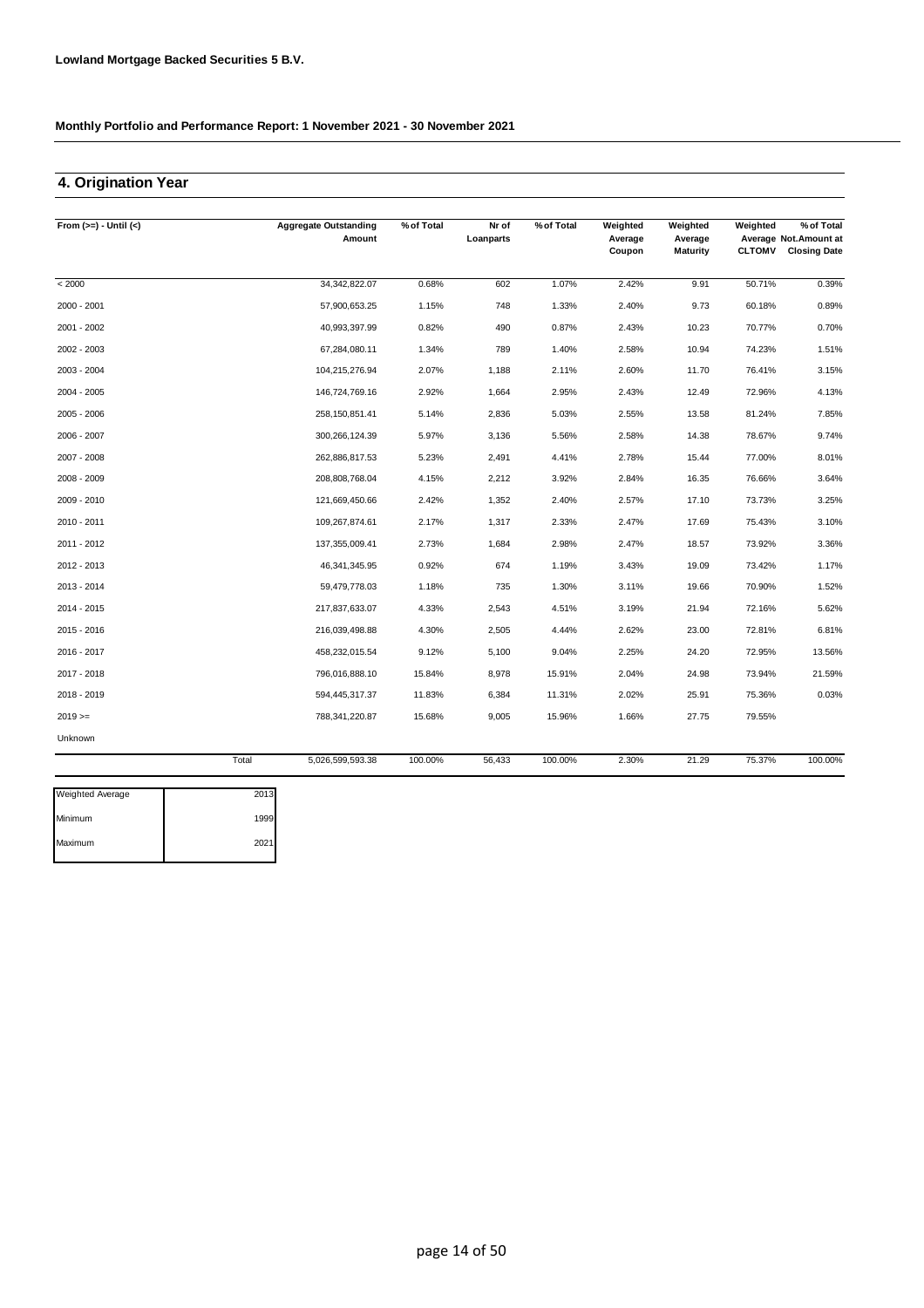## **5. Seasoning**

| From $(>=) -$ Until $(<)$   | <b>Aggregate Outstanding</b><br>Amount | % of Total | Nr of<br>Loanparts | % of Total | Weighted<br>Average<br>Coupon | Weighted<br>Average<br><b>Maturity</b> | Weighted<br><b>CLTOMV</b> | % of Total<br>Average Not.Amount at<br><b>Closing Date</b> |
|-----------------------------|----------------------------------------|------------|--------------------|------------|-------------------------------|----------------------------------------|---------------------------|------------------------------------------------------------|
| 1 Year                      | 183,681,862.80                         | 3.65%      | 2,162              | 3.83%      | 1.39%                         | 28.52                                  | 80.35%                    | 11.95%                                                     |
| 1 year(s) - $2$ year(s)     | 491,378,966.76                         | 9.78%      | 5,329              | 9.44%      | 1.65%                         | 27.78                                  | 79.67%                    | 20.19%                                                     |
| $2$ year(s) - $3$ year(s)   | 113,280,391.31                         | 2.25%      | 1,514              | 2.68%      | 2.09%                         | 26.39                                  | 77.74%                    | 7.69%                                                      |
| $3$ year(s) - 4 year(s)     | 594,445,317.37                         | 11.83%     | 6,384              | 11.31%     | 2.02%                         | 25.91                                  | 75.36%                    | 5.91%                                                      |
| 4 year(s) - 5 year(s)       | 796,016,888.10                         | 15.84%     | 8,978              | 15.91%     | 2.04%                         | 24.98                                  | 73.94%                    | 3.11%                                                      |
| 5 year(s) - 6 year(s)       | 458,232,015.54                         | 9.12%      | 5,100              | 9.04%      | 2.25%                         | 24.20                                  | 72.95%                    | 0.89%                                                      |
| $6$ year(s) - 7 year(s)     | 216,039,498.88                         | 4.30%      | 2,505              | 4.44%      | 2.62%                         | 23.00                                  | 72.81%                    | 1.81%                                                      |
| $7$ year(s) - 8 year(s)     | 217,837,633.07                         | 4.33%      | 2,543              | 4.51%      | 3.19%                         | 21.94                                  | 72.16%                    | 4.14%                                                      |
| 8 year(s) - 9 year(s)       | 59,479,778.03                          | 1.18%      | 735                | 1.30%      | 3.11%                         | 19.66                                  | 70.90%                    | 3.37%                                                      |
| $9$ year(s) - 10 year(s)    | 46,341,345.95                          | 0.92%      | 674                | 1.19%      | 3.43%                         | 19.09                                  | 73.42%                    | 3.48%                                                      |
| 10 year(s) - 11 year(s)     | 137,355,009.41                         | 2.73%      | 1,684              | 2.98%      | 2.47%                         | 18.57                                  | 73.92%                    | 5.49%                                                      |
| 11 year(s) - 12 year(s)     | 109,267,874.61                         | 2.17%      | 1,317              | 2.33%      | 2.47%                         | 17.69                                  | 75.43%                    | 9.90%                                                      |
| 12 year(s) - 13 year(s)     | 121,669,450.66                         | 2.42%      | 1,352              | 2.40%      | 2.57%                         | 17.10                                  | 73.73%                    | 8.79%                                                      |
| 13 year(s) - 14 year(s)     | 208,808,768.04                         | 4.15%      | 2,212              | 3.92%      | 2.84%                         | 16.35                                  | 76.66%                    | 5.37%                                                      |
| 14 year(s) - $15$ year(s)   | 262,886,817.53                         | 5.23%      | 2,491              | 4.41%      | 2.78%                         | 15.44                                  | 77.00%                    | 3.16%                                                      |
| 15 year(s) - 16 year(s)     | 300,266,124.39                         | 5.97%      | 3,136              | 5.56%      | 2.58%                         | 14.38                                  | 78.67%                    | 2.28%                                                      |
| 16 year(s) - 17 year(s)     | 258, 150, 851.41                       | 5.14%      | 2,836              | 5.03%      | 2.55%                         | 13.58                                  | 81.24%                    | 0.97%                                                      |
| 17 year(s) - 18 year(s)     | 146,724,769.16                         | 2.92%      | 1,664              | 2.95%      | 2.43%                         | 12.49                                  | 72.96%                    | 0.67%                                                      |
| 18 year(s) - 19 year(s)     | 104,215,276.94                         | 2.07%      | 1,188              | 2.11%      | 2.60%                         | 11.70                                  | 76.41%                    | 0.72%                                                      |
| 19 year(s) - 20 year(s)     | 67,284,080.11                          | 1.34%      | 789                | 1.40%      | 2.58%                         | 10.94                                  | 74.23%                    | 0.10%                                                      |
| 20 year(s) - 21 year(s)     | 40,993,397.99                          | 0.82%      | 490                | 0.87%      | 2.43%                         | 10.23                                  | 70.77%                    |                                                            |
| 21 year(s) - 22 year(s)     | 57,900,653.25                          | 1.15%      | 748                | 1.33%      | 2.40%                         | 9.73                                   | 60.18%                    |                                                            |
| $22$ year(s) - $23$ year(s) | 34, 342, 822.07                        | 0.68%      | 602                | 1.07%      | 2.42%                         | 9.91                                   | 50.71%                    |                                                            |
| 23 year(s) - 24 year(s)     |                                        |            |                    |            |                               |                                        |                           |                                                            |
| 24 year(s) - 25 year(s)     |                                        |            |                    |            |                               |                                        |                           |                                                            |
| 25 year(s) - 26 year(s)     |                                        |            |                    |            |                               |                                        |                           |                                                            |
| 26 year(s) - 27 year(s)     |                                        |            |                    |            |                               |                                        |                           |                                                            |
| $27$ year(s) - $28$ year(s) |                                        |            |                    |            |                               |                                        |                           |                                                            |
| 28 year(s) - 29 year(s)     |                                        |            |                    |            |                               |                                        |                           |                                                            |
| 29 year(s) - 30 year(s)     |                                        |            |                    |            |                               |                                        |                           |                                                            |
| $30$ year(s) $>=$           |                                        |            |                    |            |                               |                                        |                           |                                                            |

Unknown

| Total<br>. | 5.026.599.593.38<br>$ -$ | 100.00% | 56.433 | 100.00% | .30%<br>. | 21.29<br>_____ | 75 270/<br>10.017a | $0.00\%$<br>$\sim$ $\sim$<br>. |
|------------|--------------------------|---------|--------|---------|-----------|----------------|--------------------|--------------------------------|
|            |                          |         |        |         |           |                |                    |                                |

| Weighted Average | $8.25$ year(s) |
|------------------|----------------|
| Minimum          | $.08$ year(s)  |
| Maximum          | 22.92 year(s)  |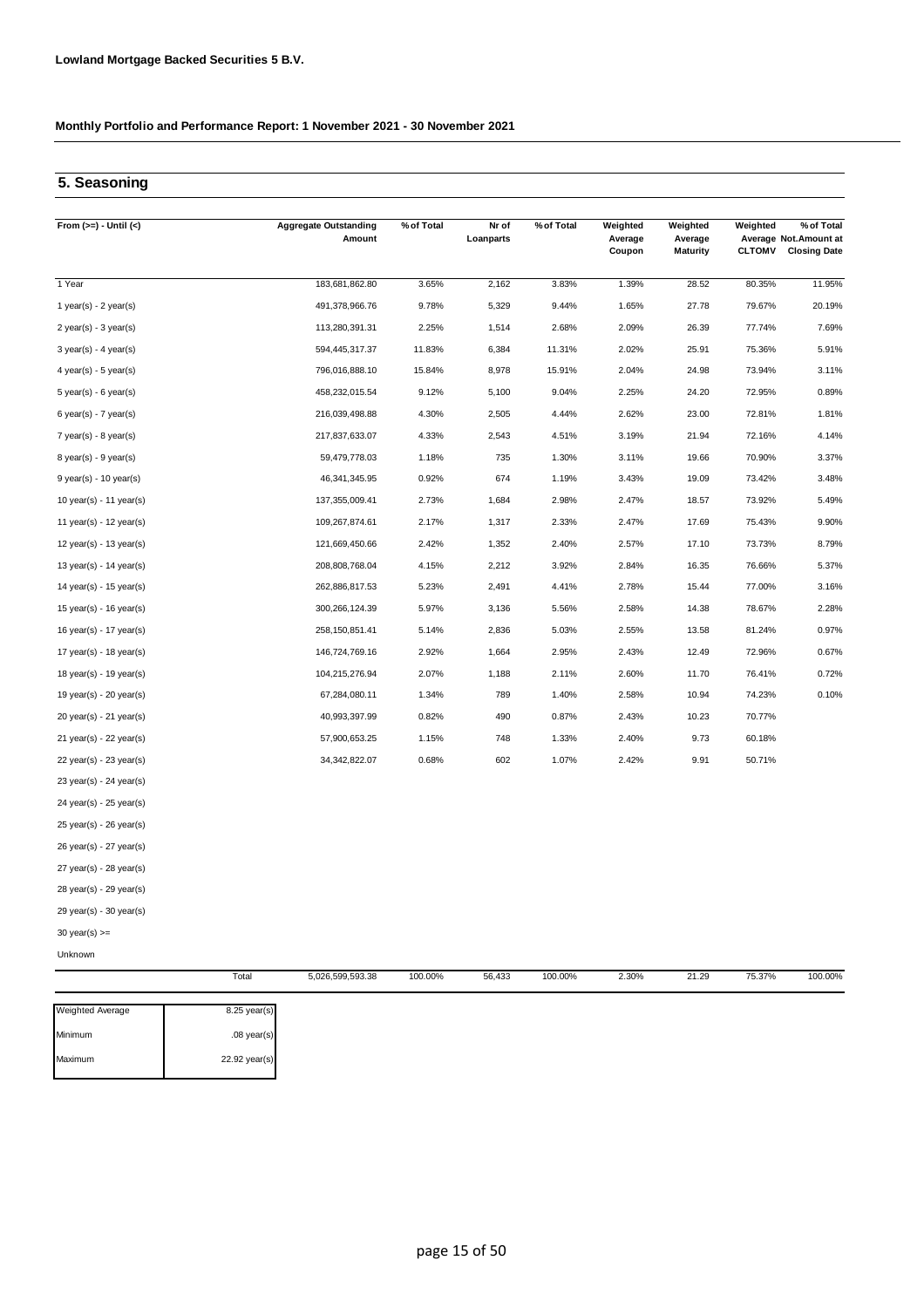## **6. Legal Maturity**

| From $(>=) -$ Until $(<)$ |       | <b>Aggregate Outstanding</b><br>Amount | % of Total | Nr of<br>Loanparts | % of Total | Weighted<br>Average | Weighted<br>Average | Weighted      | % of Total<br>Average Not.Amount at |
|---------------------------|-------|----------------------------------------|------------|--------------------|------------|---------------------|---------------------|---------------|-------------------------------------|
|                           |       |                                        |            |                    |            | Coupon              | <b>Maturity</b>     | <b>CLTOMV</b> | <b>Closing Date</b>                 |
| 2012                      |       |                                        |            |                    |            |                     |                     |               |                                     |
| 2012 - 2015               |       |                                        |            |                    |            |                     |                     |               |                                     |
| 2015 - 2020               |       |                                        |            |                    |            |                     |                     |               |                                     |
| 2020 - 2025               |       | 4, 163, 318.67                         | 0.08%      | 189                | 0.33%      | 2.56%               | 2.37                | 57.37%        | 0.13%                               |
| 2025 - 2030               |       | 60,710,092.48                          | 1.21%      | 1,450              | 2.57%      | 2.62%               | 6.62                | 61.45%        | 1.44%                               |
| 2030 - 2035               |       | 475,222,099.66                         | 9.45%      | 6,084              | 10.78%     | 2.53%               | 10.99               | 72.14%        | 12.12%                              |
| 2035 - 2040               |       | 1,197,574,555.76                       | 23.82%     | 12,697             | 22.50%     | 2.64%               | 15.29               | 77.18%        | 32.52%                              |
| 2040 - 2045               |       | 594,663,393.50                         | 11.83%     | 6,834              | 12.11%     | 2.72%               | 20.82               | 73.45%        | 14.25%                              |
| 2045 - 2050               |       | 2,112,509,624.29                       | 42.03%     | 22,919             | 40.61%     | 2.13%               | 25.50               | 74.68%        | 39.54%                              |
| 2050 - 2055               |       | 581,756,509.02                         | 11.57%     | 6,260              | 11.09%     | 1.59%               | 28.94               | 80.35%        |                                     |
| 2055 - 2060               |       |                                        |            |                    |            |                     |                     |               |                                     |
| 2060 - 2065               |       |                                        |            |                    |            |                     |                     |               |                                     |
| 2065 - 2070               |       |                                        |            |                    |            |                     |                     |               |                                     |
| 2070 - 2075               |       |                                        |            |                    |            |                     |                     |               |                                     |
| 2075 - 2080               |       |                                        |            |                    |            |                     |                     |               |                                     |
| 2080 - 2085               |       |                                        |            |                    |            |                     |                     |               |                                     |
| 2085 - 2090               |       |                                        |            |                    |            |                     |                     |               |                                     |
| 2090 - 2095               |       |                                        |            |                    |            |                     |                     |               |                                     |
| 2095 - 2100               |       |                                        |            |                    |            |                     |                     |               |                                     |
| $2100 >=$                 |       |                                        |            |                    |            |                     |                     |               |                                     |
| Unknown                   |       |                                        |            |                    |            |                     |                     |               |                                     |
|                           | Total | 5,026,599,593.38                       | 100.00%    | 56,433             | 100.00%    | 2.30%               | 21.29               | 75.37%        | 100.00%                             |

| <b>Weighted Average</b> | 2043 |
|-------------------------|------|
| Minimum                 | 2022 |
| Maximum                 | 2051 |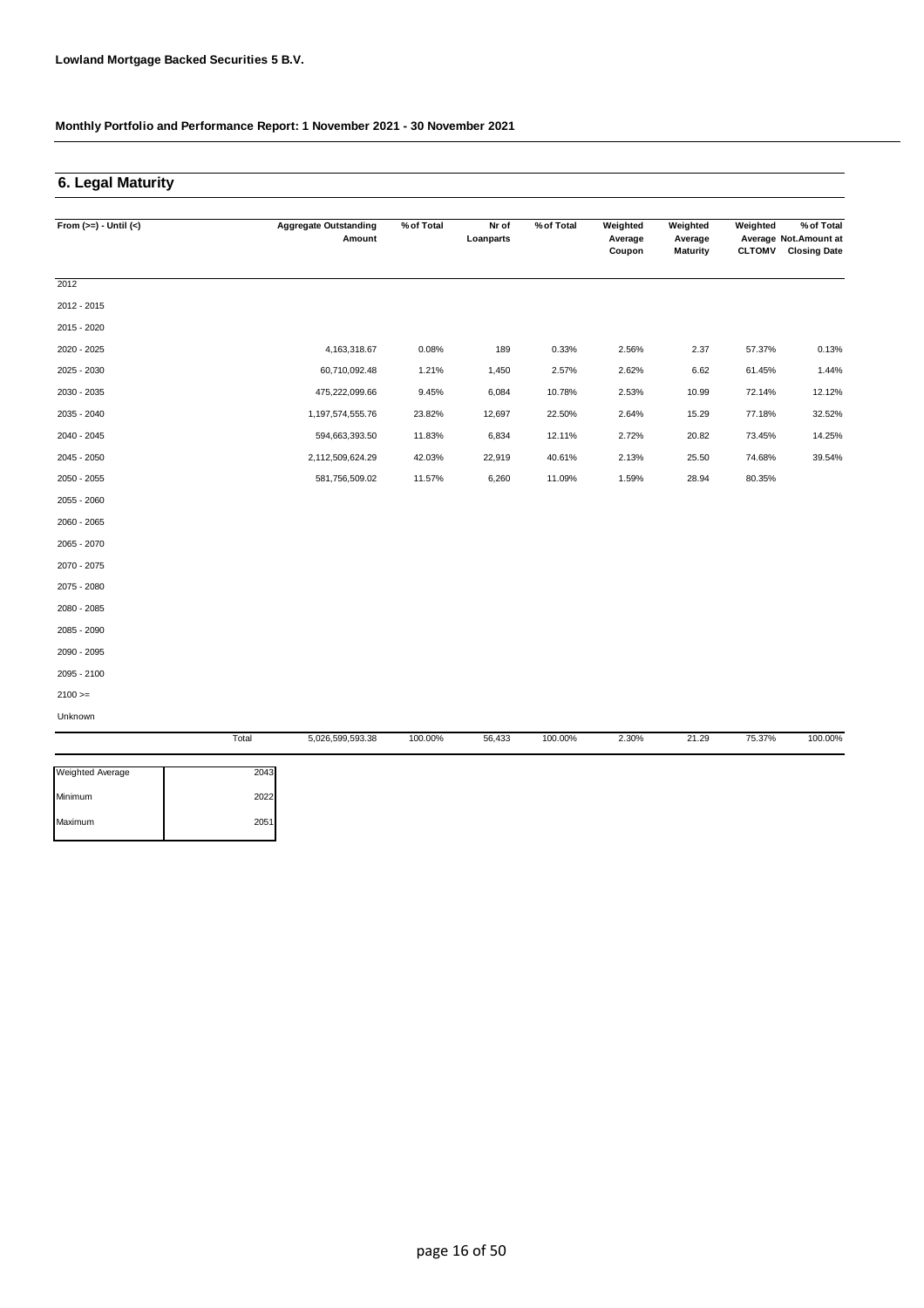## **7. Remaining Tenor**

| From $(>=) -$ Until $(<)$               | <b>Aggregate Outstanding</b><br>Amount | % of Total | Nr of<br>Loanparts | % of Total | Weighted<br>Average<br>Coupon | Weighted<br>Average<br><b>Maturity</b> | Weighted<br><b>CLTOMV</b> | % of Total<br>Average Not. Amount at<br><b>Closing Date</b> |
|-----------------------------------------|----------------------------------------|------------|--------------------|------------|-------------------------------|----------------------------------------|---------------------------|-------------------------------------------------------------|
| 0 Year - 1 Year                         | 17,355.49                              | 0.00%      | 5                  | 0.01%      | 3.52%                         | 0.69                                   | 41.11%                    |                                                             |
|                                         |                                        |            |                    |            |                               |                                        |                           |                                                             |
| 1 Year - 2 Years                        | 1,133,591.72                           | 0.02%      | 48                 | 0.09%      | 2.55%                         | 1.78                                   | 68.97%                    |                                                             |
| 2 $year(s) - 3 year(s)$                 | 2,497,886.58                           | 0.05%      | 120                | 0.21%      | 2.57%                         | 2.52                                   | 51.68%                    |                                                             |
| 3 year(s) - 4 year(s)                   | 4,764,013.50                           | 0.09%      | 152                | 0.27%      | 2.65%                         | 3.46                                   | 63.08%                    |                                                             |
| 4 year(s) - 5 year(s)                   | 5,757,920.79                           | 0.11%      | 183                | 0.32%      | 2.66%                         | 4.44                                   | 61.22%                    |                                                             |
| 5 year(s) - 6 year(s)                   | 7,609,296.04                           | 0.15%      | 217                | 0.38%      | 2.78%                         | 5.48                                   | 67.17%                    | 0.06%                                                       |
| 6 year(s) - 7 year(s)                   | 7,911,940.42                           | 0.16%      | 208                | 0.37%      | 2.65%                         | 6.49                                   | 68.87%                    | 0.12%                                                       |
| 7 year(s) - 8 year(s)                   | 29,837,368.83                          | 0.59%      | 622                | 1.10%      | 2.58%                         | 7.56                                   | 59.17%                    | 0.15%                                                       |
| $8 \text{ year(s)} - 9 \text{ year(s)}$ | 68,958,054.79                          | 1.37%      | 1,030              | 1.83%      | 2.44%                         | 8.46                                   | 61.54%                    | 0.18%                                                       |
| $9$ year(s) - 10 year(s)                | 63,649,879.10                          | 1.27%      | 922                | 1.63%      | 2.49%                         | 9.48                                   | 69.69%                    | 0.26%                                                       |
| 10 $year(s) - 11$ $year(s)$             | 82,399,634.69                          | 1.64%      | 1,058              | 1.87%      | 2.58%                         | 10.49                                  | 74.40%                    | 0.33%                                                       |
| 11 year(s) - 12 year(s)                 | 111,643,262.42                         | 2.22%      | 1,347              | 2.39%      | 2.62%                         | 11.50                                  | 76.28%                    | 0.89%                                                       |
| 12 year(s) - 13 year(s)                 | 139,227,847.85                         | 2.77%      | 1,632              | 2.89%      | 2.48%                         | 12.50                                  | 72.79%                    | 1.24%                                                       |
| 13 year(s) - 14 year(s)                 | 248,254,366.35                         | 4.94%      | 2,809              | 4.98%      | 2.52%                         | 13.51                                  | 79.17%                    | 1.56%                                                       |
| 14 $year(s) - 15$ $year(s)$             | 311,775,738.16                         | 6.20%      | 3,327              | 5.90%      | 2.58%                         | 14.47                                  | 78.69%                    | 2.36%                                                       |
| 15 $year(s) - 16$ $year(s)$             | 286,007,146.71                         | 5.69%      | 2,795              | 4.95%      | 2.73%                         | 15.46                                  | 77.23%                    | 3.49%                                                       |
| 16 $year(s) - 17$ $year(s)$             | 209, 327, 847.17                       | 4.16%      | 2,183              | 3.87%      | 2.77%                         | 16.54                                  | 75.94%                    | 5.03%                                                       |
| 17 year(s) - 18 year(s)                 | 143,060,201.63                         | 2.85%      | 1,617              | 2.87%      | 2.61%                         | 17.46                                  | 72.27%                    | 8.50%                                                       |
| 18 $year(s) - 19$ $year(s)$             | 108,498,159.27                         | 2.16%      | 1,267              | 2.25%      | 2.47%                         | 18.41                                  | 75.12%                    | 9.65%                                                       |
| 19 year(s) - 20 year(s)                 | 145,417,167.43                         | 2.89%      | 1,705              | 3.02%      | 2.34%                         | 19.41                                  | 73.48%                    | 6.72%                                                       |
| $20$ year(s) - $21$ year(s)             | 59,378,043.76                          | 1.18%      | 766                | 1.36%      | 3.06%                         | 20.35                                  | 73.76%                    | 3.47%                                                       |
| 21 year(s) - 22 year(s)                 | 53,268,468.12                          | 1.06%      | 645                | 1.14%      | 2.60%                         | 21.53                                  | 71.20%                    | 3.23%                                                       |
| 22 $year(s) - 23 year(s)$               | 212,208,098.55                         | 4.22%      | 2,280              | 4.04%      | 2.99%                         | 22.49                                  | 73.02%                    | 3.34%                                                       |
| 23 $year(s) - 24$ $year(s)$             | 260,305,838.34                         | 5.18%      | 2,826              | 5.01%      | 2.57%                         | 23.44                                  | 73.14%                    | 2.38%                                                       |
| 24 $year(s) - 25$ $year(s)$             | 379,794,094.65                         | 7.56%      | 4,069              | 7.21%      | 2.34%                         | 24.55                                  | 72.92%                    | 0.96%                                                       |
| $25$ year(s) - $26$ year(s)             | 812,687,236.84                         | 16.17%     | 8,842              | 15.67%     | 2.01%                         | 25.47                                  | 74.60%                    | 2.67%                                                       |
| $26$ year(s) - $27$ year(s)             | 528,827,698.35                         | 10.52%     | 5,579              | 9.89%      | 2.02%                         | 26.56                                  | 75.67%                    | 5.94%                                                       |
| 27 year(s) - 28 year(s)                 | 157,665,923.24                         | 3.14%      | 1,866              | 3.31%      | 2.04%                         | 27.31                                  | 78.25%                    | 7.18%                                                       |
| $28$ year(s) - $29$ year(s)             | 366,808,556.49                         | 7.30%      | 3,851              | 6.82%      | 1.67%                         | 28.68                                  | 80.33%                    | 16.38%                                                      |
| 29 year(s) - 30 year(s)                 | 215,695,744.29                         | 4.29%      | 2,402              | 4.26%      | 1.46%                         | 29.35                                  | 80.57%                    | 13.93%                                                      |
| 30 year(s) $>=$                         | 2,211,211.81                           | 0.04%      | 60                 | 0.11%      | 1.43%                         | 30.00                                  | 65.16%                    |                                                             |
| Unknown                                 |                                        |            |                    |            |                               |                                        |                           |                                                             |
|                                         | Total<br>5,026,599,593.38              | 100.00%    | 56,433             | 100.00%    | 2.30%                         | 21.29                                  | 75.37%                    | 100.00%                                                     |

| Weighted Average | $21.25$ year(s) |
|------------------|-----------------|
| Minimum          | $.5$ year(s)    |
| Maximum          | 30 year(s)      |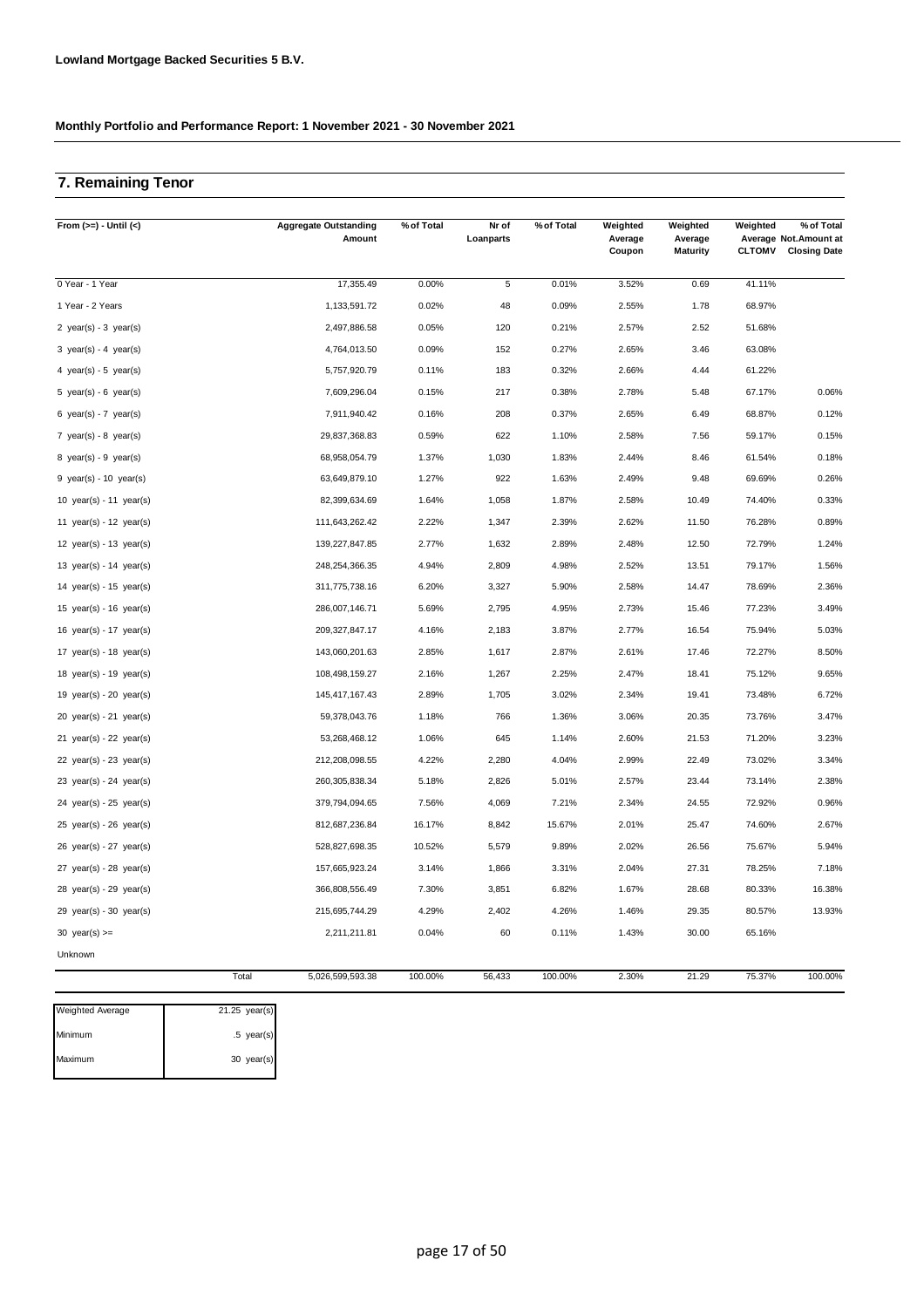### **8a. Original Loan To Original Foreclosure Value (Non-NHG)**

| From $(>=) -$ Until $(<)$ |       | <b>Aggregate Outstanding</b><br>Amount | % of Total | Nr of Loans | % of Total | Weighted<br>Average<br>Coupon | Weighted<br>Average<br><b>Maturity</b> | Weighted<br><b>CLTOMV</b> | % of Total<br>Average Not.Amount at<br><b>Closing Date</b> |
|---------------------------|-------|----------------------------------------|------------|-------------|------------|-------------------------------|----------------------------------------|---------------------------|------------------------------------------------------------|
| <b>NHG</b>                |       | 1,720,180,848.22                       | 34.22%     | 11,555      | 41.82%     | 2.22%                         | 23.04                                  | 78.93%                    | 37.80%                                                     |
| < 10%                     |       | 723,672.26                             | 0.01%      | 20          | 0.07%      | 1.79%                         | 19.73                                  | 13.72%                    | 0.01%                                                      |
| 10% - 20%                 |       | 4,185,524.28                           | 0.08%      | 100         | 0.36%      | 2.15%                         | 18.45                                  | 19.26%                    | 0.06%                                                      |
| 20% - 30%                 |       | 11,322,617.51                          | 0.23%      | 209         | 0.76%      | 2.24%                         | 17.40                                  | 20.07%                    | 0.16%                                                      |
| 30% - 40%                 |       | 32,680,168.05                          | 0.65%      | 383         | 1.39%      | 2.18%                         | 17.63                                  | 28.40%                    | 0.45%                                                      |
| 40% - 50%                 |       | 67,550,594.51                          | 1.34%      | 586         | 2.12%      | 2.12%                         | 19.74                                  | 36.05%                    | 0.74%                                                      |
| 50% - 60%                 |       | 148, 194, 336.57                       | 2.95%      | 989         | 3.58%      | 2.08%                         | 20.30                                  | 44.99%                    | 1.66%                                                      |
| 60% - 70%                 |       | 255,619,176.47                         | 5.09%      | 1,447       | 5.24%      | 2.15%                         | 20.53                                  | 52.50%                    | 3.14%                                                      |
| 70% - 80%                 |       | 493,399,840.38                         | 9.82%      | 2,536       | 9.18%      | 2.21%                         | 19.93                                  | 60.37%                    | 6.61%                                                      |
| 80% - 90%                 |       | 417,533,379.35                         | 8.31%      | 1,785       | 6.46%      | 2.16%                         | 22.04                                  | 68.56%                    | 4.13%                                                      |
| 90% - 100%                |       | 653,701,895.44                         | 13.00%     | 2,641       | 9.56%      | 2.23%                         | 22.00                                  | 75.77%                    | 11.00%                                                     |
| 100% - 110%               |       | 405,750,803.88                         | 8.07%      | 1,685       | 6.10%      | 2.36%                         | 21.06                                  | 82.64%                    | 8.07%                                                      |
| 110% - 120%               |       | 478,444,691.76                         | 9.52%      | 1,970       | 7.13%      | 2.52%                         | 21.00                                  | 91.77%                    | 12.67%                                                     |
| 120% - 130%               |       | 329,774,602.99                         | 6.56%      | 1,684       | 6.10%      | 3.03%                         | 14.50                                  | 100.82%                   | 13.50%                                                     |
| 130% - 140%               |       | 1,883,761.32                           | 0.04%      | 11          | 0.04%      | 2.25%                         | 21.30                                  | 77.10%                    |                                                            |
| 140% - 150%               |       | 2,204,379.13                           | 0.04%      | 12          | 0.04%      | 2.21%                         | 19.77                                  | 82.21%                    |                                                            |
| $150\%>=$                 |       | 3,449,301.26                           | 0.07%      | 15          | 0.05%      | 2.63%                         | 18.79                                  | 103.72%                   |                                                            |
| Null values               |       |                                        |            |             |            |                               |                                        |                           | 0.00%                                                      |
|                           | Total | 5,026,599,593.38                       | 100.00%    | 27,628      | 100.00%    | 2.30%                         | 21.29                                  | 75.37%                    | 100.00%                                                    |

| Weighted Average | 95%  |
|------------------|------|
| Minimum          | 0%   |
| Maximum          | 209% |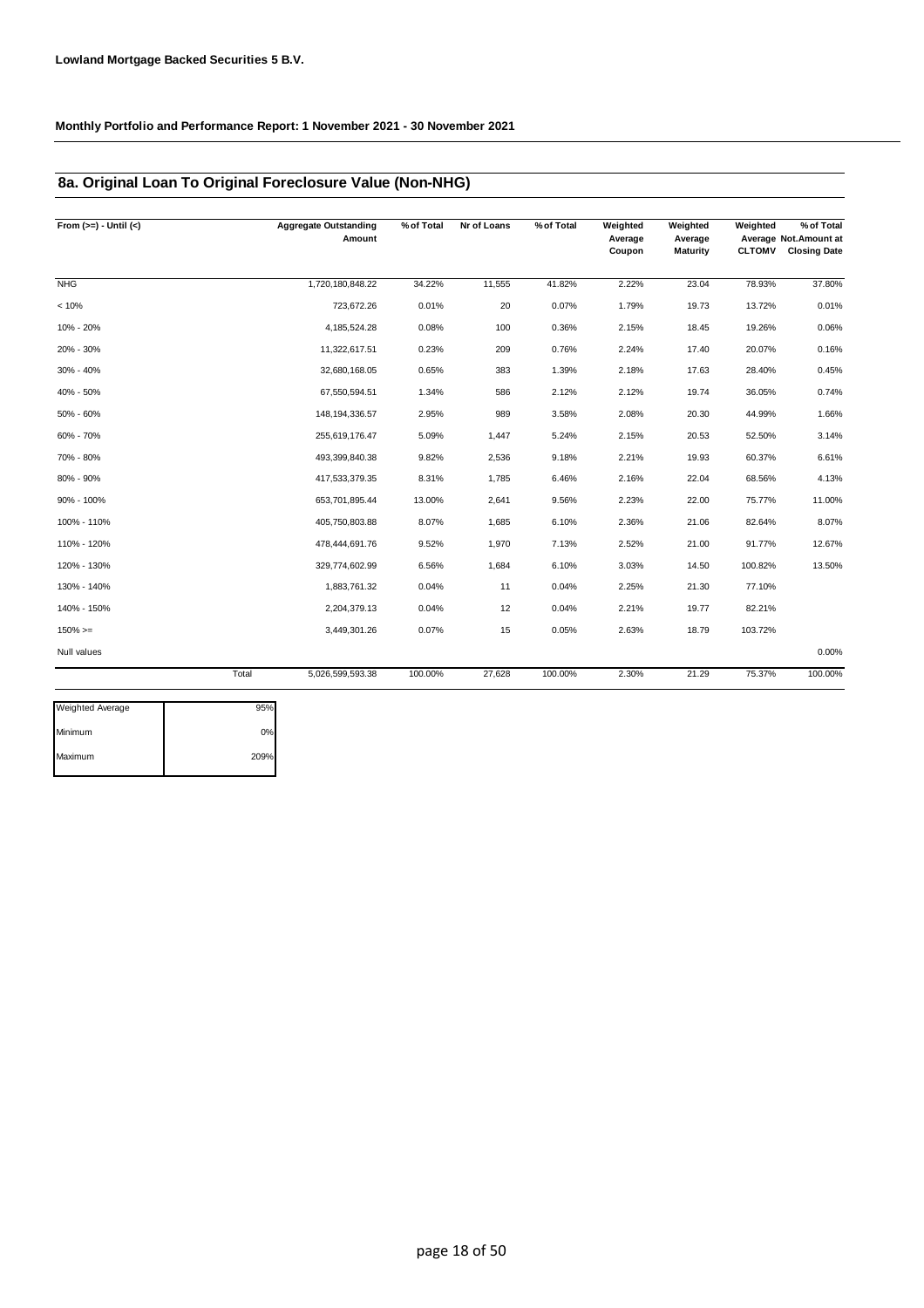## **8b. Original Loan To Original Foreclosure Value (NHG)**

| From $(>=) -$ Until $(<)$ |       | <b>Aggregate Outstanding</b><br>Amount | % of Total | Nr of Loans    | % of Total | Weighted<br>Average<br>Coupon | Weighted<br>Average<br><b>Maturity</b> | Weighted<br><b>CLTOMV</b> | % of Total<br>Average Not.Amount at<br><b>Closing Date</b> |
|---------------------------|-------|----------------------------------------|------------|----------------|------------|-------------------------------|----------------------------------------|---------------------------|------------------------------------------------------------|
| Non-NHG                   |       | 3,306,418,745.16                       | 65.78%     | 16,073         | 58.18%     | 2.34%                         | 20.38                                  | 73.52%                    | 62.20%                                                     |
| < 10%                     |       | 96,433.60                              | 0.00%      | $\overline{4}$ | 0.01%      | 1.93%                         | 16.87                                  | 8.99%                     | 0.00%                                                      |
| 10% - 20%                 |       | 480,629.44                             | 0.01%      | 16             | 0.06%      | 2.39%                         | 17.00                                  | 10.76%                    | 0.01%                                                      |
| 20% - 30%                 |       | 3,033,906.90                           | 0.06%      | 63             | 0.23%      | 2.56%                         | 16.35                                  | 18.43%                    | 0.05%                                                      |
| 30% - 40%                 |       | 6,997,614.16                           | 0.14%      | 112            | 0.41%      | 2.47%                         | 17.36                                  | 26.25%                    | 0.10%                                                      |
| 40% - 50%                 |       | 13,484,286.29                          | 0.27%      | 165            | 0.60%      | 2.36%                         | 18.77                                  | 33.64%                    | 0.21%                                                      |
| 50% - 60%                 |       | 29,699,995.78                          | 0.59%      | 294            | 1.06%      | 2.30%                         | 20.01                                  | 42.19%                    | 0.39%                                                      |
| 60% - 70%                 |       | 46,712,577.24                          | 0.93%      | 388            | 1.40%      | 2.23%                         | 21.80                                  | 49.94%                    | 0.59%                                                      |
| 70% - 80%                 |       | 81,784,247.58                          | 1.63%      | 618            | 2.24%      | 2.17%                         | 22.53                                  | 58.18%                    | 1.00%                                                      |
| 80% - 90%                 |       | 142,773,692.11                         | 2.84%      | 1,011          | 3.66%      | 2.12%                         | 23.04                                  | 66.29%                    | 2.10%                                                      |
| 90% - 100%                |       | 283,010,733.52                         | 5.63%      | 1,979          | 7.16%      | 2.21%                         | 23.32                                  | 73.33%                    | 5.31%                                                      |
| 100% - 110%               |       | 338,673,516.82                         | 6.74%      | 2,167          | 7.84%      | 2.16%                         | 23.23                                  | 81.49%                    | 7.68%                                                      |
| 110% - 120%               |       | 687,386,398.55                         | 13.67%     | 4,193          | 15.18%     | 2.22%                         | 24.02                                  | 88.85%                    | 17.33%                                                     |
| 120% - 130%               |       | 83,945,203.07                          | 1.67%      | 530            | 1.92%      | 2.64%                         | 17.09                                  | 91.27%                    | 3.02%                                                      |
| 130% - 140%               |       | 316, 150.11                            | 0.01%      | 3              | 0.01%      | 2.02%                         | 25.29                                  | 82.49%                    |                                                            |
| 140% - 150%               |       | 464,820.10                             | 0.01%      | 3              | 0.01%      | 1.78%                         | 23.60                                  | 73.44%                    |                                                            |
| $150\%>=$                 |       | 1,320,642.95                           | 0.03%      | 9              | 0.03%      | 2.29%                         | 23.39                                  | 87.40%                    |                                                            |
| Unknown                   |       |                                        |            |                |            |                               |                                        |                           |                                                            |
|                           | Total | 5,026,599,593.38                       | 100.00%    | 27,628         | 100.00%    | 2.30%                         | 21.29                                  | 75.37%                    | 100.00%                                                    |

| Weighted Average | 95%  |
|------------------|------|
| Minimum          | 0%   |
| Maximum          | 209% |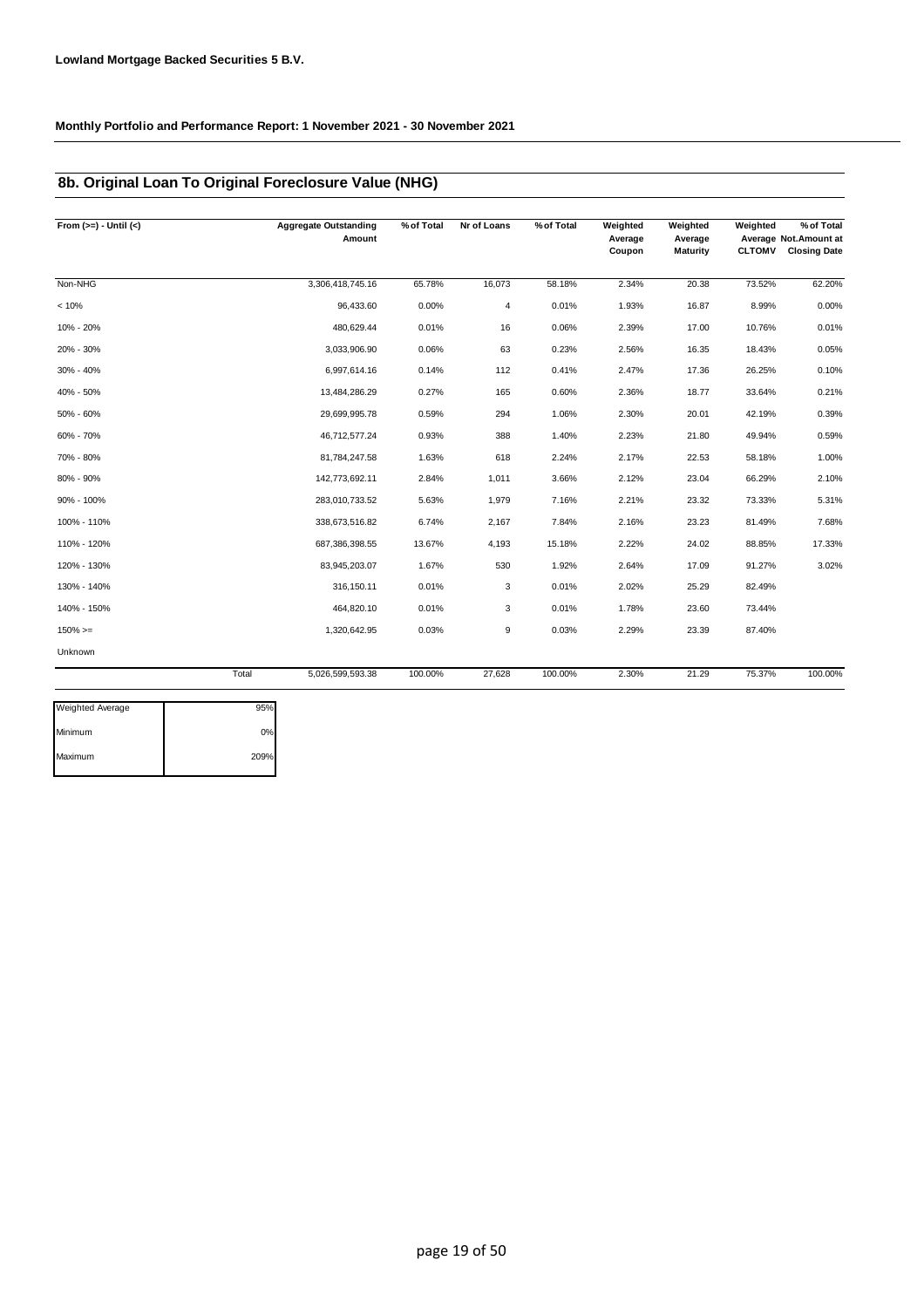### **9a. Current Loan To Original Foreclosure Value (Non-NHG)**

| From $(>=) -$ Until $(<)$ |       | <b>Aggregate Outstanding</b><br>Amount | % of Total | Nr of Loans    | % of Total | Weighted<br>Average<br>Coupon | Weighted<br>Average<br><b>Maturity</b> | Weighted<br><b>CLTOMV</b> | % of Total<br>Average Not.Amount at<br><b>Closing Date</b> |
|---------------------------|-------|----------------------------------------|------------|----------------|------------|-------------------------------|----------------------------------------|---------------------------|------------------------------------------------------------|
| <b>NHG</b>                |       | 1,720,180,848.22                       | 34.22%     | 11,555         | 41.82%     | 2.22%                         | 23.04                                  | 78.93%                    | 37.80%                                                     |
| < 10%                     |       | 2,542,930.85                           | 0.05%      | 150            | 0.54%      | 2.23%                         | 14.92                                  | 6.33%                     | 0.02%                                                      |
| 10% - 20%                 |       | 12,431,940.34                          | 0.25%      | 307            | 1.11%      | 2.21%                         | 14.90                                  | 13.84%                    | 0.17%                                                      |
| 20% - 30%                 |       | 28,276,515.35                          | 0.56%      | 426            | 1.54%      | 2.27%                         | 16.34                                  | 22.66%                    | 0.30%                                                      |
| 30% - 40%                 |       | 60,638,823.83                          | 1.21%      | 613            | 2.22%      | 2.18%                         | 17.94                                  | 31.39%                    | 0.72%                                                      |
| 40% - 50%                 |       | 128,668,527.76                         | 2.56%      | 954            | 3.45%      | 2.22%                         | 18.96                                  | 39.88%                    | 1.14%                                                      |
| 50% - 60%                 |       | 242,647,510.20                         | 4.83%      | 1,428          | 5.17%      | 2.17%                         | 20.22                                  | 48.85%                    | 2.35%                                                      |
| 60% - 70%                 |       | 388, 135, 788.65                       | 7.72%      | 1,950          | 7.06%      | 2.21%                         | 20.54                                  | 57.34%                    | 4.04%                                                      |
| 70% - 80%                 |       | 548,780,840.05                         | 10.92%     | 2,543          | 9.20%      | 2.24%                         | 20.54                                  | 65.89%                    | 6.97%                                                      |
| 80% - 90%                 |       | 595, 151, 259.91                       | 11.84%     | 2,372          | 8.59%      | 2.19%                         | 22.38                                  | 75.07%                    | 6.07%                                                      |
| 90% - 100%                |       | 491,869,844.47                         | 9.79%      | 1,944          | 7.04%      | 2.36%                         | 21.36                                  | 83.42%                    | 12.29%                                                     |
| 100% - 110%               |       | 417,656,178.45                         | 8.31%      | 1,662          | 6.02%      | 2.50%                         | 21.48                                  | 92.33%                    | 8.48%                                                      |
| 110% - 120%               |       | 201,736,488.55                         | 4.01%      | 837            | 3.03%      | 2.66%                         | 18.21                                  | 100.31%                   | 10.83%                                                     |
| 120% - 130%               |       | 187,281,840.68                         | 3.73%      | 884            | 3.20%      | 3.02%                         | 13.65                                  | 108.64%                   | 8.82%                                                      |
| 130% - 140%               |       |                                        |            |                |            |                               |                                        |                           |                                                            |
| 140% - 150%               |       | 122,520.66                             | 0.00%      | $\mathbf{1}$   | 0.00%      | 3.30%                         | 10.17                                  | 124.26%                   |                                                            |
| $150\%>=$                 |       | 477,735.41                             | 0.01%      | $\overline{2}$ | 0.01%      | 3.48%                         | 15.84                                  | 166.29%                   |                                                            |
| Unknown                   |       |                                        |            |                |            |                               |                                        |                           |                                                            |
|                           | Total | 5,026,599,593.38                       | 100.00%    | 27,628         | 100.00%    | 2.30%                         | 21.29                                  | 75.37%                    | 100.00%                                                    |

| Weighted Average | 86%  |
|------------------|------|
| Minimum          | 0%   |
| Maximum          | 190% |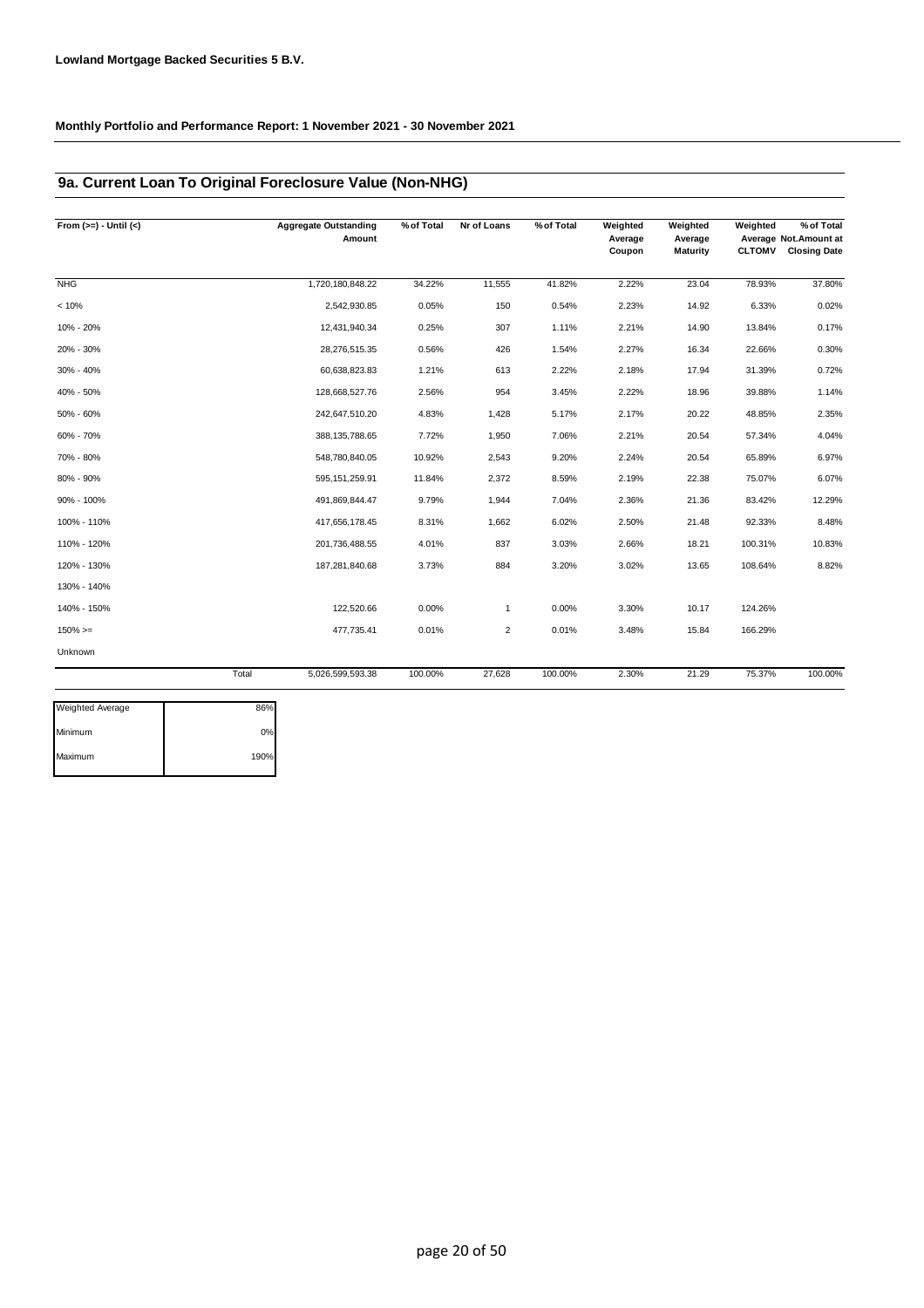## **9b. Current Loan To Original Foreclosure Value (NHG)**

| From $(>=) -$ Until $(<)$ |       | <b>Aggregate Outstanding</b><br>Amount | % of Total | Nr of Loans | % of Total | Weighted<br>Average<br>Coupon | Weighted<br>Average<br><b>Maturity</b> | Weighted<br><b>CLTOMV</b> | % of Total<br>Average Not.Amount at<br><b>Closing Date</b> |
|---------------------------|-------|----------------------------------------|------------|-------------|------------|-------------------------------|----------------------------------------|---------------------------|------------------------------------------------------------|
|                           |       |                                        |            |             |            |                               |                                        |                           |                                                            |
| Non-NHG                   |       | 3,306,418,745.16                       | 65.78%     | 16,073      | 58.18%     | 2.34%                         | 20.38                                  | 73.52%                    | 62.20%                                                     |
| < 10%                     |       | 870,340.42                             | 0.02%      | 56          | 0.20%      | 2.35%                         | 14.41                                  | 6.73%                     | 0.01%                                                      |
| 10% - 20%                 |       | 3,373,154.11                           | 0.07%      | 96          | 0.35%      | 2.50%                         | 13.99                                  | 13.38%                    | 0.05%                                                      |
| 20% - 30%                 |       | 7,799,562.43                           | 0.16%      | 141         | 0.51%      | 2.69%                         | 16.42                                  | 22.46%                    | 0.09%                                                      |
| 30% - 40%                 |       | 17,977,489.62                          | 0.36%      | 232         | 0.84%      | 2.53%                         | 16.84                                  | 31.44%                    | 0.21%                                                      |
| 40% - 50%                 |       | 32,139,029.40                          | 0.64%      | 333         | 1.21%      | 2.44%                         | 19.35                                  | 40.23%                    | 0.38%                                                      |
| 50% - 60%                 |       | 59,409,178.36                          | 1.18%      | 520         | 1.88%      | 2.35%                         | 20.40                                  | 48.86%                    | 0.59%                                                      |
| 60% - 70%                 |       | 104,823,555.67                         | 2.09%      | 821         | 2.97%      | 2.41%                         | 21.22                                  | 57.63%                    | 0.90%                                                      |
| 70% - 80%                 |       | 184,981,141.71                         | 3.68%      | 1,355       | 4.90%      | 2.35%                         | 21.93                                  | 66.56%                    | 1.85%                                                      |
| 80% - 90%                 |       | 301,243,623.52                         | 5.99%      | 2,058       | 7.45%      | 2.25%                         | 22.91                                  | 74.99%                    | 4.15%                                                      |
| 90% - 100%                |       | 476,984,061.09                         | 9.49%      | 3,085       | 11.17%     | 2.31%                         | 23.46                                  | 84.31%                    | 6.60%                                                      |
| 100% - 110%               |       | 416,450,178.40                         | 8.28%      | 2,337       | 8.46%      | 2.06%                         | 24.61                                  | 91.70%                    | 13.84%                                                     |
| 110% - 120%               |       | 98,027,757.48                          | 1.95%      | 433         | 1.57%      | 1.70%                         | 24.98                                  | 98.92%                    | 8.44%                                                      |
| 120% - 130%               |       | 16, 101, 776.01                        | 0.32%      | 88          | 0.32%      | 2.35%                         | 15.24                                  | 108.17%                   | 0.68%                                                      |
| 130% - 140%               |       |                                        |            |             |            |                               |                                        |                           |                                                            |
| 140% - 150%               |       |                                        |            |             |            |                               |                                        |                           |                                                            |
| $150\% >=$                |       |                                        |            |             |            |                               |                                        |                           |                                                            |
| Unknown                   |       |                                        |            |             |            |                               |                                        |                           |                                                            |
|                           | Total | 5,026,599,593.38                       | 100.00%    | 27,628      | 100.00%    | 2.30%                         | 21.29                                  | 75.37%                    | 100.00%                                                    |

| 86%  |
|------|
|      |
| 0%   |
| 190% |
|      |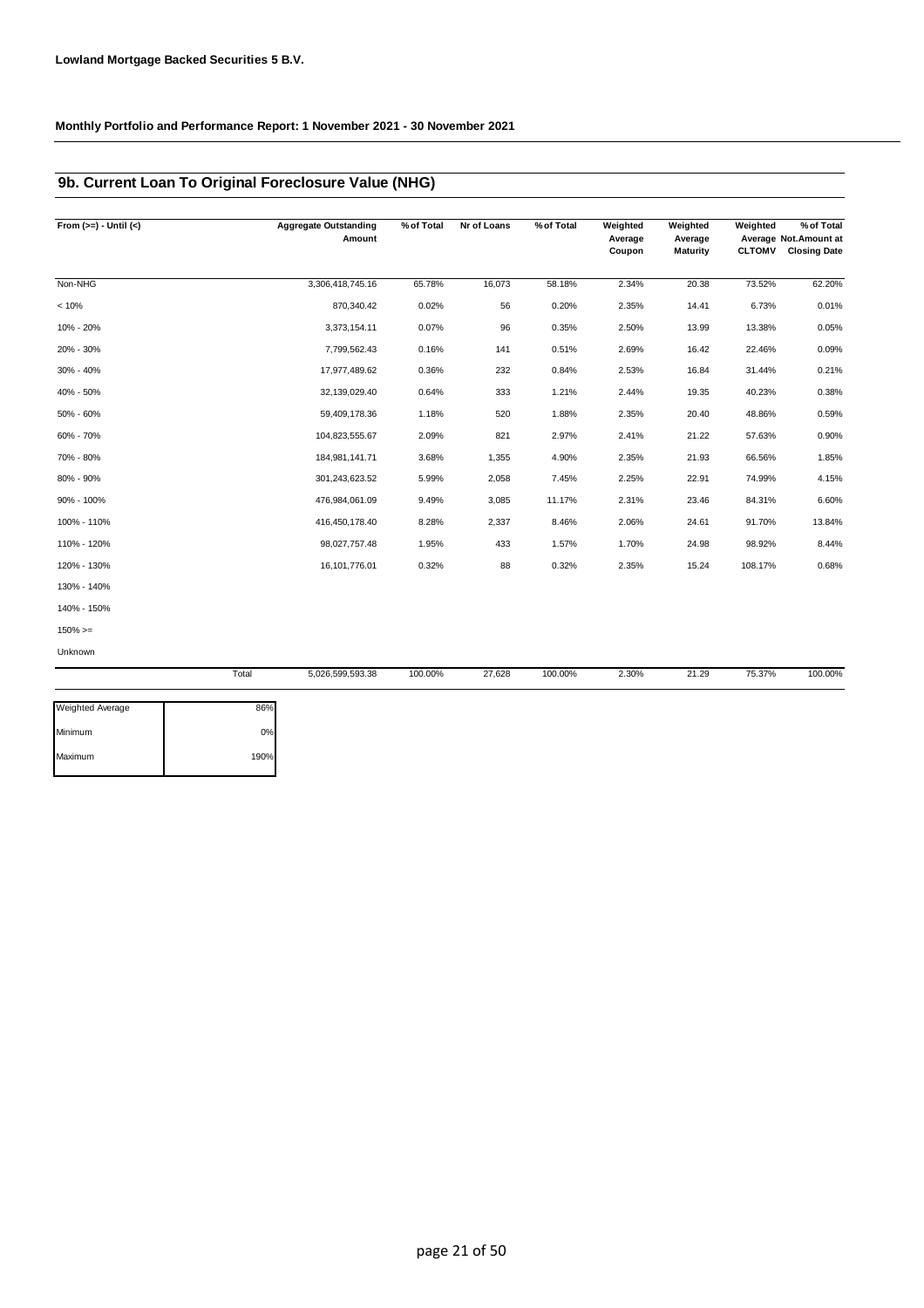### **10a. Current Loan To Indexed Foreclosure Value (Non-NHG)**

| From $(>=) -$ Until $(<)$ | <b>Aggregate Outstanding</b><br>Amount | % of Total | Nr of Loans    | % of Total | Weighted<br>Average<br>Coupon | Weighted<br>Average<br><b>Maturity</b> | Weighted<br><b>CLTOMV</b> | % of Total<br>Average Not.Amount at<br><b>Closing Date</b> |
|---------------------------|----------------------------------------|------------|----------------|------------|-------------------------------|----------------------------------------|---------------------------|------------------------------------------------------------|
| <b>NHG</b>                | 1,720,180,848.22                       | 34.22%     | 11,555         | 41.82%     | 2.22%                         | 23.04                                  | 78.93%                    | 37.80%                                                     |
| < 10%                     | 8,227,045.74                           | 0.16%      | 316            | 1.14%      | 2.17%                         | 14.01                                  | 10.69%                    | 0.04%                                                      |
| 10% - 20%                 | 35,718,776.81                          | 0.71%      | 591            | 2.14%      | 2.30%                         | 15.69                                  | 22.41%                    | 0.22%                                                      |
| 20% - 30%                 | 100,346,087.73                         | 2.00%      | 979            | 3.54%      | 2.29%                         | 16.71                                  | 35.40%                    | 0.43%                                                      |
| 30% - 40%                 | 230,800,253.68                         | 4.59%      | 1,579          | 5.72%      | 2.29%                         | 18.16                                  | 47.04%                    | 0.99%                                                      |
| 40% - 50%                 | 447,024,798.30                         | 8.89%      | 2,429          | 8.79%      | 2.29%                         | 19.33                                  | 58.25%                    | 1.89%                                                      |
| 50% - 60%                 | 719,666,834.13                         | 14.32%     | 3,234          | 11.71%     | 2.27%                         | 20.77                                  | 68.70%                    | 3.47%                                                      |
| 60% - 70%                 | 755, 144, 393. 79                      | 15.02%     | 3,069          | 11.11%     | 2.35%                         | 21.25                                  | 79.48%                    | 5.52%                                                      |
| 70% - 80%                 | 584, 111, 165.24                       | 11.62%     | 2,281          | 8.26%      | 2.43%                         | 20.90                                  | 87.78%                    | 8.19%                                                      |
| 80% - 90%                 | 297,479,074.91                         | 5.92%      | 1,158          | 4.19%      | 2.51%                         | 20.25                                  | 95.39%                    | 10.77%                                                     |
| 90% - 100%                | 114,739,901.78                         | 2.28%      | 397            | 1.44%      | 2.28%                         | 23.02                                  | 98.61%                    | 11.06%                                                     |
| 100% - 110%               | 12,594,028.74                          | 0.25%      | 37             | 0.13%      | 1.99%                         | 26.71                                  | 97.66%                    | 9.50%                                                      |
| 110% - 120%               | 88,648.90                              | 0.00%      | $\mathbf{1}$   | 0.00%      | 1.32%                         | 7.67                                   | 97.51%                    | 5.99%                                                      |
| 120% - 130%               | 477,735.41                             | 0.01%      | $\overline{2}$ | 0.01%      | 3.48%                         | 15.84                                  | 166.29%                   | 3.64%                                                      |
| 130% - 140%               |                                        |            |                |            |                               |                                        |                           | 0.005                                                      |
| 140% - 150%               |                                        |            |                |            |                               |                                        |                           |                                                            |
| $150\%>=$                 |                                        |            |                |            |                               |                                        |                           |                                                            |
| Unknown                   |                                        |            |                |            |                               |                                        |                           |                                                            |

|                  | Total | 5,026,599,593.38 | 100.00% | 27,628 | 100.00% | 2.30% | 21.29 | 75.37% | 100.00% |
|------------------|-------|------------------|---------|--------|---------|-------|-------|--------|---------|
| Weighted Average | 62%   |                  |         |        |         |       |       |        |         |
| Minimum          | 0%    |                  |         |        |         |       |       |        |         |
| Maximum          | 124%  |                  |         |        |         |       |       |        |         |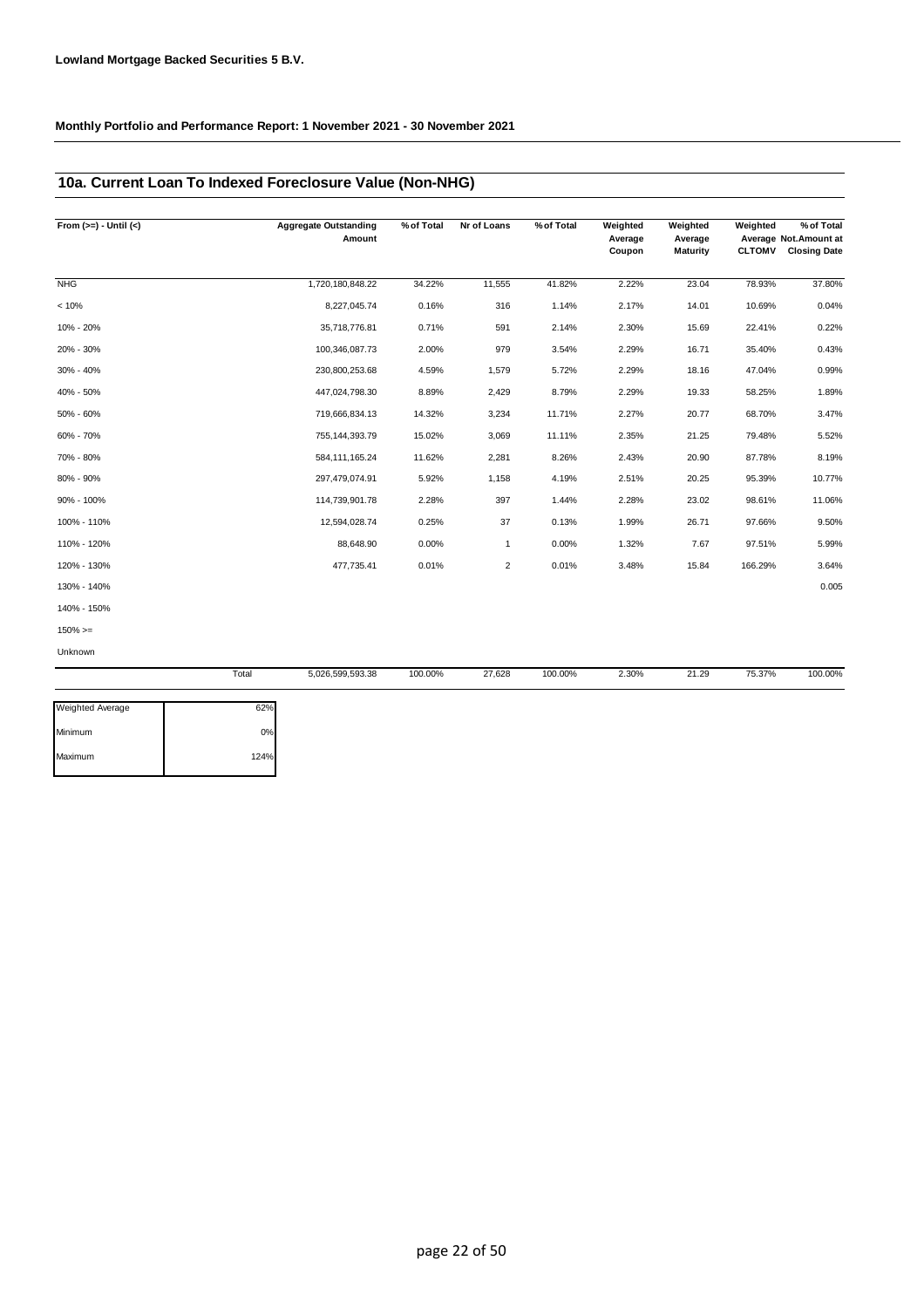## **10b. Current Loan To Indexed Foreclosure Value (NHG)**

| From $(>=) -$ Until $(<)$ |       | <b>Aggregate Outstanding</b><br>Amount | % of Total | Nr of Loans | % of Total | Weighted<br>Average<br>Coupon | Weighted<br>Average<br><b>Maturity</b> | Weighted<br><b>CLTOMV</b> | % of Total<br>Average Not. Amount at<br><b>Closing Date</b> |
|---------------------------|-------|----------------------------------------|------------|-------------|------------|-------------------------------|----------------------------------------|---------------------------|-------------------------------------------------------------|
| Non-NHG                   |       | 3,306,418,745.16                       | 65.78%     | 16,073      | 58.18%     | 2.34%                         | 20.38                                  | 73.52%                    | 62.20%                                                      |
| < 10%                     |       | 2,439,817.72                           | 0.05%      | 109         | 0.39%      | 2.53%                         | 14.10                                  | 9.59%                     | 0.01%                                                       |
| 10% - 20%                 |       | 9,706,276.73                           | 0.19%      | 193         | 0.70%      | 2.70%                         | 16.01                                  | 21.83%                    | 0.05%                                                       |
| 20% - 30%                 |       | 28,532,136.04                          | 0.57%      | 354         | 1.28%      | 2.56%                         | 17.18                                  | 34.98%                    | 0.12%                                                       |
| 30% - 40%                 |       | 62,987,557.98                          | 1.25%      | 610         | 2.21%      | 2.50%                         | 19.44                                  | 48.04%                    | 0.28%                                                       |
| 40% - 50%                 |       | 187,860,270.23                         | 3.74%      | 1,503       | 5.44%      | 2.63%                         | 20.91                                  | 63.07%                    | 0.49%                                                       |
| 50% - 60%                 |       | 440,624,408.00                         | 8.77%      | 3,115       | 11.27%     | 2.46%                         | 22.38                                  | 75.81%                    | 0.95%                                                       |
| 60% - 70%                 |       | 502,780,959.03                         | 10.00%     | 3,191       | 11.55%     | 2.20%                         | 23.34                                  | 83.67%                    | 1.84%                                                       |
| 70% - 80%                 |       | 255,986,392.06                         | 5.09%      | 1,445       | 5.23%      | 2.05%                         | 23.66                                  | 88.01%                    | 4.72%                                                       |
| 80% - 90%                 |       | 115,524,434.78                         | 2.30%      | 556         | 2.01%      | 1.71%                         | 25.16                                  | 92.57%                    | 8.24%                                                       |
| 90% - 100%                |       | 91,049,990.74                          | 1.81%      | 391         | 1.42%      | 1.39%                         | 28.31                                  | 96.02%                    | 11.34%                                                      |
| 100% - 110%               |       | 22,688,604.91                          | 0.45%      | 88          | 0.32%      | 1.15%                         | 29.46                                  | 98.29%                    | 7.64%                                                       |
| 110% - 120%               |       |                                        |            |             |            |                               |                                        |                           | 1.64%                                                       |
| 120% - 130%               |       |                                        |            |             |            |                               |                                        |                           | 0.44%                                                       |
| 130% - 140%               |       |                                        |            |             |            |                               |                                        |                           | 0.03%                                                       |
| 140% - 150%               |       |                                        |            |             |            |                               |                                        |                           |                                                             |
| $150\%>=$                 |       |                                        |            |             |            |                               |                                        |                           |                                                             |
| Unknown                   |       |                                        |            |             |            |                               |                                        |                           |                                                             |
|                           | Total | 5.026.599.593.38                       | 100.00%    | 27,628      | 100.00%    | 2.30%                         | 21.29                                  | 75.37%                    | 100.00%                                                     |

| 62%  |
|------|
| 0%   |
| 124% |
|      |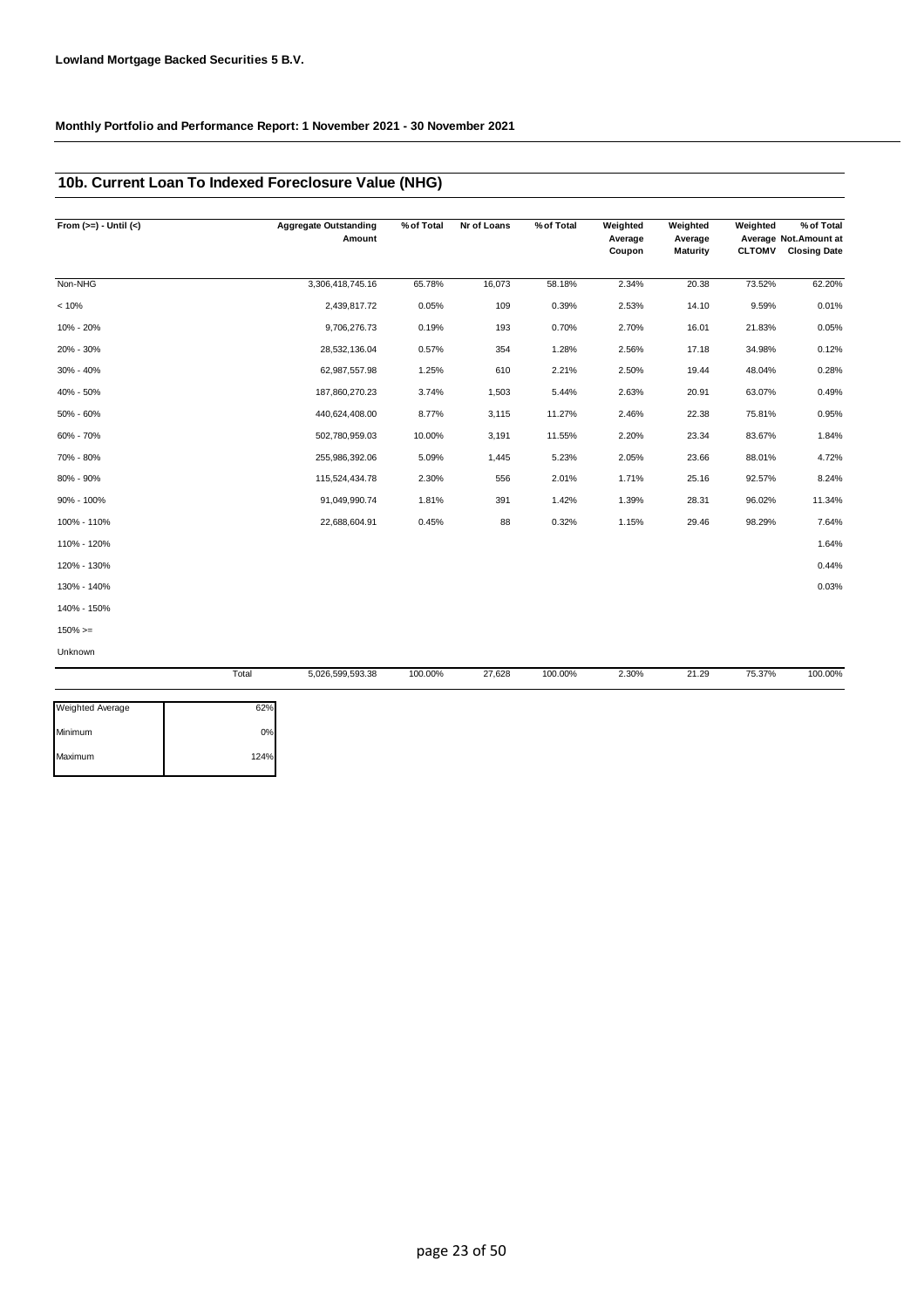## **11a. Original Loan To Original Market Value (Non-NHG)**

| From $(>=) -$ Until $(<)$ |       | <b>Aggregate Outstanding</b><br>Amount | % of Total | Nr of Loans    | % of Total | Weighted<br>Average<br>Coupon | Weighted<br>Average<br><b>Maturity</b> | Weighted<br><b>CLTOMV</b> | % of Total<br>Average Not. Amount at<br><b>Closing Date</b> |
|---------------------------|-------|----------------------------------------|------------|----------------|------------|-------------------------------|----------------------------------------|---------------------------|-------------------------------------------------------------|
| <b>NHG</b>                |       | 1,720,180,848.22                       | 34.22%     | 11,555         | 41.82%     | 2.22%                         | 23.04                                  | 78.93%                    | 37.80%                                                      |
| < 10%                     |       | 1,347,473.00                           | 0.03%      | 26             | 0.09%      | 2.05%                         | 22.82                                  | 33.02%                    | 0.01%                                                       |
| 10% - 20%                 |       | 5,617,460.11                           | 0.11%      | 139            | 0.50%      | 2.25%                         | 16.56                                  | 14.48%                    | 0.09%                                                       |
| 20% - 30%                 |       | 18,821,349.48                          | 0.37%      | 296            | 1.07%      | 2.23%                         | 17.09                                  | 22.77%                    | 0.28%                                                       |
| 30% - 40%                 |       | 55, 132, 352.68                        | 1.10%      | 540            | 1.95%      | 2.11%                         | 19.47                                  | 32.33%                    | 0.66%                                                       |
| 40% - 50%                 |       | 124,028,650.38                         | 2.47%      | 911            | 3.30%      | 2.11%                         | 19.54                                  | 41.87%                    | 1.38%                                                       |
| 50% - 60%                 |       | 261,634,377.90                         | 5.20%      | 1,527          | 5.53%      | 2.11%                         | 20.79                                  | 50.82%                    | 3.05%                                                       |
| 60% - 70%                 |       | 526,242,313.13                         | 10.47%     | 2,734          | 9.90%      | 2.22%                         | 19.84                                  | 59.66%                    | 7.22%                                                       |
| 70% - 80%                 |       | 500,392,980.93                         | 9.95%      | 2,135          | 7.73%      | 2.16%                         | 22.15                                  | 68.89%                    | 4.96%                                                       |
| 80% - 90%                 |       | 734,449,074.46                         | 14.61%     | 2,970          | 10.75%     | 2.25%                         | 21.79                                  | 76.84%                    | 13.17%                                                      |
| 90% - 100%                |       | 455,099,233.74                         | 9.05%      | 1,862          | 6.74%      | 2.40%                         | 21.35                                  | 86.74%                    | 9.36%                                                       |
| 100% - 110%               |       | 567,929,501.35                         | 11.30%     | 2,656          | 9.61%      | 2.81%                         | 17.49                                  | 96.59%                    | 20.20%                                                      |
| 110% - 120%               |       | 49,385,492.05                          | 0.98%      | 246            | 0.89%      | 3.03%                         | 14.44                                  | 102.27%                   | 1.84%                                                       |
| 120% - 130%               |       | 2,889,184.69                           | 0.06%      | 16             | 0.06%      | 2.16%                         | 20.78                                  | 77.96%                    |                                                             |
| 130% - 140%               |       | 1,752,243.43                           | 0.03%      | 9              | 0.03%      | 2.67%                         | 17.44                                  | 91.35%                    |                                                             |
| 140% - 150%               |       | 353,519.03                             | 0.01%      | $\overline{2}$ | 0.01%      | 2.58%                         | 18.07                                  | 99.14%                    |                                                             |
| $150\%>=$                 |       | 1,343,538.80                           | 0.03%      | 4              | 0.01%      | 2.59%                         | 20.75                                  | 121.07%                   |                                                             |
| Unknown                   |       |                                        |            |                |            |                               |                                        |                           |                                                             |
|                           | Total | 5,026,599,593.38                       | 100.00%    | 27,628         | 100.00%    | 2.30%                         | 21.29                                  | 75.37%                    | 100.00%                                                     |

| <b>Weighted Average</b> | 84%  |
|-------------------------|------|
| Minimum                 | 0%   |
| Maximum                 | 184% |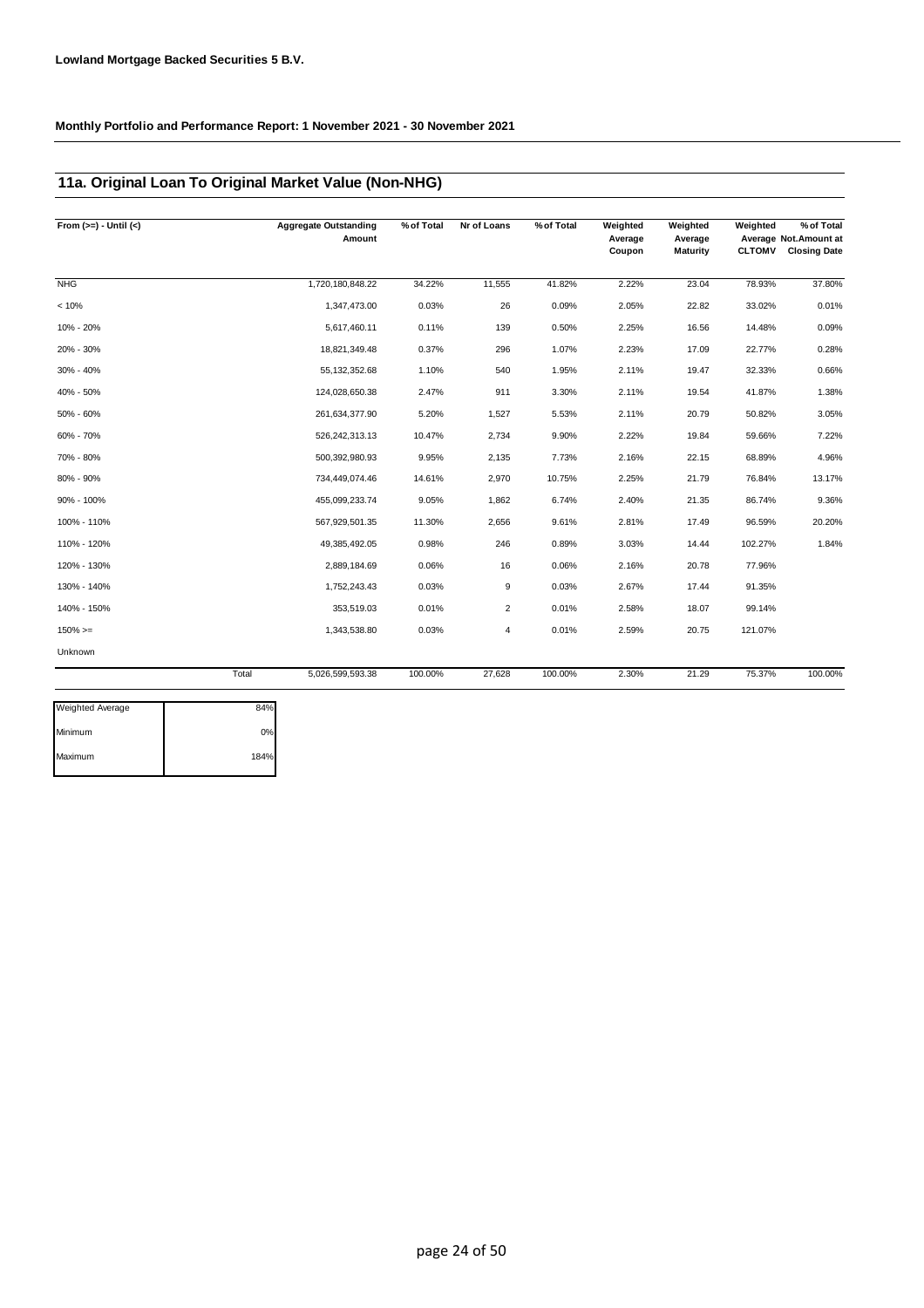# **11b. Original Loan To Original Market Value (NHG)**

| From $(>=) -$ Until $(<)$ |       | <b>Aggregate Outstanding</b><br>Amount | % of Total | Nr of Loans    | % of Total | Weighted<br>Average<br>Coupon | Weighted<br>Average<br><b>Maturity</b> | Weighted<br><b>CLTOMV</b> | % of Total<br>Average Not. Amount at<br><b>Closing Date</b> |
|---------------------------|-------|----------------------------------------|------------|----------------|------------|-------------------------------|----------------------------------------|---------------------------|-------------------------------------------------------------|
| Non-NHG                   |       | 3,306,418,745.16                       | 65.78%     | 16,073         | 58.18%     | 2.34%                         | 20.38                                  | 73.52%                    | 62.20%                                                      |
| < 10%                     |       | 167,190.73                             | 0.00%      | 5              | 0.02%      | 2.59%                         | 19.43                                  | 8.63%                     | 0.00%                                                       |
| 10% - 20%                 |       | 778,421.50                             | 0.02%      | 26             | 0.09%      | 2.33%                         | 15.45                                  | 12.26%                    | 0.01%                                                       |
| 20% - 30%                 |       | 4,915,140.34                           | 0.10%      | 95             | 0.34%      | 2.67%                         | 16.83                                  | 20.62%                    | 0.08%                                                       |
| 30% - 40%                 |       | 11,418,958.49                          | 0.23%      | 156            | 0.56%      | 2.29%                         | 17.92                                  | 30.58%                    | 0.18%                                                       |
| 40% - 50%                 |       | 24,139,937.74                          | 0.48%      | 256            | 0.93%      | 2.36%                         | 19.45                                  | 38.92%                    | 0.35%                                                       |
| 50% - 60%                 |       | 47,905,877.51                          | 0.95%      | 412            | 1.49%      | 2.21%                         | 21.61                                  | 48.11%                    | 0.60%                                                       |
| 60% - 70%                 |       | 87, 125, 992.54                        | 1.73%      | 668            | 2.42%      | 2.19%                         | 22.35                                  | 57.17%                    | 1.07%                                                       |
| 70% - 80%                 |       | 172,520,602.37                         | 3.43%      | 1,231          | 4.46%      | 2.15%                         | 23.04                                  | 66.48%                    | 2.64%                                                       |
| 80% - 90%                 |       | 336,041,706.10                         | 6.69%      | 2,307          | 8.35%      | 2.20%                         | 23.30                                  | 74.71%                    | 6.38%                                                       |
| 90% - 100%                |       | 514,471,914.36                         | 10.23%     | 3,178          | 11.50%     | 2.09%                         | 23.83                                  | 85.24%                    | 11.64%                                                      |
| 100% - 110%               |       | 515,653,656.44                         | 10.26%     | 3,189          | 11.54%     | 2.38%                         | 22.72                                  | 89.62%                    | 14.79%                                                      |
| 110% - 120%               |       | 3,255,987.05                           | 0.06%      | 20             | 0.07%      | 2.88%                         | 19.75                                  | 89.88%                    | 0.06%                                                       |
| 120% - 130%               |       | 464,820.10                             | 0.01%      | 3              | 0.01%      | 1.78%                         | 23.60                                  | 73.44%                    |                                                             |
| 130% - 140%               |       | 554,949.43                             | 0.01%      | 4              | 0.01%      | 2.31%                         | 25.72                                  | 78.65%                    |                                                             |
| 140% - 150%               |       | 514,667.68                             | 0.01%      | 3              | 0.01%      | 2.60%                         | 22.05                                  | 95.13%                    |                                                             |
| $150\%>=$                 |       | 251,025.84                             | 0.00%      | $\overline{2}$ | 0.01%      | 1.62%                         | 20.97                                  | 90.88%                    |                                                             |
| Unknown                   |       |                                        |            |                |            |                               |                                        |                           |                                                             |
|                           | Total | 5,026,599,593.38                       | 100.00%    | 27,628         | 100.00%    | 2.30%                         | 21.29                                  | 75.37%                    | 100.00%                                                     |
| <b>Weighted Average</b>   | 84%   |                                        |            |                |            |                               |                                        |                           |                                                             |

| Weighted Average | 84%  |
|------------------|------|
| Minimum          | 0%   |
| Maximum          | 184% |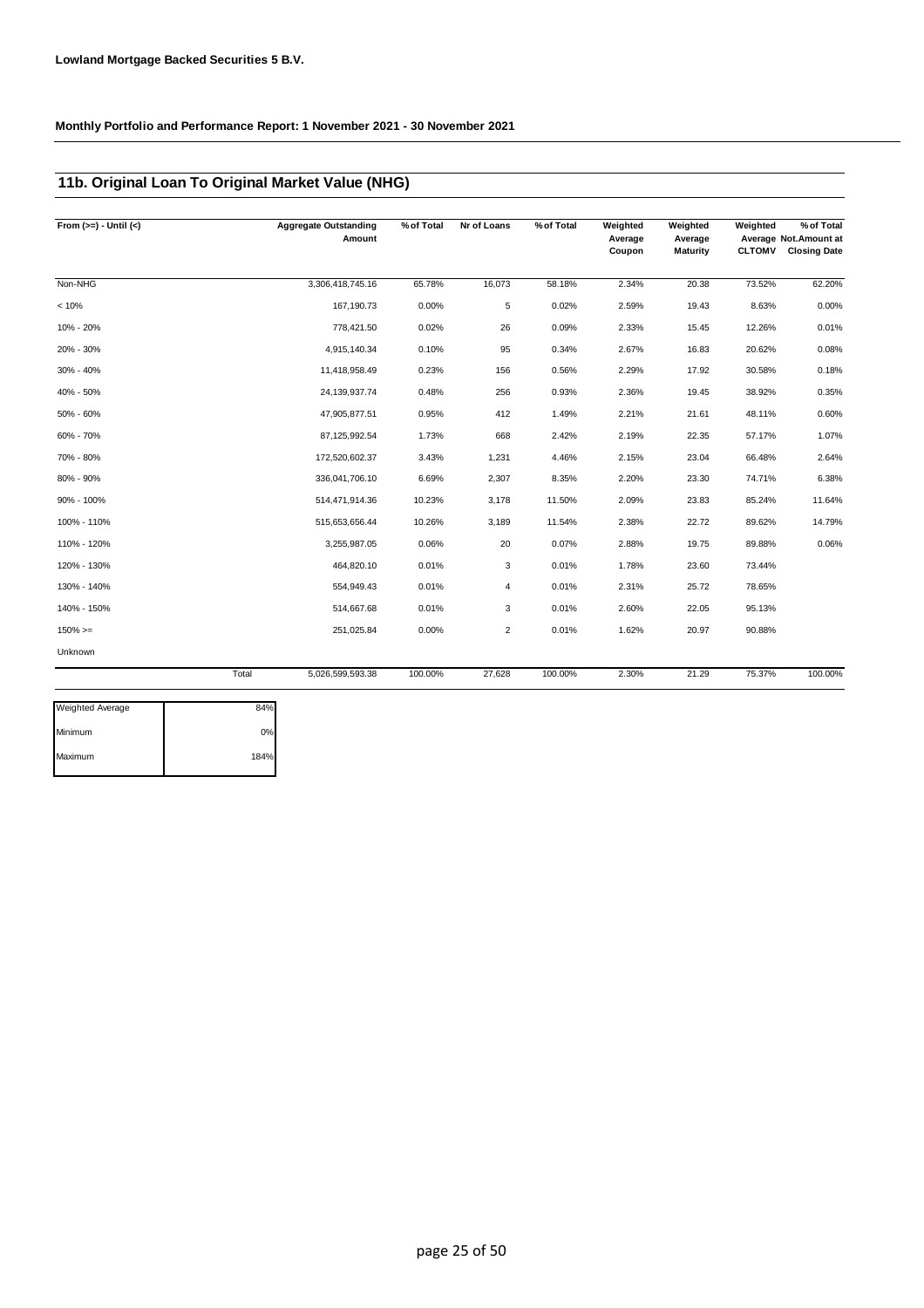### **12a. Current Loan To Original Market Value (Non-NHG)**

| From $(>=) -$ Until $(<)$ |       | <b>Aggregate Outstanding</b><br>Amount | % of Total | Nr of Loans    | % of Total | Weighted<br>Average<br>Coupon | Weighted<br>Average<br><b>Maturity</b> | Weighted<br><b>CLTOMV</b> | % of Total<br>Average Not.Amount at<br><b>Closing Date</b> |
|---------------------------|-------|----------------------------------------|------------|----------------|------------|-------------------------------|----------------------------------------|---------------------------|------------------------------------------------------------|
| <b>NHG</b>                |       | 1,720,180,848.22                       | 34.22%     | 11,555         | 41.82%     | 2.22%                         | 23.04                                  | 78.93%                    | 37.80%                                                     |
| < 10%                     |       | 3,486,628.07                           | 0.07%      | 184            | 0.67%      | 2.14%                         | 15.04                                  | 7.16%                     | 0.03%                                                      |
| 10% - 20%                 |       | 16, 161, 259.50                        | 0.32%      | 356            | 1.29%      | 2.25%                         | 15.11                                  | 15.56%                    | 0.21%                                                      |
| 20% - 30%                 |       | 42,527,187.90                          | 0.85%      | 557            | 2.02%      | 2.23%                         | 17.23                                  | 25.65%                    | 0.46%                                                      |
| 30% - 40%                 |       | 104,756,869.67                         | 2.08%      | 884            | 3.20%      | 2.21%                         | 18.40                                  | 35.75%                    | 1.05%                                                      |
| 40% - 50%                 |       | 217,120,225.54                         | 4.32%      | 1,388          | 5.02%      | 2.18%                         | 19.72                                  | 45.72%                    | 2.06%                                                      |
| 50% - 60%                 |       | 410,937,913.49                         | 8.18%      | 2,114          | 7.65%      | 2.19%                         | 20.59                                  | 55.42%                    | 4.02%                                                      |
| 60% - 70%                 |       | 594,914,937.66                         | 11.84%     | 2,793          | 10.11%     | 2.25%                         | 20.46                                  | 65.15%                    | 7.66%                                                      |
| 70% - 80%                 |       | 668,725,972.79                         | 13.30%     | 2,670          | 9.66%      | 2.20%                         | 22.32                                  | 75.25%                    | 7.16%                                                      |
| 80% - 90%                 |       | 542,011,660.44                         | 10.78%     | 2,166          | 7.84%      | 2.39%                         | 21.20                                  | 84.81%                    | 13.19%                                                     |
| 90% - 100%                |       | 424,974,204.37                         | 8.45%      | 1,644          | 5.95%      | 2.48%                         | 21.58                                  | 94.65%                    | 12.84%                                                     |
| 100% - 110%               |       | 254,514,953.55                         | 5.06%      | 1,191          | 4.31%      | 2.99%                         | 14.07                                  | 106.39%                   | 12.46%                                                     |
| 110% - 120%               |       | 25,686,676.11                          | 0.51%      | 123            | 0.45%      | 3.12%                         | 13.52                                  | 110.00%                   | 1.05%                                                      |
| 120% - 130%               |       | 122,520.66                             | 0.00%      | 1              | 0.00%      | 3.30%                         | 10.17                                  | 124.26%                   |                                                            |
| 130% - 140%               |       |                                        |            |                |            |                               |                                        |                           |                                                            |
| 140% - 150%               |       |                                        |            |                |            |                               |                                        |                           |                                                            |
| $150\%>=$                 |       | 477,735.41                             | 0.01%      | $\overline{2}$ | 0.01%      | 3.48%                         | 15.84                                  | 166.29%                   |                                                            |
| Unknown                   |       |                                        |            |                |            |                               |                                        |                           |                                                            |
|                           | Total | 5,026,599,593.38                       | 100.00%    | 27,628         | 100.00%    | 2.30%                         | 21.29                                  | 75.37%                    | 100.00%                                                    |

| <b>Weighted Average</b> | 75%  |
|-------------------------|------|
| Minimum                 | 0%   |
| Maximum                 | 167% |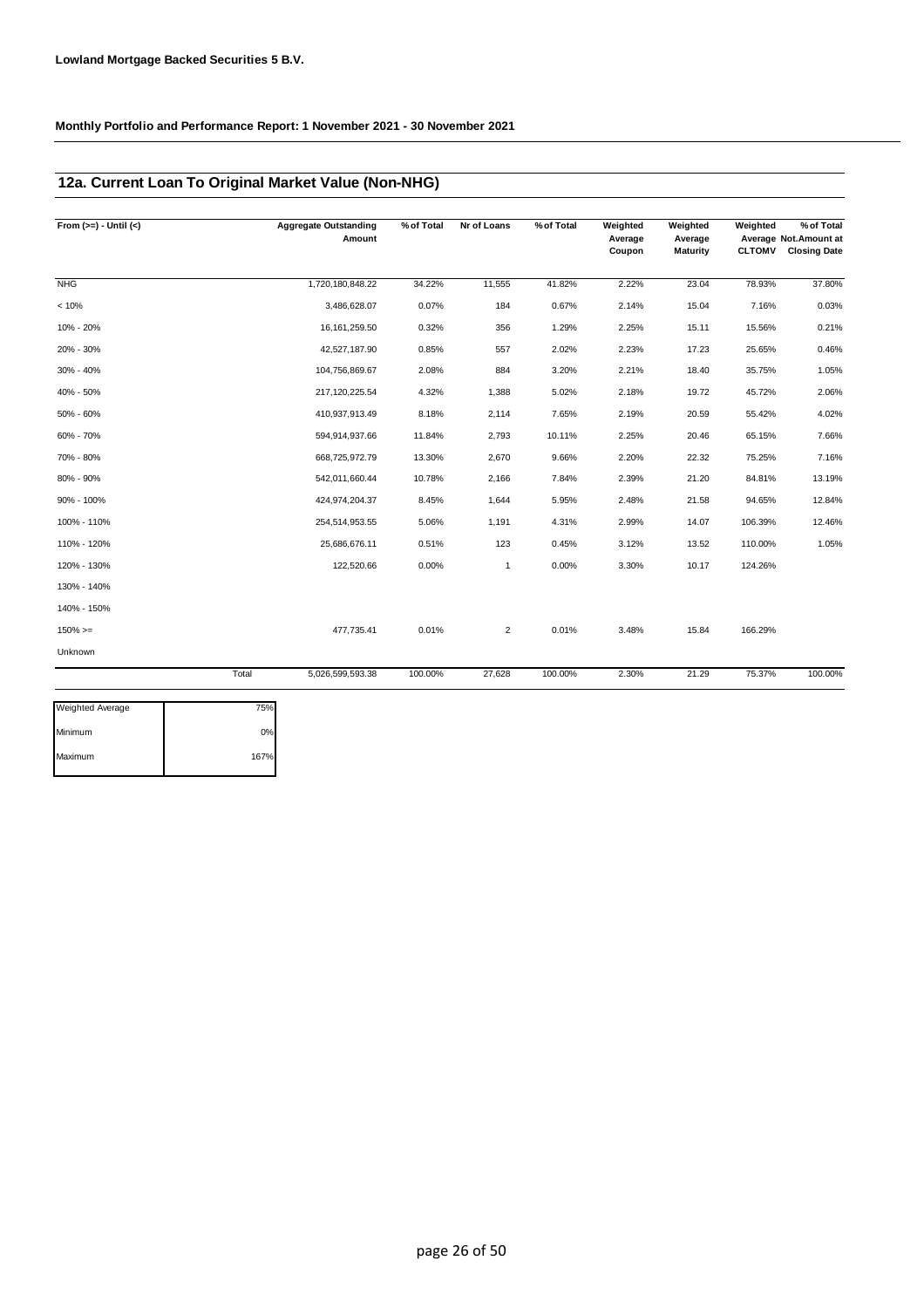## **12b. Current Loan To Original Market Value (NHG)**

| From $(>=) -$ Until $(<)$ | <b>Aggregate Outstanding</b><br>Amount | % of Total | Nr of Loans | % of Total | Weighted<br>Average<br>Coupon | Weighted<br>Average<br><b>Maturity</b> | Weighted<br><b>CLTOMV</b> | % of Total<br>Average Not. Amount at<br><b>Closing Date</b> |
|---------------------------|----------------------------------------|------------|-------------|------------|-------------------------------|----------------------------------------|---------------------------|-------------------------------------------------------------|
| Non-NHG                   | 3,306,418,745.16                       | 65.78%     | 16,073      | 58.18%     | 2.34%                         | 20.38                                  | 73.52%                    | 62.20%                                                      |
| < 10%                     | 1,218,631.85                           | 0.02%      | 67          | 0.24%      | 2.58%                         | 14.34                                  | 7.49%                     | 0.02%                                                       |
| 10% - 20%                 | 4,550,211.31                           | 0.09%      | 120         | 0.43%      | 2.54%                         | 14.32                                  | 15.48%                    | 0.06%                                                       |
| 20% - 30%                 | 11,872,706.44                          | 0.24%      | 189         | 0.68%      | 2.66%                         | 16.81                                  | 25.65%                    | 0.13%                                                       |
| 30% - 40%                 | 27,029,739.14                          | 0.54%      | 311         | 1.13%      | 2.42%                         | 17.93                                  | 35.53%                    | 0.34%                                                       |
| 40% - 50%                 | 53, 162, 435.01                        | 1.06%      | 493         | 1.78%      | 2.37%                         | 20.06                                  | 45.52%                    | 0.56%                                                       |
| 50% - 60%                 | 105,207,666.54                         | 2.09%      | 838         | 3.03%      | 2.42%                         | 21.15                                  | 55.54%                    | 0.96%                                                       |
| 60% - 70%                 | 195,795,245.20                         | 3.90%      | 1,445       | 5.23%      | 2.34%                         | 21.79                                  | 65.64%                    | 1.93%                                                       |
| 70% - 80%                 | 345,264,330.59                         | 6.87%      | 2,354       | 8.52%      | 2.27%                         | 22.91                                  | 75.24%                    | 4.82%                                                       |
| 80% - 90%                 | 584,574,323.74                         | 11.63%     | 3,740       | 13.54%     | 2.27%                         | 23.62                                  | 85.65%                    | 8.01%                                                       |
| 90% - 100%                | 355,253,069.13                         | 7.07%      | 1,809       | 6.55%      | 1.91%                         | 25.37                                  | 94.17%                    | 19.03%                                                      |
| 100% - 110%               | 35,693,230.57                          | 0.71%      | 186         | 0.67%      | 2.32%                         | 16.23                                  | 105.03%                   | 1.95%                                                       |
| 110% - 120%               | 559,258.70                             | 0.01%      | 3           | 0.01%      | 3.25%                         | 14.69                                  | 110.45%                   | 0.01%                                                       |
| 120% - 130%               |                                        |            |             |            |                               |                                        |                           |                                                             |
| 130% - 140%               |                                        |            |             |            |                               |                                        |                           |                                                             |
| 140% - 150%               |                                        |            |             |            |                               |                                        |                           |                                                             |
| $150\% >=$                |                                        |            |             |            |                               |                                        |                           |                                                             |
| Unknown                   |                                        |            |             |            |                               |                                        |                           |                                                             |
|                           | Total<br>5,026,599,593.38              | 100.00%    | 27,628      | 100.00%    | 2.30%                         | 21.29                                  | 75.37%                    | 100.00%                                                     |

| Weighted Average | 75%  |
|------------------|------|
| Minimum          | 0%   |
| Maximum          | 167% |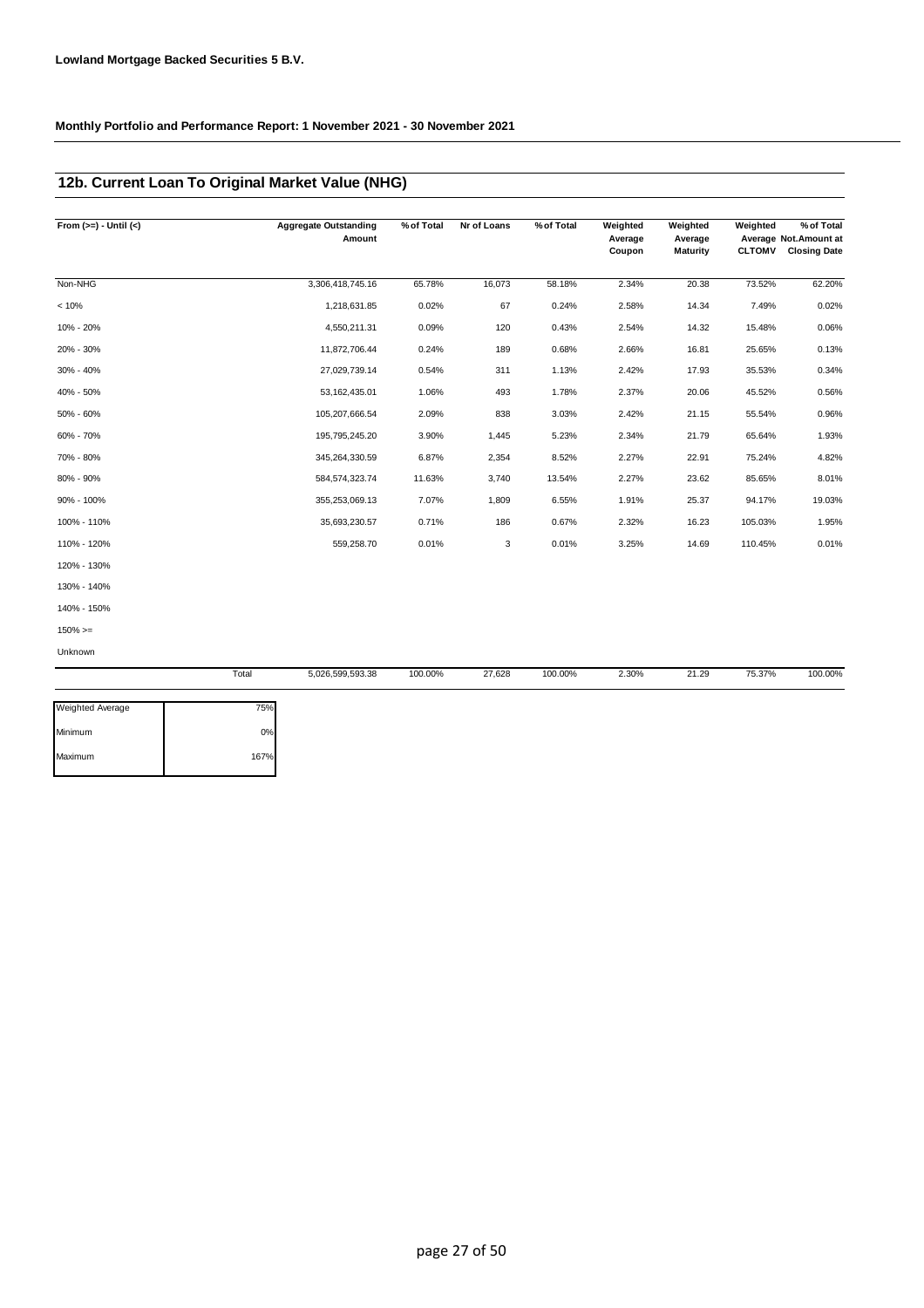### **13a. Current Loan To Indexed Market Value (Non-NHG)**

| From $(>=) -$ Until $(<)$ | <b>Aggregate Outstanding</b><br>Amount | % of Total | Nr of Loans    | % of Total | Weighted<br>Average<br>Coupon | Weighted<br>Average<br><b>Maturity</b> | Weighted<br><b>CLTOMV</b> | % of Total<br>Average Not. Amount at<br><b>Closing Date</b> |
|---------------------------|----------------------------------------|------------|----------------|------------|-------------------------------|----------------------------------------|---------------------------|-------------------------------------------------------------|
| <b>NHG</b>                | 1,720,180,848.22                       | 34.22%     | 11,555         | 41.82%     | 2.22%                         | 23.04                                  | 78.93%                    | 37.80%                                                      |
| < 10%                     | 10,894,046.08                          | 0.22%      | 382            | 1.38%      | 2.21%                         | 14.16                                  | 11.71%                    | 0.05%                                                       |
| 10% - 20%                 | 52,091,070.63                          | 1.04%      | 752            | 2.72%      | 2.27%                         | 15.79                                  | 25.48%                    | 0.29%                                                       |
| 20% - 30%                 | 157,253,653.86                         | 3.13%      | 1,321          | 4.78%      | 2.32%                         | 17.33                                  | 39.70%                    | 0.69%                                                       |
| 30% - 40%                 | 360,871,799.09                         | 7.18%      | 2,201          | 7.97%      | 2.29%                         | 18.64                                  | 52.62%                    | 1.55%                                                       |
| 40% - 50%                 | 715,458,546.15                         | 14.23%     | 3,435          | 12.43%     | 2.27%                         | 20.25                                  | 64.83%                    | 3.24%                                                       |
| 50% - 60%                 | 873,440,596.40                         | 17.38%     | 3,589          | 12.99%     | 2.32%                         | 21.31                                  | 76.83%                    | 5.55%                                                       |
| 60% - 70%                 | 688,058,915.53                         | 13.69%     | 2,706          | 9.79%      | 2.42%                         | 20.91                                  | 86.86%                    | 9.02%                                                       |
| 70% - 80%                 | 343,969,601.39                         | 6.84%      | 1,336          | 4.84%      | 2.51%                         | 20.34                                  | 95.46%                    | 12.21%                                                      |
| 80% - 90%                 | 94,986,336.27                          | 1.89%      | 323            | 1.17%      | 2.25%                         | 23.62                                  | 98.44%                    | 12.57%                                                      |
| 90% - 100%                | 8,916,444.35                           | 0.18%      | 26             | 0.09%      | 1.93%                         | 26.21                                  | 97.99%                    | 9.20%                                                       |
| 100% - 110%               | 477,735.41                             | 0.01%      | $\overline{2}$ | 0.01%      | 3.48%                         | 15.84                                  | 166.29%                   | 6.05%                                                       |
| 110% - 120%               |                                        |            |                |            |                               |                                        |                           | 1.78%                                                       |
| 120% - 130%               |                                        |            |                |            |                               |                                        |                           |                                                             |
| 130% - 140%               |                                        |            |                |            |                               |                                        |                           |                                                             |
| 140% - 150%               |                                        |            |                |            |                               |                                        |                           |                                                             |
| $150\%>=$                 |                                        |            |                |            |                               |                                        |                           |                                                             |
| Unknown                   |                                        |            |                |            |                               |                                        |                           |                                                             |

|                  | Total | 5,026,599,593.38 | 100.00% | 27,628 | 100.00% | 2.30% | 21.29 | 75.37% | 100.00% |
|------------------|-------|------------------|---------|--------|---------|-------|-------|--------|---------|
| Weighted Average | 54%   |                  |         |        |         |       |       |        |         |
| Minimum          | 0%    |                  |         |        |         |       |       |        |         |
| Maximum          | 109%  |                  |         |        |         |       |       |        |         |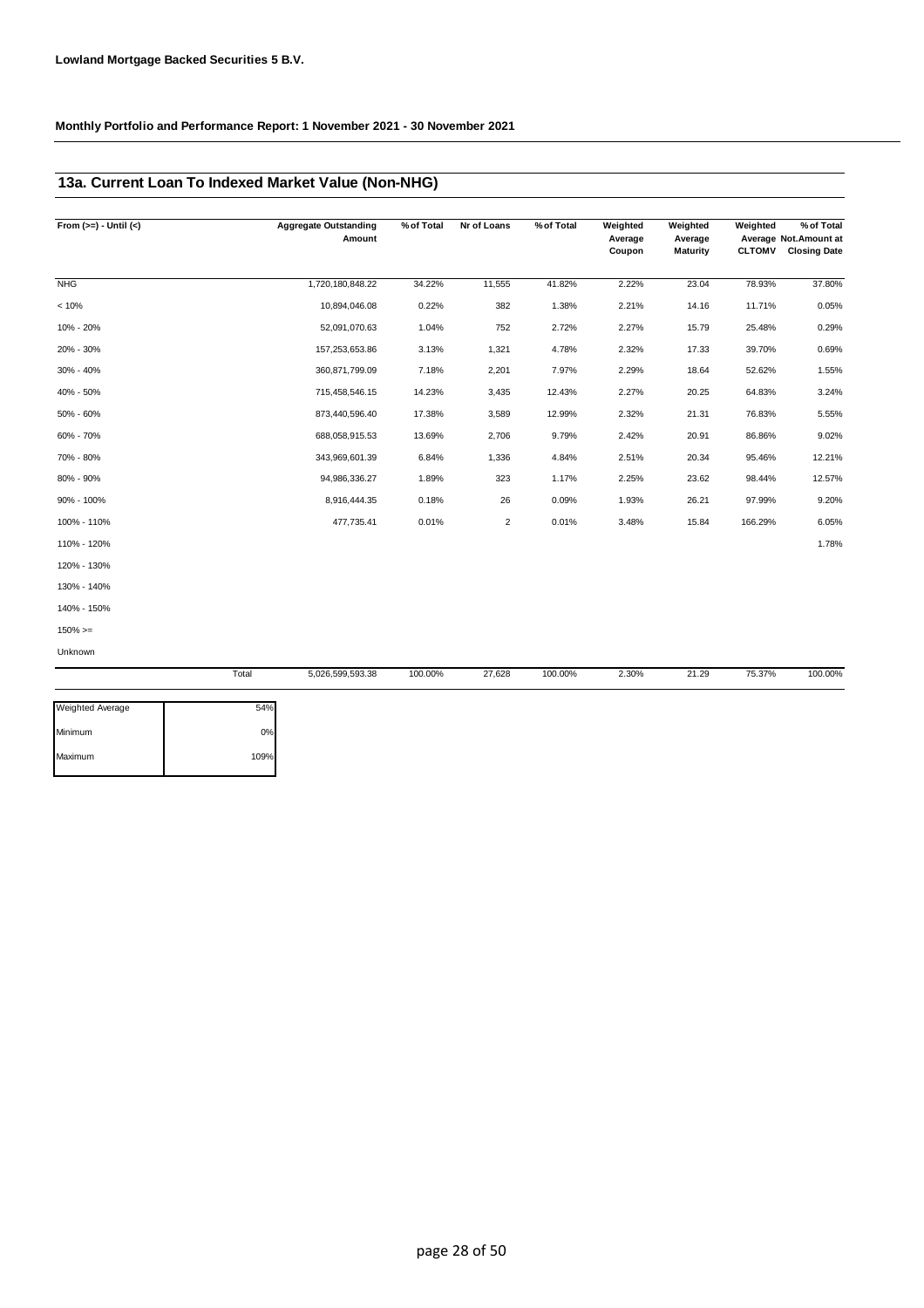# **13b. Current Loan To Indexed Market Value (NHG)**

| From $(>=) -$ Until $(<)$ |       | <b>Aggregate Outstanding</b><br>Amount | % of Total | Nr of Loans | % of Total | Weighted<br>Average<br>Coupon | Weighted<br>Average<br><b>Maturity</b> | Weighted<br><b>CLTOMV</b> | % of Total<br>Average Not.Amount at<br><b>Closing Date</b> |
|---------------------------|-------|----------------------------------------|------------|-------------|------------|-------------------------------|----------------------------------------|---------------------------|------------------------------------------------------------|
| Non-NHG                   |       | 3,306,418,745.16                       | 65.78%     | 16,073      | 58.18%     | 2.34%                         | 20.38                                  | 73.52%                    | 62.20%                                                     |
| < 10%                     |       | 3,053,569.04                           | 0.06%      | 126         | 0.46%      | 2.52%                         | 14.10                                  | 10.67%                    | 0.02%                                                      |
| 10% - 20%                 |       | 14,039,095.01                          | 0.28%      | 252         | 0.91%      | 2.64%                         | 16.32                                  | 25.35%                    | 0.07%                                                      |
| 20% - 30%                 |       | 43,128,183.26                          | 0.86%      | 484         | 1.75%      | 2.54%                         | 17.82                                  | 39.14%                    | 0.16%                                                      |
| 30% - 40%                 |       | 119,924,411.41                         | 2.39%      | 1,041       | 3.77%      | 2.56%                         | 20.39                                  | 55.81%                    | 0.45%                                                      |
| 40% - 50%                 |       | 372,773,590.13                         | 7.42%      | 2,749       | 9.95%      | 2.53%                         | 21.84                                  | 71.22%                    | 0.84%                                                      |
| 50% - 60%                 |       | 613,610,015.52                         | 12.21%     | 4,017       | 14.54%     | 2.29%                         | 23.15                                  | 82.07%                    | 1.76%                                                      |
| 60% - 70%                 |       | 314,937,720.92                         | 6.27%      | 1,803       | 6.53%      | 2.06%                         | 23.58                                  | 87.56%                    | 4.88%                                                      |
| 70% - 80%                 |       | 138,661,564.59                         | 2.76%      | 665         | 2.41%      | 1.70%                         | 25.37                                  | 92.66%                    | 9.56%                                                      |
| 80% - 90%                 |       | 85,957,646.32                          | 1.71%      | 364         | 1.32%      | 1.36%                         | 28.48                                  | 96.35%                    | 12.92%                                                     |
| 90% - 100%                |       | 14,095,052.02                          | 0.28%      | 54          | 0.20%      | 1.12%                         | 29.51                                  | 98.69%                    | 5.87%                                                      |
| 100% - 110%               |       |                                        |            |             |            |                               |                                        |                           | 1.16%                                                      |
| 110% - 120%               |       |                                        |            |             |            |                               |                                        |                           | 0.13%                                                      |
| 120% - 130%               |       |                                        |            |             |            |                               |                                        |                           |                                                            |
| 130% - 140%               |       |                                        |            |             |            |                               |                                        |                           |                                                            |
| 140% - 150%               |       |                                        |            |             |            |                               |                                        |                           |                                                            |
| $150\%>=$                 |       |                                        |            |             |            |                               |                                        |                           |                                                            |
| Unknown                   |       |                                        |            |             |            |                               |                                        |                           |                                                            |
|                           | Total | 5,026,599,593.38                       | 100.00%    | 27,628      | 100.00%    | 2.30%                         | 21.29                                  | 75.37%                    | 100.00%                                                    |

| <b>Weighted Average</b> | 54%  |
|-------------------------|------|
| Minimum                 | 0%   |
| Maximum                 | 109% |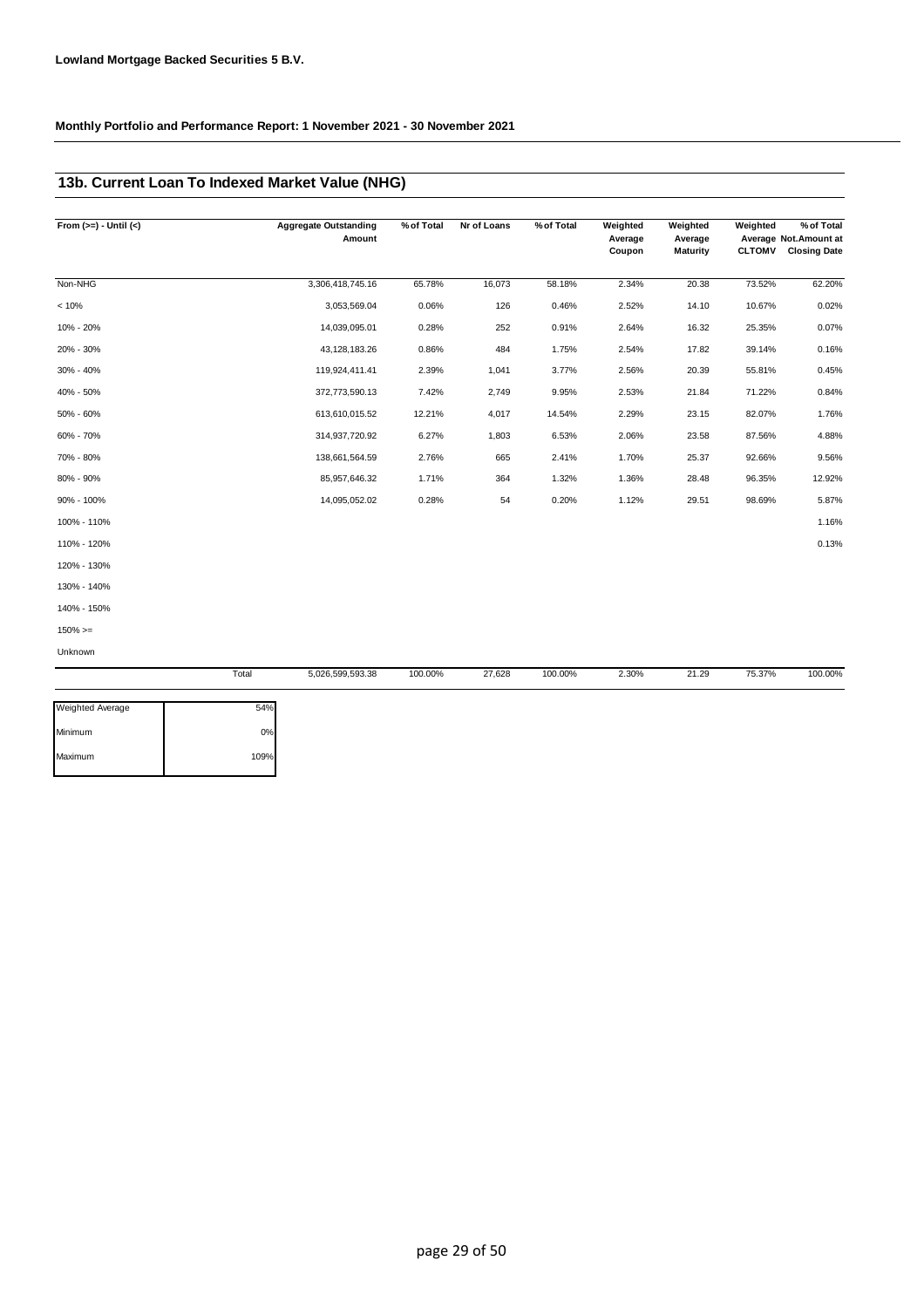### **14. Loanpart Coupon (interest rate bucket)**

| From $(>=) -$ Until $(<)$ |       | <b>Aggregate Outstanding</b><br>Amount | % of Total | Nr of<br>Loanparts | % of Total | Weighted<br>Average<br>Coupon | Weighted<br>Average<br><b>Maturity</b> | Weighted<br><b>CLTOMV</b> | % of Total<br>Average Not.Amount at<br><b>Closing Date</b> |
|---------------------------|-------|----------------------------------------|------------|--------------------|------------|-------------------------------|----------------------------------------|---------------------------|------------------------------------------------------------|
| $< 0.50\%$                |       | 4,569.27                               | 0.00%      | 1                  | 0.00%      | 0.45%                         | 27.17                                  | 90.13%                    |                                                            |
| $0.50\% - 1.00\%$         |       | 27,777,215.47                          | 0.55%      | 410                | 0.73%      | 0.90%                         | 25.61                                  | 76.40%                    |                                                            |
| 1.00% - 1.50%             |       | 464,797,552.03                         | 9.25%      | 5,761              | 10.21%     | 1.30%                         | 23.28                                  | 71.68%                    | 0.14%                                                      |
| 1.50% - 2.00%             |       | 1,744,832,703.62                       | 34.71%     | 19,871             | 35.21%     | 1.77%                         | 23.49                                  | 73.31%                    | 20.72%                                                     |
| 2.00% - 2.50%             |       | 1,084,883,506.37                       | 21.58%     | 11,295             | 20.01%     | 2.21%                         | 21.08                                  | 76.25%                    | 19.19%                                                     |
| 2.50% - 3.00%             |       | 832,801,851.86                         | 16.57%     | 9,226              | 16.35%     | 2.74%                         | 19.35                                  | 76.27%                    | 23.15%                                                     |
| 3.00% - 3.50%             |       | 461,986,323.45                         | 9.19%      | 4,994              | 8.85%      | 3.18%                         | 18.10                                  | 80.72%                    | 15.18%                                                     |
| $3.50\% - 4.00\%$         |       | 232,431,790.86                         | 4.62%      | 2,550              | 4.52%      | 3.72%                         | 18.29                                  | 80.76%                    | 9.62%                                                      |
| 4.00% - 4.50%             |       | 76,130,291.03                          | 1.51%      | 877                | 1.55%      | 4.16%                         | 17.79                                  | 78.61%                    | 4.07%                                                      |
| 4.50% - 5.00%             |       | 47,547,630.41                          | 0.95%      | 640                | 1.13%      | 4.71%                         | 16.16                                  | 74.54%                    | 3.42%                                                      |
| $5.00\% - 5.50\%$         |       | 28,462,437.46                          | 0.57%      | 439                | 0.78%      | 5.19%                         | 15.16                                  | 69.90%                    | 2.74%                                                      |
| $5.50\% - 6.00\%$         |       | 16,438,865.32                          | 0.33%      | 246                | 0.44%      | 5.69%                         | 14.37                                  | 67.84%                    | 1.25%                                                      |
| $6.00\% - 6.50\%$         |       | 7,099,639.25                           | 0.14%      | 104                | 0.18%      | 6.17%                         | 14.19                                  | 64.55%                    | 0.43%                                                      |
| $6.50\% - 7.00\%$         |       | 1,106,089.37                           | 0.02%      | 15                 | 0.03%      | 6.66%                         | 16.23                                  | 70.26%                    | 0.08%                                                      |
| $7.00\%>=$                |       | 299,127.61                             | 0.01%      | 4                  | 0.01%      | 7.07%                         | 11.79                                  | 66.68%                    | 0.01%                                                      |
| Unknown                   |       |                                        |            |                    |            |                               |                                        |                           |                                                            |
|                           | Total | 5,026,599,593.38                       | 100.00%    | 56,433             | 100.00%    | 2.30%                         | 21.29                                  | 75.37%                    | 100.00%                                                    |

| <b>Weighted Average</b> | 2.30% |
|-------------------------|-------|
| Minimum                 | 0.45% |
| Maximum                 | 7.15% |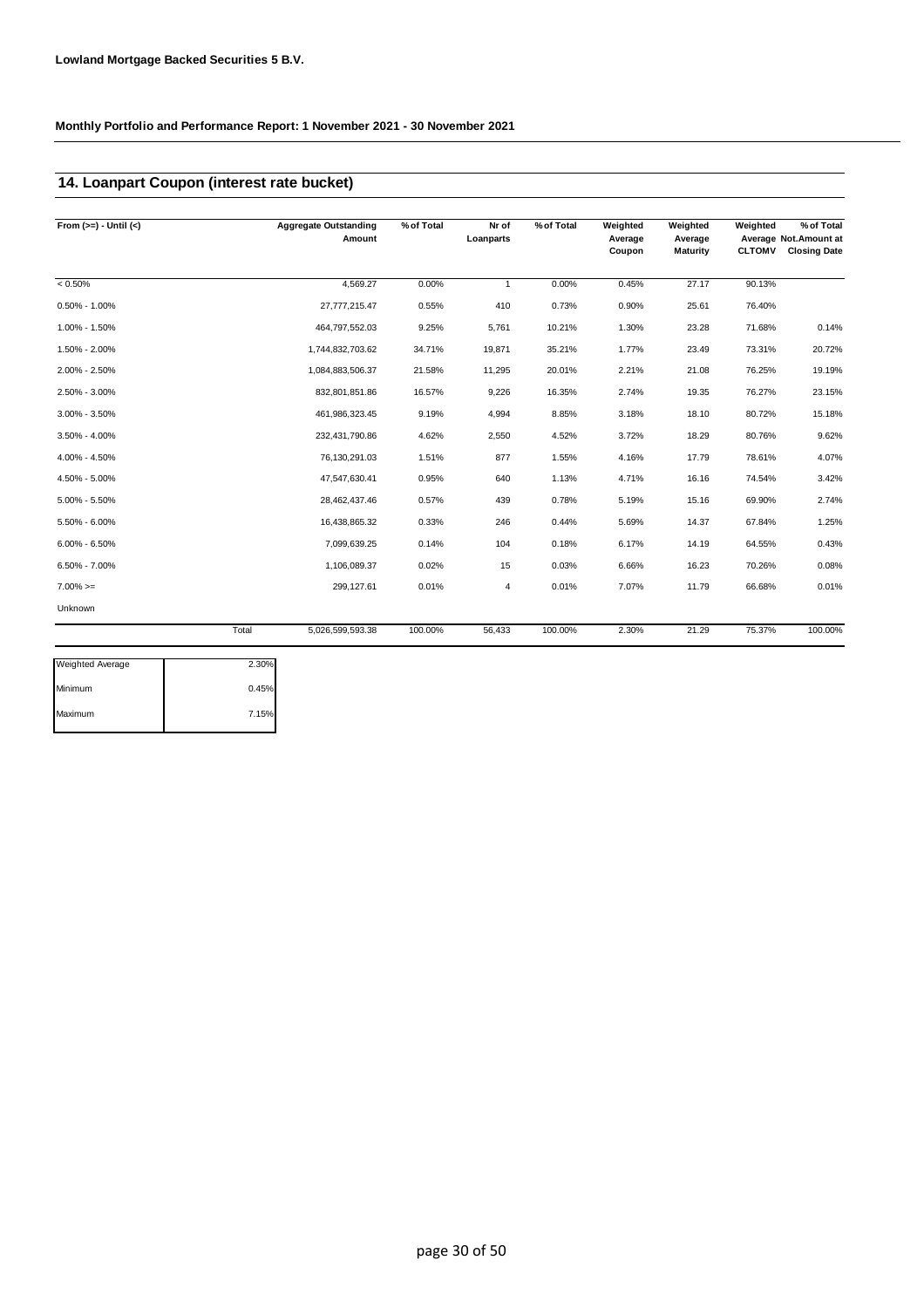# **15. Remaining Interest Rate Fixed Period**

| From $(>=)$ - Until $($       |       | <b>Aggregate Outstanding</b><br>Amount | % of Total | Nr of<br>Loanparts | % of Total | Weighted<br>Average<br>Coupon | Weighted<br>Average<br><b>Maturity</b> | Weighted<br><b>CLTOMV</b> | % of Total<br>Average Not.Amount at<br><b>Closing Date</b> |
|-------------------------------|-------|----------------------------------------|------------|--------------------|------------|-------------------------------|----------------------------------------|---------------------------|------------------------------------------------------------|
| $<$ 12 month(s)               |       | 262,331,978.14                         | 5.22%      | 3,278              | 5.81%      | 2.16%                         | 15.38                                  | 77.78%                    | 8.62%                                                      |
| 12 month(s) - 24 month(s)     |       | 47,887,856.46                          | 0.95%      | 776                | 1.38%      | 3.18%                         | 15.56                                  | 75.86%                    | 3.75%                                                      |
| 24 month(s) - 36 month(s)     |       | 160,021,086.55                         | 3.18%      | 2,044              | 3.62%      | 3.48%                         | 19.31                                  | 74.12%                    | 3.27%                                                      |
| 36 month(s) - 48 month(s)     |       | 403,364,295.91                         | 8.02%      | 4,674              | 8.28%      | 2.96%                         | 17.74                                  | 74.98%                    | 2.08%                                                      |
| $48$ month(s) - 60 month(s)   |       | 588,114,708.42                         | 11.70%     | 6,592              | 11.68%     | 2.59%                         | 17.72                                  | 77.15%                    | 1.23%                                                      |
| 60 month(s) - $72$ month(s)   |       | 957,017,913.98                         | 19.04%     | 10,430             | 18.48%     | 2.10%                         | 21.60                                  | 74.91%                    | 2.05%                                                      |
| 72 month(s) - 84 month(s)     |       | 645,684,540.43                         | 12.85%     | 6,866              | 12.17%     | 2.07%                         | 23.41                                  | 75.05%                    | 6.91%                                                      |
| 84 month(s) - 96 month(s)     |       | 246,270,538.53                         | 4.90%      | 2,903              | 5.14%      | 2.16%                         | 21.72                                  | 74.97%                    | 16.37%                                                     |
| 96 month(s) - 108 month(s)    |       | 345, 342, 418.69                       | 6.87%      | 3,643              | 6.46%      | 1.73%                         | 23.08                                  | 76.37%                    | 22.78%                                                     |
| 108 month(s) - 120 month(s)   |       | 208,647,020.88                         | 4.15%      | 2,337              | 4.14%      | 1.77%                         | 21.86                                  | 74.23%                    | 18.21%                                                     |
| 120 month(s) - 132 month(s)   |       | 75,837,277.97                          | 1.51%      | 917                | 1.62%      | 2.45%                         | 20.16                                  | 73.30%                    | 0.22%                                                      |
| 132 month(s) - 144 month(s)   |       | 54,958,785.45                          | 1.09%      | 643                | 1.14%      | 2.34%                         | 20.08                                  | 71.36%                    | 0.32%                                                      |
| 144 month(s) - 156 month(s)   |       | 21,455,755.52                          | 0.43%      | 262                | 0.46%      | 3.20%                         | 20.32                                  | 74.84%                    | 1.18%                                                      |
| 156 month(s) - $168$ month(s) |       | 64,915,292.74                          | 1.29%      | 736                | 1.30%      | 2.83%                         | 20.69                                  | 74.26%                    | 1.42%                                                      |
| 168 month(s) - 180 month(s)   |       | 178,192,816.65                         | 3.54%      | 1,928              | 3.42%      | 2.85%                         | 21.49                                  | 71.51%                    | 0.72%                                                      |
| 180 month(s) - 192 month(s)   |       | 187,059,219.97                         | 3.72%      | 2,040              | 3.61%      | 2.80%                         | 23.67                                  | 72.28%                    | 0.04%                                                      |
| 192 month(s) - $204$ month(s) |       | 68,775,944.68                          | 1.37%      | 786                | 1.39%      | 2.87%                         | 23.53                                  | 71.54%                    | 0.41%                                                      |
| 204 month(s) - 216 month(s)   |       | 52,646,898.95                          | 1.05%      | 645                | 1.14%      | 2.72%                         | 23.92                                  | 74.98%                    | 2.30%                                                      |
| 216 month(s) - 228 month(s)   |       | 251,345,948.20                         | 5.00%      | 2,608              | 4.62%      | 1.87%                         | 27.04                                  | 79.00%                    | 5.11%                                                      |
| 228 month(s) - 240 month(s)   |       | 205,566,884.99                         | 4.09%      | 2,283              | 4.05%      | 1.58%                         | 26.99                                  | 77.31%                    | 2.98%                                                      |
| 240 month(s) - 252 month(s)   |       | 1,162,410.27                           | 0.02%      | 42                 | 0.07%      | 1.52%                         | 29.78                                  | 64.72%                    | 0.01%                                                      |
| 252 month(s) - 264 month(s)   |       |                                        |            |                    |            |                               |                                        |                           |                                                            |
| 264 month(s) - 276 month(s)   |       |                                        |            |                    |            |                               |                                        |                           | 0.01%                                                      |
| 276 month(s) - 288 month(s)   |       |                                        |            |                    |            |                               |                                        |                           | 0.02%                                                      |
| 288 month(s) - 300 month(s)   |       |                                        |            |                    |            |                               |                                        |                           |                                                            |
| 300 month(s) - 312 month(s)   |       |                                        |            |                    |            |                               |                                        |                           |                                                            |
| 312 month(s) - 324 month(s)   |       |                                        |            |                    |            |                               |                                        |                           |                                                            |
| 324 month(s) - 336 month(s)   |       |                                        |            |                    |            |                               |                                        |                           |                                                            |
| 336 month(s) - 348 month(s)   |       |                                        |            |                    |            |                               |                                        |                           |                                                            |
| 348 month(s) - 360 month(s)   |       |                                        |            |                    |            |                               |                                        |                           |                                                            |
| $360$ month(s) $>=$           |       |                                        |            |                    |            |                               |                                        |                           |                                                            |
| Unknown                       |       |                                        |            |                    |            |                               |                                        |                           |                                                            |
|                               | Total | 5,026,599,593.38                       | 100.00%    | 56,433             | 100.00%    | 2.30%                         | 21.29                                  | 75.37%                    | 100.00%                                                    |

| <b>Weighted Average</b> | $94.42$ month(s) |
|-------------------------|------------------|
| Minimum                 | month(s)         |
| Maximum                 | $240$ month(s)   |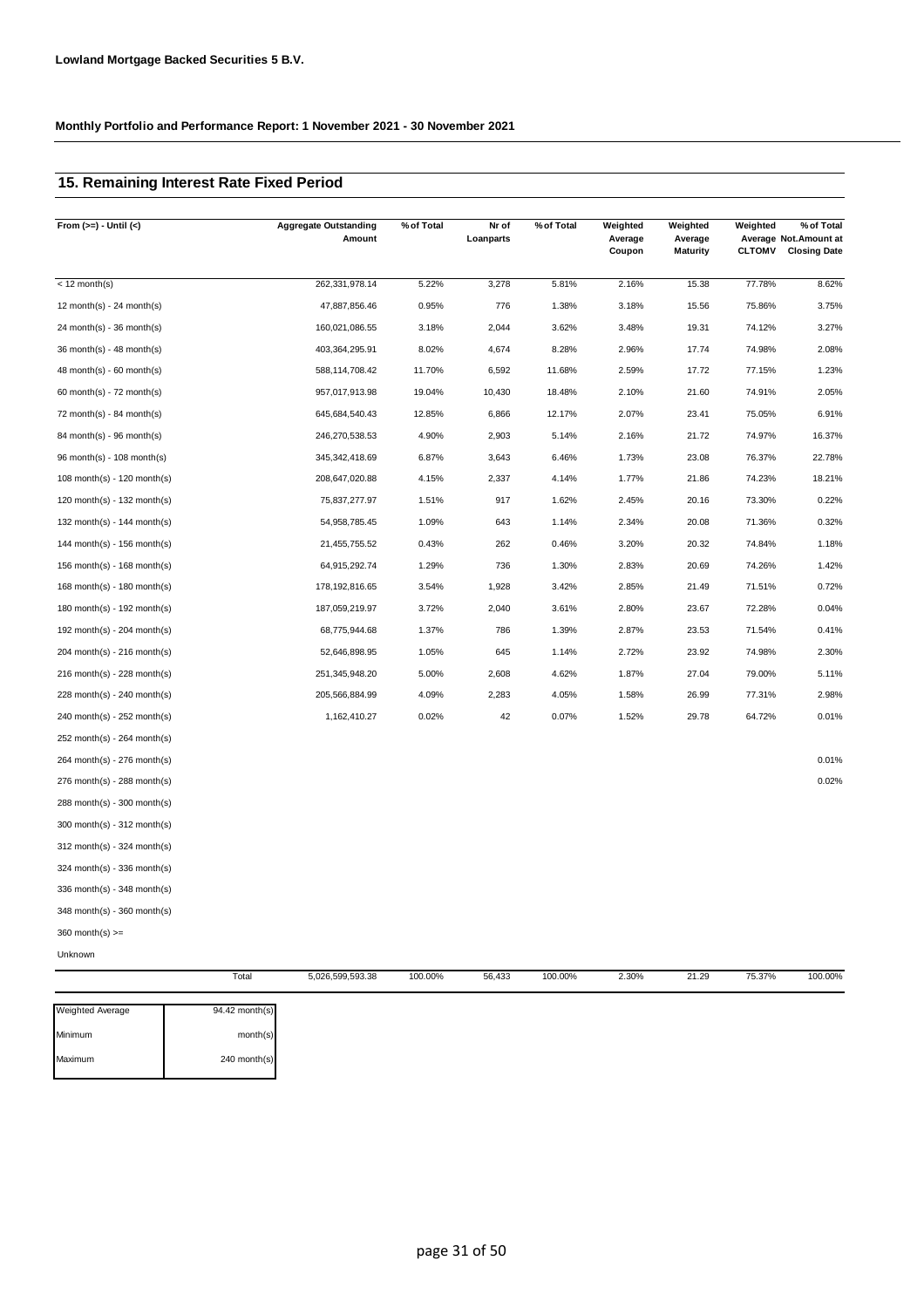# **16. Interest Payment Type**

| Description                     |       | <b>Aggregate Outstanding</b><br>Amount | % of Total | Nr of<br>Loanparts | % of Total | Weighted<br>Average<br>Coupon | Weighted<br>Average<br><b>Maturity</b> | Weighted<br><b>CLTOMV</b> | % of Total<br>Average Not.Amount at<br><b>Closing Date</b> |
|---------------------------------|-------|----------------------------------------|------------|--------------------|------------|-------------------------------|----------------------------------------|---------------------------|------------------------------------------------------------|
| Fixed Interest Rate Mortgage    |       | 4,891,111,403.76                       | 97.30%     | 54,790             | 97.09%     | 2.32%                         | 21.49                                  | 75.27%                    | 95.48%                                                     |
| Floating Interest Rate Mortgage |       | 135.488.189.62                         | 2.70%      | 1,643              | 2.91%      | 1.80%                         | 14.12                                  | 78.83%                    | 4.52%                                                      |
| Unknown                         |       |                                        |            |                    |            |                               |                                        |                           |                                                            |
|                                 | Total | 5,026,599,593.38                       | 100.00%    | 56.433             | 100.00%    | 2.30%                         | 21.29                                  | 75.37%                    | 100.00%                                                    |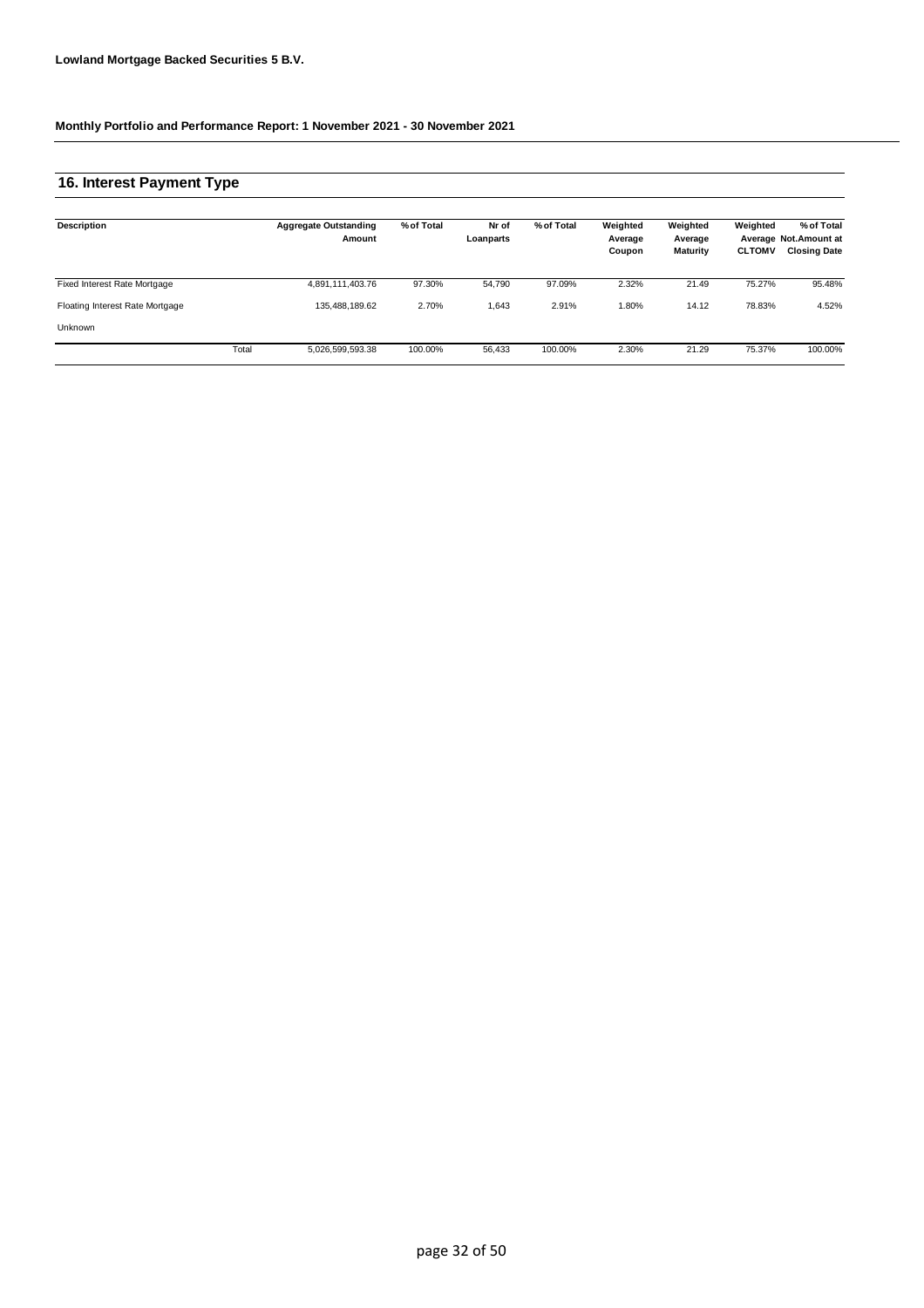## **17. Property Description**

| <b>Description</b> |       | <b>Aggregate Outstanding</b><br>Amount | % of Total | Nr of<br><b>Borrowers</b> | % of Total | Weighted<br>Average<br>Coupon | Weighted<br>Average<br><b>Maturity</b> | Weighted<br><b>CLTOMV</b> | % of Total<br>Average Not.Amount at<br><b>Closing Date</b> |
|--------------------|-------|----------------------------------------|------------|---------------------------|------------|-------------------------------|----------------------------------------|---------------------------|------------------------------------------------------------|
| House              |       | 4,385,094,341.53                       | 87.24%     | 23,291                    | 84.30%     | 2.33%                         | 21.14                                  | 75.33%                    | 86.31%                                                     |
| Apartment          |       | 628.405.612.87                         | 12.50%     | 4,217                     | 15.26%     | 2.12%                         | 22.37                                  | 75.97%                    | 13.46%                                                     |
| Other              |       | 13,099,638.98                          | 0.26%      | 120                       | 0.43%      | 2.49%                         | 22.02                                  | 60.13%                    | 0.24%                                                      |
|                    | Total | 5,026,599,593.38                       | 100.00%    | 27.628                    | 100.00%    | 2.30%                         | 21.29                                  | 75.37%                    | 100.00%                                                    |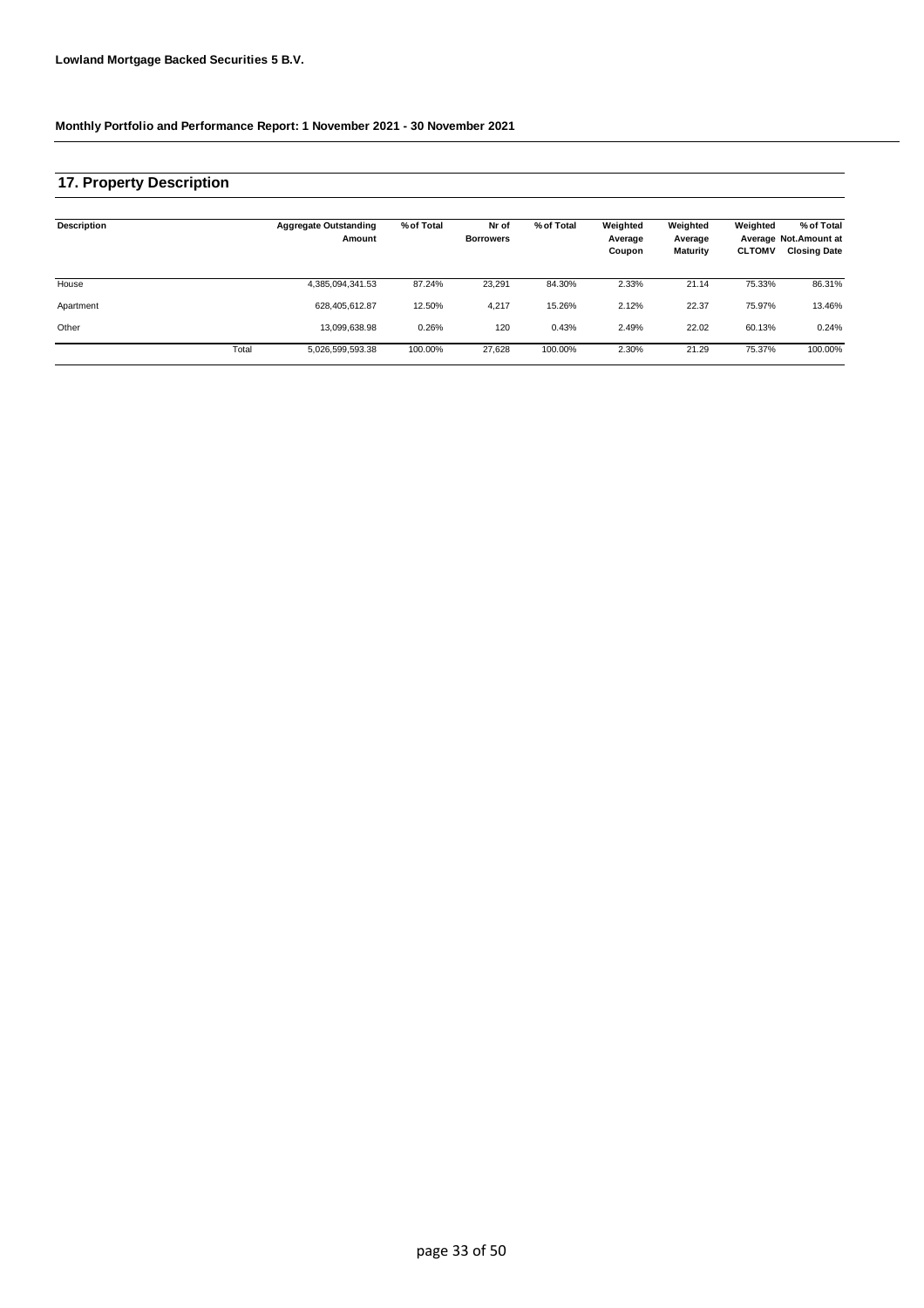## **18. Geographical Distribution (by province)**

| Province              |       | <b>Aggregate Outstanding</b><br>Amount | % of Total | Nr of Loans | % of Total | Weighted<br>Average<br>Coupon | Weighted<br>Average<br><b>Maturity</b> | Weighted<br><b>CLTOMV</b> | % of Total<br>Average Not.Amount at<br><b>Closing Date</b> |
|-----------------------|-------|----------------------------------------|------------|-------------|------------|-------------------------------|----------------------------------------|---------------------------|------------------------------------------------------------|
| Drenthe               |       | 148,423,549.61                         | 2.95%      | 907         | 3.28%      | 2.34%                         | 20.89                                  | 77.87%                    | 3.16%                                                      |
| Flevoland             |       | 195, 185, 429.32                       | 3.88%      | 1,109       | 4.01%      | 2.31%                         | 19.83                                  | 81.97%                    | 3.70%                                                      |
| Friesland             |       | 122,999,470.32                         | 2.45%      | 788         | 2.85%      | 2.25%                         | 21.16                                  | 76.22%                    | 2.66%                                                      |
| Gelderland            |       | 739,246,964.18                         | 14.71%     | 4,019       | 14.55%     | 2.36%                         | 21.07                                  | 75.01%                    | 14.88%                                                     |
| Groningen             |       | 137,613,517.89                         | 2.74%      | 991         | 3.59%      | 2.41%                         | 20.03                                  | 76.59%                    | 2.81%                                                      |
| Limburg               |       | 630,088,839.40                         | 12.54%     | 4,093       | 14.81%     | 2.48%                         | 19.75                                  | 75.51%                    | 12.88%                                                     |
| Noord-Brabant         |       | 779,488,850.06                         | 15.51%     | 3,985       | 14.42%     | 2.31%                         | 21.63                                  | 74.77%                    | 17.01%                                                     |
| Noord-Holland         |       | 694,349,503.95                         | 13.81%     | 3,239       | 11.72%     | 2.17%                         | 22.20                                  | 73.00%                    | 12.79%                                                     |
| Overijssel            |       | 372,413,626.20                         | 7.41%      | 2,153       | 7.79%      | 2.33%                         | 21.49                                  | 77.12%                    | 7.86%                                                      |
| Unspecified           |       |                                        |            |             |            |                               |                                        |                           | 7.10%                                                      |
| Utrecht               |       | 369, 253, 732.54                       | 7.35%      | 1,771       | 6.41%      | 2.26%                         | 21.85                                  | 72.50%                    | 1.42%                                                      |
| Zeeland               |       | 75,875,404.55                          | 1.51%      | 494         | 1.79%      | 2.34%                         | 21.30                                  | 75.22%                    | 13.73%                                                     |
| Zuid-Holland          |       | 761,660,705.36                         | 15.15%     | 4,079       | 14.76%     | 2.20%                         | 21.96                                  | 76.39%                    |                                                            |
| Unknown/Not specified |       |                                        |            |             |            |                               |                                        |                           |                                                            |
|                       | Total | 5,026,599,593.38                       | 100.00%    | 27,628      | 100.00%    | 2.30%                         | 21.29                                  | 75.37%                    | 100.00%                                                    |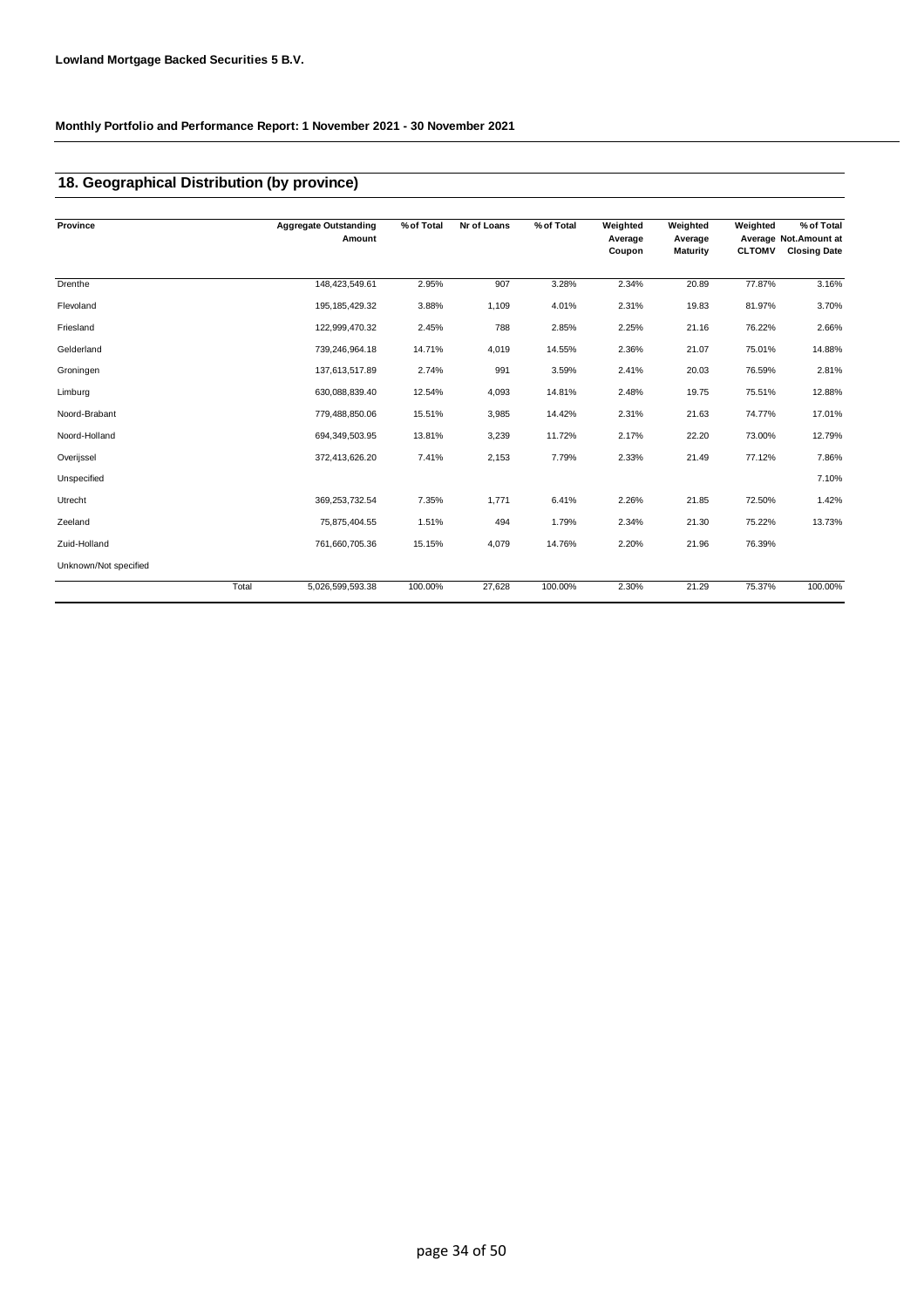# **19. Geographical Distribution (by economic region)**

| <b>Economic Region</b>                     | <b>Aggregate Outstanding</b><br>Amount | % of Total | Nr of Loans | % of Total | Weighted<br>Average<br>Coupon | Weighted<br>Average<br><b>Maturity</b> | Weighted<br><b>CLTOMV</b> | % of Total<br>Average Not. Amount at<br><b>Closing Date</b> |
|--------------------------------------------|----------------------------------------|------------|-------------|------------|-------------------------------|----------------------------------------|---------------------------|-------------------------------------------------------------|
| NL111 - Oost-Groningen                     | 47,557,537.02                          | 0.95%      | 356         | 1.29%      | 2.44%                         | 19.45                                  | 79.38%                    | 1.00%                                                       |
| NL112 - Delfzijl en omgeving               | 11,126,230.82                          | 0.22%      | 93          | 0.34%      | 2.76%                         | 18.11                                  | 75.29%                    | 0.21%                                                       |
| NL113- Overig Groningen                    | 78,929,750.05                          | 1.57%      | 542         | 1.96%      | 2.35%                         | 20.64                                  | 75.09%                    | 1.60%                                                       |
| NL121- Noord-Friesland                     | 62,972,785.38                          | 1.25%      | 418         | 1.51%      | 2.28%                         | 21.26                                  | 78.78%                    | 1.22%                                                       |
| NL122- Zuidwest-Friesland                  | 25,467,005.05                          | 0.51%      | 158         | 0.57%      | 2.19%                         | 21.72                                  | 73.26%                    | 0.56%                                                       |
| NL123- Zuidoost-Friesland                  | 34,559,679.89                          | 0.69%      | 212         | 0.77%      | 2.25%                         | 20.56                                  | 73.72%                    | 0.87%                                                       |
| NL131- Noord-Drenthe                       | 46,931,167.71                          | 0.93%      | 282         | 1.02%      | 2.36%                         | 20.92                                  | 77.32%                    | 0.94%                                                       |
| NL132- Zuidoost-Drenthe                    | 62,672,946.41                          | 1.25%      | 391         | 1.42%      | 2.38%                         | 20.86                                  | 78.93%                    | 1.49%                                                       |
| NL133- Zuidwest-Drenthe                    | 38,819,435.49                          | 0.77%      | 234         | 0.85%      | 2.26%                         | 20.89                                  | 76.81%                    | 0.73%                                                       |
| NL211- Noord-Overijssel                    | 129,319,556.40                         | 2.57%      | 727         | 2.63%      | 2.39%                         | 20.97                                  | 76.41%                    | 2.72%                                                       |
| NL212- Zuidwest-Overijssel                 | 49,245,554.46                          | 0.98%      | 279         | 1.01%      | 2.24%                         | 21.15                                  | 79.11%                    | 0.99%                                                       |
| NL213- Twente                              | 193,848,515.34                         | 3.86%      | 1,147       | 4.15%      | 2.32%                         | 21.93                                  | 77.08%                    | 4.15%                                                       |
| NL221- Veluwe                              | 223,571,282.11                         | 4.45%      | 1,139       | 4.12%      | 2.28%                         | 21.11                                  | 73.52%                    | 4.07%                                                       |
| NL224- Zuidwest-Gelderland                 | 87,325,430.10                          | 1.74%      | 444         | 1.61%      | 2.36%                         | 22.29                                  | 74.22%                    | 1.82%                                                       |
| NL225- Achterhoek                          | 158,223,401.99                         | 3.15%      | 927         | 3.36%      | 2.45%                         | 21.15                                  | 75.45%                    | 3.49%                                                       |
| NL226- Arnhem/Nijmegen                     | 270,604,495.77                         | 5.38%      | 1,510       | 5.47%      | 2.37%                         | 20.60                                  | 76.18%                    | 5.52%                                                       |
| NL230- Flevoland                           | 195, 185, 429.32                       | 3.88%      | 1,109       | 4.01%      | 2.31%                         | 19.83                                  | 81.97%                    | 3.70%                                                       |
| NL310- Utrecht                             | 368,521,920.02                         | 7.33%      | 1,769       | 6.40%      | 2.26%                         | 21.85                                  | 72.56%                    | 7.08%                                                       |
| NL321- Kop van Noord-Holland               | 85,555,986.88                          | 1.70%      | 478         | 1.73%      | 2.26%                         | 22.76                                  | 77.42%                    | 1.72%                                                       |
| NL322- Alkmaar en omgeving                 | 64,337,343.67                          | 1.28%      | 341         | 1.23%      | 2.15%                         | 22.77                                  | 74.57%                    | 1.24%                                                       |
| NL323- IJmond                              | 41,504,779.55                          | 0.83%      | 200         | 0.72%      | 2.23%                         | 22.54                                  | 72.91%                    | 0.75%                                                       |
| NL324- Agglomeratie Haarlem                | 68,594,540.38                          | 1.36%      | 273         | 0.99%      | 2.11%                         | 22.96                                  | 70.68%                    | 1.13%                                                       |
| NL325- Zaanstreek                          | 39,824,890.51                          | 0.79%      | 204         | 0.74%      | 2.17%                         | 22.21                                  | 77.81%                    | 0.60%                                                       |
| NL326- Groot-Amsterdam                     | 318, 166, 097. 75                      | 6.33%      | 1,400       | 5.07%      | 2.14%                         | 21.93                                  | 71.85%                    | 5.94%                                                       |
| NL327- Het Gooi en Vechtstreek             | 76,620,031.94                          | 1.52%      | 344         | 1.25%      | 2.23%                         | 21.34                                  | 71.03%                    | 1.41%                                                       |
| NL331- Agglomeratie Leiden en Bollenstreek | 107, 181, 227. 79                      | 2.13%      | 505         | 1.83%      | 2.14%                         | 23.25                                  | 72.83%                    | 1.71%                                                       |
| NL332- Agglomeratie 's-Gravenhage          | 168, 123, 998. 12                      | 3.34%      | 889         | 3.22%      | 2.20%                         | 21.23                                  | 75.82%                    | 3.20%                                                       |
| NL333- Delft en Westland                   | 35,613,074.30                          | 0.71%      | 193         | 0.70%      | 2.26%                         | 22.34                                  | 71.62%                    | 0.70%                                                       |
| NL334- Oost-Zuid-Holland                   | 68,713,480.00                          | 1.37%      | 369         | 1.34%      | 2.19%                         | 22.39                                  | 76.88%                    | 1.20%                                                       |
| NL335- Groot-Rijnmond                      | 285,034,310.10                         | 5.67%      | 1,552       | 5.62%      | 2.21%                         | 21.91                                  | 78.03%                    | 4.99%                                                       |
| NL336- Zuidoost-Zuid-Holland               | 96,994,615.05                          | 1.93%      | 571         | 2.07%      | 2.23%                         | 21.48                                  | 77.91%                    | 1.91%                                                       |
| NL341- Zeeuwsch-Vlaanderen                 | 22, 179, 413.52                        | 0.44%      | 165         | 0.60%      | 2.46%                         | 20.39                                  | 74.20%                    | 0.44%                                                       |
| NL342- Overig Zeeland                      | 53,695,991.03                          | 1.07%      | 329         | 1.19%      | 2.29%                         | 21.68                                  | 75.65%                    | 0.98%                                                       |
| NL411- West-Noord-Brabant                  | 162, 130, 432. 46                      | 3.23%      | 880         | 3.19%      | 2.27%                         | 22.12                                  | 76.62%                    | 3.17%                                                       |
| NL412- Midden-Noord-Brabant                | 140,624,299.31                         | 2.80%      | 719         | 2.60%      | 2.34%                         | 21.52                                  | 76.85%                    | 3.98%                                                       |
| NL413- Noordoost-Noord-Brabant             | 235,860,746.08                         | 4.69%      | 1,185       | 4.29%      | 2.32%                         | 21.68                                  | 73.79%                    | 4.74%                                                       |
| NL414- Zuidoost-Noord-Brabant              | 240,873,372.21                         | 4.79%      | 1,201       | 4.35%      | 2.30%                         | 21.32                                  | 73.27%                    | 5.11%                                                       |
| NL421- Noord-Limburg                       | 159,933,773.93                         | 3.18%      | 923         | 3.34%      | 2.36%                         | 21.18                                  | 76.08%                    | 3.21%                                                       |
| NL422- Midden-Limburg                      | 149,090,794.15                         | 2.97%      | 954         | 3.45%      | 2.50%                         | 19.81                                  | 74.24%                    | 3.11%                                                       |
| NL423- Zuid-Limburg                        | 321,064,271.32                         | 6.39%      | 2,216       | 8.02%      | 2.52%                         | 19.00                                  | 75.83%                    | 6.57%                                                       |
| Unknown/Not specified                      |                                        |            |             |            |                               |                                        |                           | 0.00%                                                       |
|                                            | Total<br>5,026,599,593.38              | 100.00%    | 27,628      | 100.00%    | 2.30%                         | 21.29                                  | 75.37%                    | 100.00%                                                     |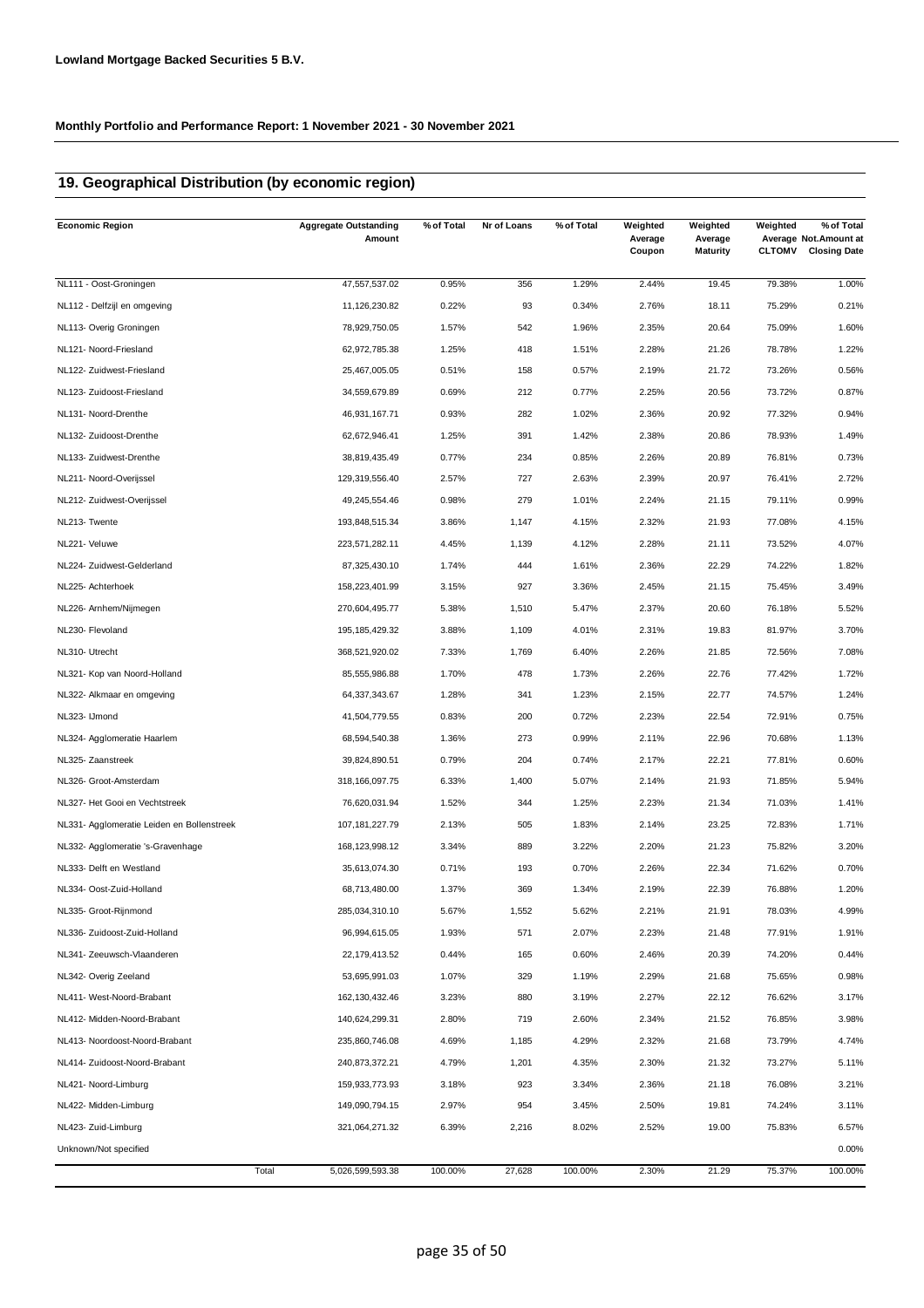## **20. Construction Deposits (% of net princ. amount)**

| From $(>=) -$ Until $(<)$ |       | <b>Aggregate Outstanding</b><br>Amount | % of Total | Nr of<br><b>Borrowers</b> | % of Total | Weighted<br>Average<br>Coupon | Weighted<br>Average<br><b>Maturity</b> | Weighted<br><b>CLTOMV</b> | % of Total<br>Average Not.Amount at<br><b>Closing Date</b> |
|---------------------------|-------|----------------------------------------|------------|---------------------------|------------|-------------------------------|----------------------------------------|---------------------------|------------------------------------------------------------|
| 0%                        |       | 4,913,091,529.78                       | 97.74%     | 27,205                    | 98.47%     | 2.31%                         | 21.17                                  | 75.32%                    | 93.56%                                                     |
| $0\% - 10\%$              |       | 89,107,145.31                          | 1.77%      | 336                       | 1.22%      | 1.83%                         | 26.33                                  | 78.83%                    | 6.16%                                                      |
| 10% - 20%                 |       | 14,563,258.32                          | 0.29%      | 56                        | 0.20%      | 1.68%                         | 26.64                                  | 73.96%                    | 0.24%                                                      |
| 20% - 30%                 |       | 5,536,342.42                           | 0.11%      | 20                        | 0.07%      | 1.76%                         | 26.43                                  | 66.97%                    | 0.03%                                                      |
| 30% - 40%                 |       | 1,372,019.01                           | 0.03%      | 4                         | 0.01%      | 1.64%                         | 27.30                                  | 75.52%                    | 0.00%                                                      |
| 40% - 50%                 |       | 853,083.02                             | 0.02%      | 3                         | 0.01%      | 1.58%                         | 27.93                                  | 80.77%                    |                                                            |
| 50% - 60%                 |       | 1,434,519.40                           | 0.03%      | $\overline{2}$            | 0.01%      | 1.63%                         | 28.20                                  | 71.31%                    |                                                            |
| 60% - 70%                 |       | 641,696.12                             | 0.01%      | $\overline{2}$            | 0.01%      | 1.67%                         | 29.07                                  | 75.71%                    | 0.00%                                                      |
| 70% - 80%                 |       |                                        |            |                           |            |                               |                                        |                           |                                                            |
| 80% - 90%                 |       |                                        |            |                           |            |                               |                                        |                           |                                                            |
| 90% - 100%                |       |                                        |            |                           |            |                               |                                        |                           |                                                            |
| $100\% >$                 |       |                                        |            |                           |            |                               |                                        |                           | 0.00%                                                      |
|                           | Total | 5,026,599,593.38                       | 100.00%    | 27,628                    | 100.00%    | 2.30%                         | 21.29                                  | 75.37%                    | 100.00%                                                    |

| Weighted Average | 0%  |
|------------------|-----|
| Minimum          | 0%  |
| Maximum          | 67% |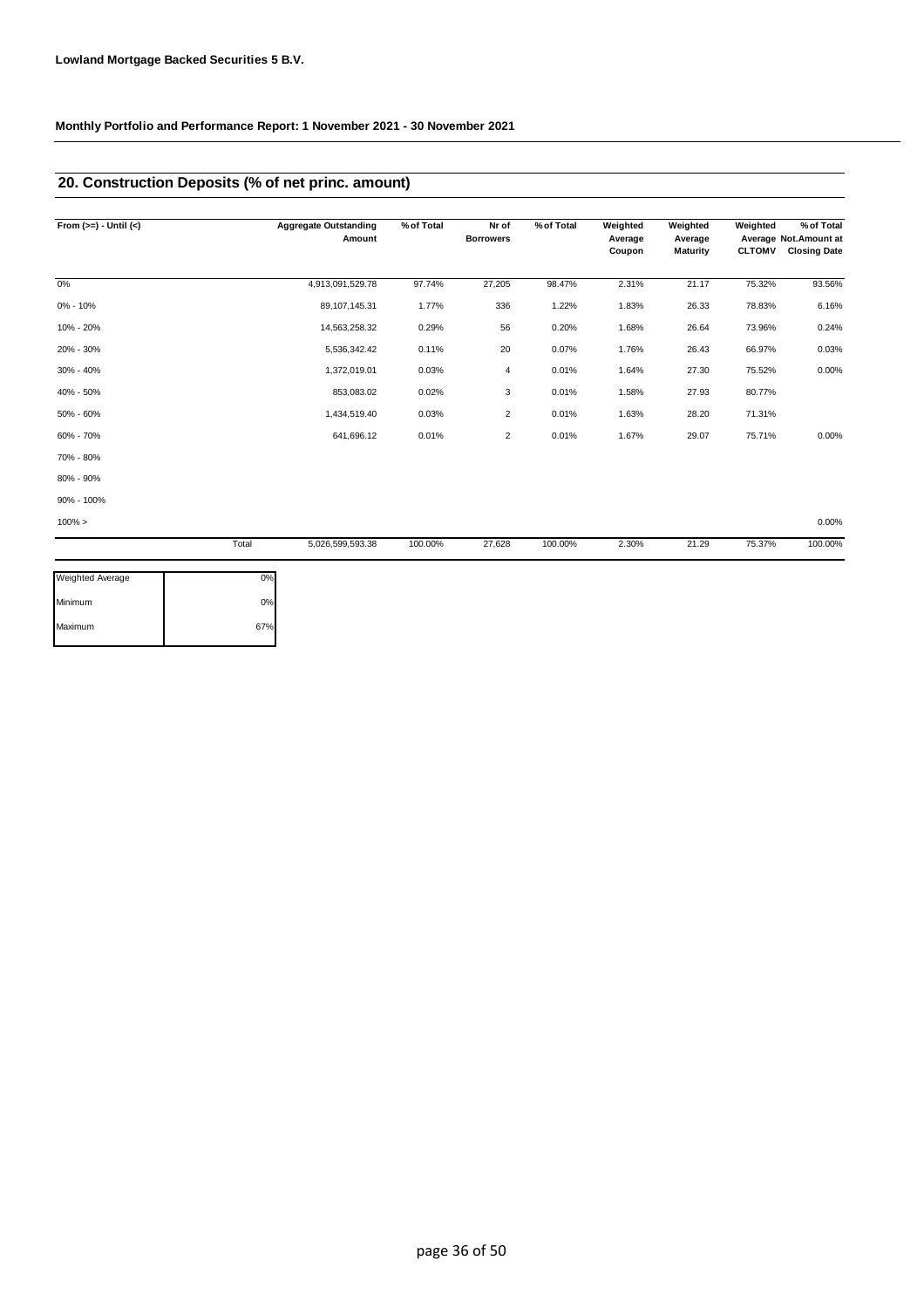| 21. Occupancy      |       |                                        |            |                           |            |                               |                                        |                           |                                                            |
|--------------------|-------|----------------------------------------|------------|---------------------------|------------|-------------------------------|----------------------------------------|---------------------------|------------------------------------------------------------|
| <b>Description</b> |       | <b>Aggregate Outstanding</b><br>Amount | % of Total | Nr of<br><b>Borrowers</b> | % of Total | Weighted<br>Average<br>Coupon | Weighted<br>Average<br><b>Maturity</b> | Weighted<br><b>CLTOMV</b> | % of Total<br>Average Not.Amount at<br><b>Closing Date</b> |
| Owner Occupied     |       | 5,026,599,593.38                       | 100.00%    | 27,628                    | 100.00%    | 2.30%                         | 21.29                                  | 75.37%                    | 100.00%                                                    |
| Buy-to-let         |       |                                        |            |                           |            |                               |                                        |                           |                                                            |
| Unknown            |       |                                        |            |                           |            |                               |                                        |                           |                                                            |
|                    | Total | 5,026,599,593.38                       | 100.00%    | 27,628                    | 100.00%    | 2.30%                         | 21.29                                  | 75.37%                    | 100.00%                                                    |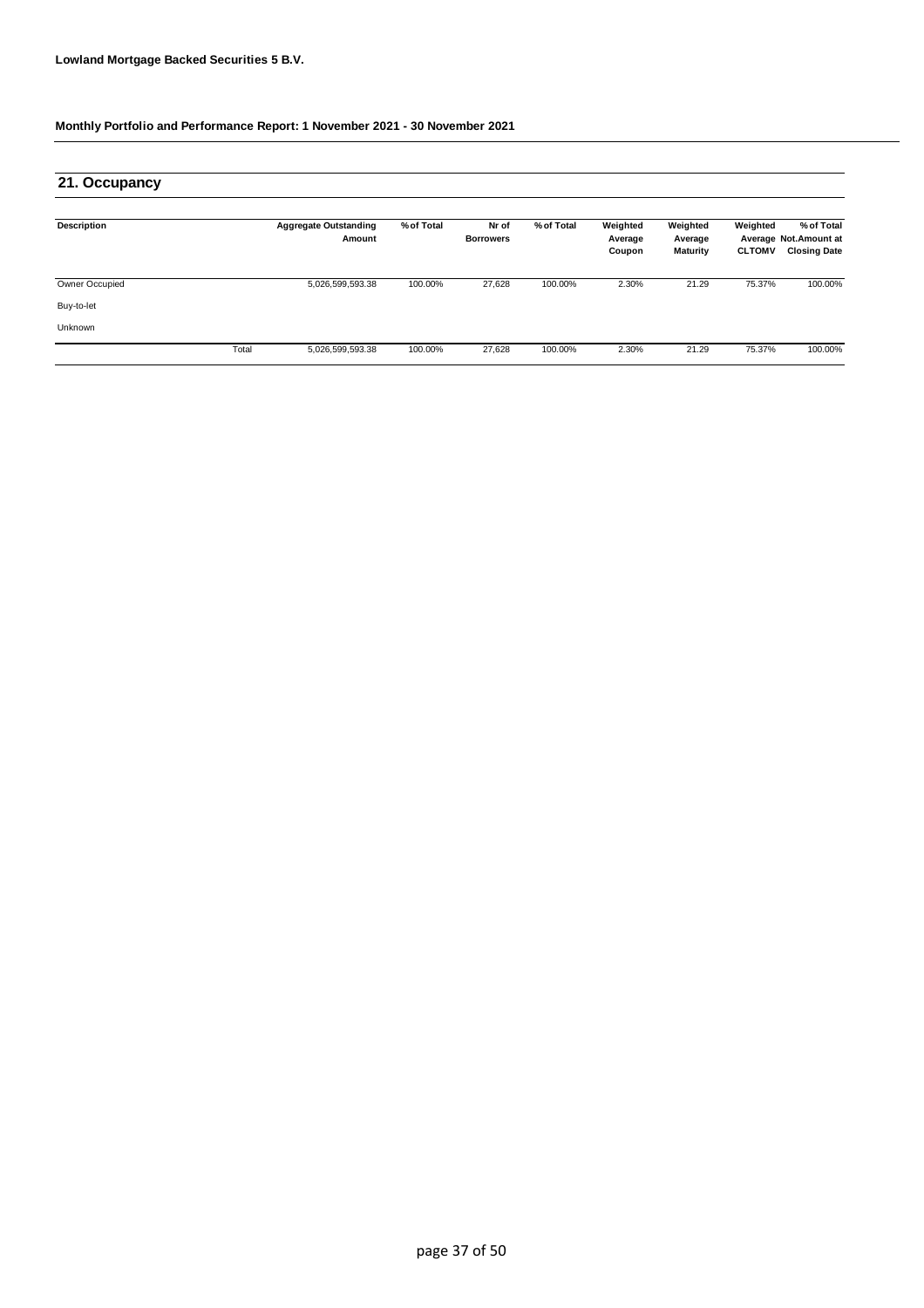## **22. Employment Status Borrower**

| <b>Description</b> |       | <b>Aggregate Outstanding</b><br>Amount | % of Total | Nr of<br><b>Borrowers</b> | % of Total | Weighted<br>Average<br>Coupon | Weighted<br>Average<br><b>Maturity</b> | Weighted<br><b>CLTOMV</b> | % of Total<br>Average Not.Amount at<br><b>Closing Date</b> |
|--------------------|-------|----------------------------------------|------------|---------------------------|------------|-------------------------------|----------------------------------------|---------------------------|------------------------------------------------------------|
|                    |       |                                        |            |                           |            |                               |                                        |                           |                                                            |
| Employed           |       | 4,817,212,161.45                       | 95.83%     | 26,441                    | 95.70%     | 2.30%                         | 21.33                                  | 75.83%                    | 94.66%                                                     |
| Self Employed      |       | 87,767,197.80                          | 1.75%      | 329                       | 1.19%      | 2.17%                         | 23.44                                  | 66.46%                    | 1.81%                                                      |
| Other              |       | 68,221,703.17                          | 1.36%      | 529                       | 1.91%      | 2.34%                         | 20.16                                  | 61.44%                    | 3.54%                                                      |
| Unknown            |       | 53,398,530.96                          | 1.06%      | 329                       | 1.19%      | 2.46%                         | 14.85                                  | 67.92%                    |                                                            |
| Null values        |       |                                        |            |                           |            |                               |                                        |                           |                                                            |
|                    | Total | 5,026,599,593.38                       | 100.00%    | 27,628                    | 100.00%    | 2.30%                         | 21.29                                  | 75.37%                    | 100.00%                                                    |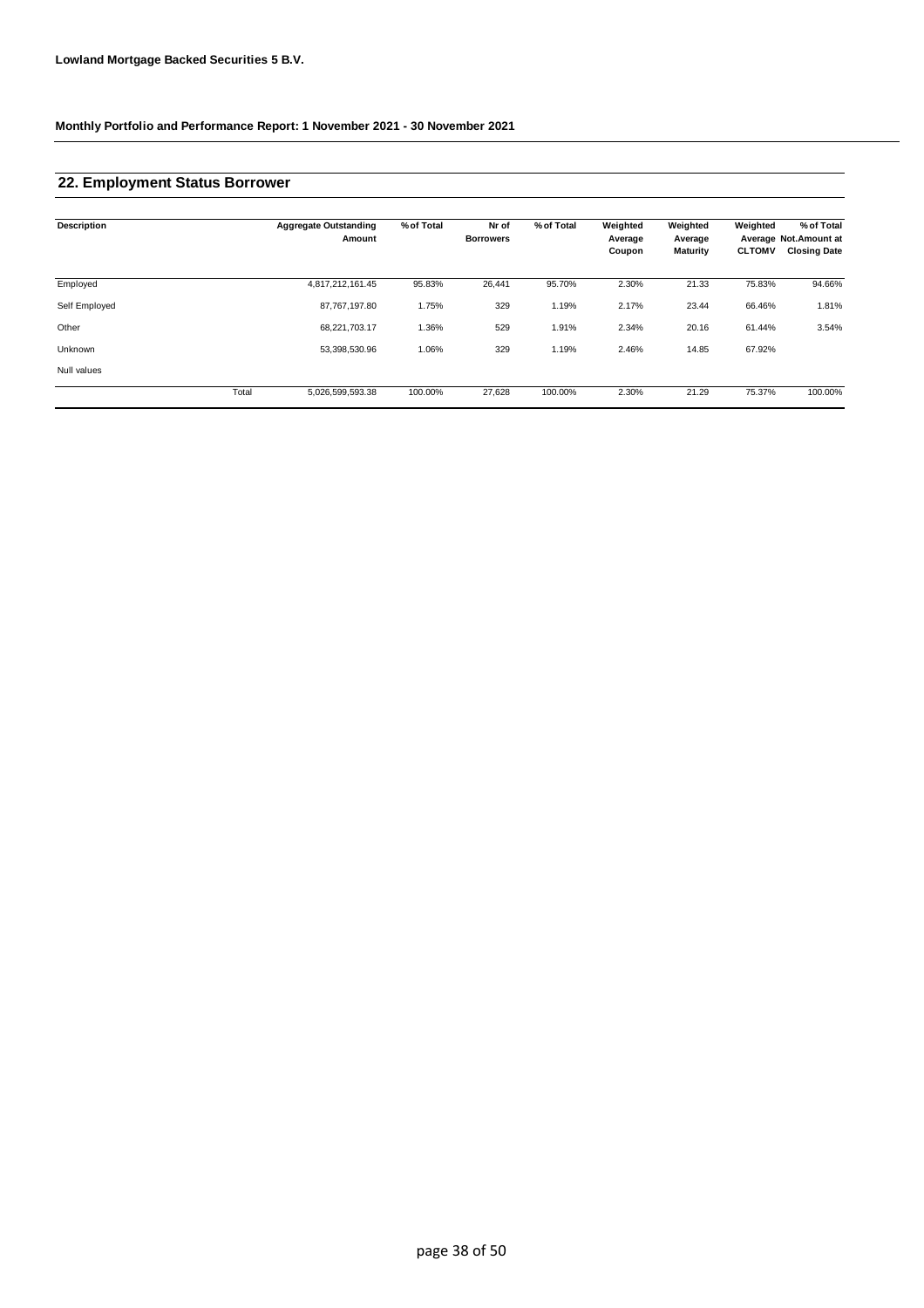### **23. Loan To Income**

| From $(>=) -$ Until $(<)$ | <b>Aggregate Outstanding</b><br>Amount | % of Total | Nr of<br><b>Borrowers</b> | % of Total | Weighted<br>Average | Weighted<br>Average | Weighted      | % of Total<br>Average Not.Amount at |
|---------------------------|----------------------------------------|------------|---------------------------|------------|---------------------|---------------------|---------------|-------------------------------------|
|                           |                                        |            |                           |            | Coupon              | <b>Maturity</b>     | <b>CLTOMV</b> | <b>Closing Date</b>                 |
| Self Certified (main)     |                                        |            |                           |            |                     |                     |               |                                     |
| < 0.5                     | 6,651,158.27                           | 0.13%      | 247                       | 0.89%      | 2.21%               | 17.48               | 30.26%        | 0.05%                               |
| $0.5 - 1.0$               | 27,040,818.77                          | 0.54%      | 511                       | 1.85%      | 2.30%               | 16.59               | 29.71%        | 0.33%                               |
| $1.0 - 1.5$               | 68,935,023.32                          | 1.37%      | 832                       | 3.01%      | 2.40%               | 17.87               | 40.65%        | 0.87%                               |
| $1.5 - 2.0$               | 137,624,392.65                         | 2.74%      | 1,229                     | 4.45%      | 2.34%               | 18.92               | 51.75%        | 1.91%                               |
| $2.0 - 2.5$               | 293,412,498.60                         | 5.84%      | 2,026                     | 7.33%      | 2.39%               | 20.28               | 62.82%        | 3.95%                               |
| $2.5 - 3.0$               | 478,941,315.23                         | 9.53%      | 2,907                     | 10.52%     | 2.40%               | 20.95               | 69.28%        | 7.53%                               |
| $3.0 - 3.5$               | 699,856,057.30                         | 13.92%     | 3,902                     | 14.12%     | 2.35%               | 21.72               | 74.07%        | 11.77%                              |
| $3.5 - 4.0$               | 1,001,236,381.13                       | 19.92%     | 5,501                     | 19.91%     | 2.32%               | 22.41               | 77.49%        | 16.48%                              |
| $4.0 - 4.5$               | 1,006,057,680.94                       | 20.01%     | 5,026                     | 18.19%     | 2.19%               | 22.78               | 79.79%        | 24.03%                              |
| $4.5 - 5.0$               | 576,179,918.49                         | 11.46%     | 2,446                     | 8.85%      | 2.18%               | 22.00               | 81.34%        | 15.60%                              |
| $5.0 - 5.5$               | 302,029,994.47                         | 6.01%      | 1,204                     | 4.36%      | 2.28%               | 20.14               | 80.57%        | 6.95%                               |
| $5.5 - 6.0$               | 144,049,982.05                         | 2.87%      | 594                       | 2.15%      | 2.40%               | 18.18               | 82.46%        | 3.65%                               |
| $6.0 - 6.5$               | 87.868.044.23                          | 1.75%      | 371                       | 1.34%      | 2.42%               | 17.37               | 80.98%        | 2.33%                               |
| $6.5 - 7.0$               | 67,140,132.22                          | 1.34%      | 292                       | 1.06%      | 2.57%               | 15.94               | 86.06%        | 1.92%                               |
| $7.0 =$                   | 129,576,195.71                         | 2.58%      | 540                       | 1.95%      | 2.34%               | 16.31               | 82.18%        | 2.62%                               |
| Unknown                   |                                        |            |                           |            |                     |                     |               |                                     |
|                           | Total<br>5,026,599,593.38              | 100.00%    | 27.628                    | 100.00%    | 2.30%               | 21.29               | 75.37%        | 100.00%                             |

| <b>Weighted Average</b> |      |
|-------------------------|------|
| Minimum                 |      |
| Maximum                 | 81.6 |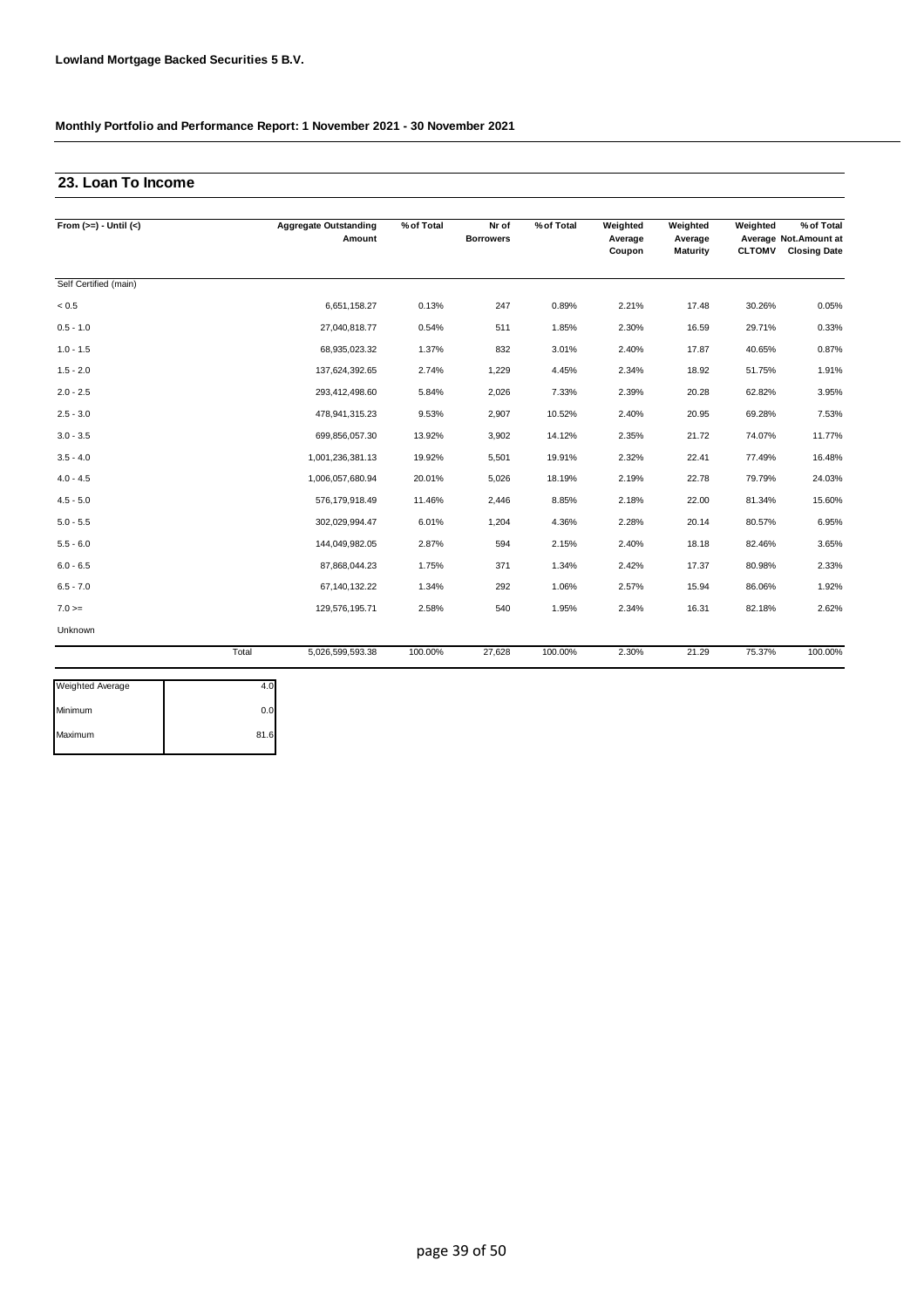### **24. Debt Service to Income**

| From $(>=) -$ Until $(<)$ |       | <b>Aggregate Outstanding</b><br>Amount | % of Total | Nr of<br><b>Borrowers</b> | % of Total | Weighted<br>Average<br>Coupon | Weighted<br>Average<br><b>Maturity</b> | Weighted<br><b>CLTOMV</b> | % of Total<br>Average Not. Amount at<br><b>Closing Date</b> |
|---------------------------|-------|----------------------------------------|------------|---------------------------|------------|-------------------------------|----------------------------------------|---------------------------|-------------------------------------------------------------|
| $< 5\%$                   |       | 1,371,465,966.63                       | 27.28%     | 9,677                     | 35.02%     | 2.07%                         | 21.72                                  | 70.71%                    | 1.52%                                                       |
| 5% - 10%                  |       | 1,642,855,643.53                       | 32.68%     | 8,529                     | 30.87%     | 2.35%                         | 19.97                                  | 75.89%                    | 9.94%                                                       |
| 10% - 15%                 |       | 898,458,946.82                         | 17.87%     | 4,603                     | 16.66%     | 2.48%                         | 20.04                                  | 77.23%                    | 23.89%                                                      |
| 15% - 20%                 |       | 678,521,624.64                         | 13.50%     | 3,003                     | 10.87%     | 2.20%                         | 23.90                                  | 79.32%                    | 33.55%                                                      |
| 20% - 25%                 |       | 348,110,064.66                         | 6.93%      | 1,426                     | 5.16%      | 2.51%                         | 23.98                                  | 78.63%                    | 22.28%                                                      |
| 25% - 30%                 |       | 66,461,580.76                          | 1.32%      | 296                       | 1.07%      | 3.21%                         | 21.95                                  | 77.18%                    | 6.82%                                                       |
| 30% - 35%                 |       | 9,585,643.10                           | 0.19%      | 44                        | 0.16%      | 2.82%                         | 20.63                                  | 73.90%                    | 1.46%                                                       |
| 35% - 40%                 |       | 5,353,154.02                           | 0.11%      | 25                        | 0.09%      | 3.34%                         | 18.98                                  | 72.67%                    | 0.41%                                                       |
| 40% - 45%                 |       | 1,876,026.68                           | 0.04%      | 8                         | 0.03%      | 3.06%                         | 19.98                                  | 71.80%                    | 0.08%                                                       |
| 45% - 50%                 |       | 882,414.31                             | 0.02%      | 6                         | 0.02%      | 2.66%                         | 15.57                                  | 71.33%                    | 0.04%                                                       |
| 50% - 55%                 |       | 74,398.74                              | 0.00%      | $\mathbf 0$               | 0.00%      | 4.55%                         | 20.08                                  | 89.28%                    | 0.00%                                                       |
| 55% - 60%                 |       | 199,600.18                             | 0.00%      | $\mathbf 0$               | 0.00%      | 3.12%                         | 17.06                                  | 55.77%                    |                                                             |
| 60% - 65%                 |       | 244,733.51                             | 0.00%      | 3                         | 0.01%      | 2.08%                         | 16.73                                  | 43.06%                    |                                                             |
| 65% - 70%                 |       |                                        |            |                           |            |                               |                                        |                           |                                                             |
| $70\%>=$                  |       | 2.509.795.80                           | 0.05%      | 8                         | 0.03%      | 2.45%                         | 20.39                                  | 65.99%                    | 0.01%                                                       |
| Unknown                   |       |                                        |            |                           |            |                               |                                        |                           |                                                             |
|                           | Total | 5,026,599,593.38                       | 100.00%    | 27,628                    | 100.00%    | 2.30%                         | 21.29                                  | 75.37%                    | 100.00%                                                     |

| Weighted Average | 10%  |
|------------------|------|
| Minimum          | 0%   |
| Maximum          | 148% |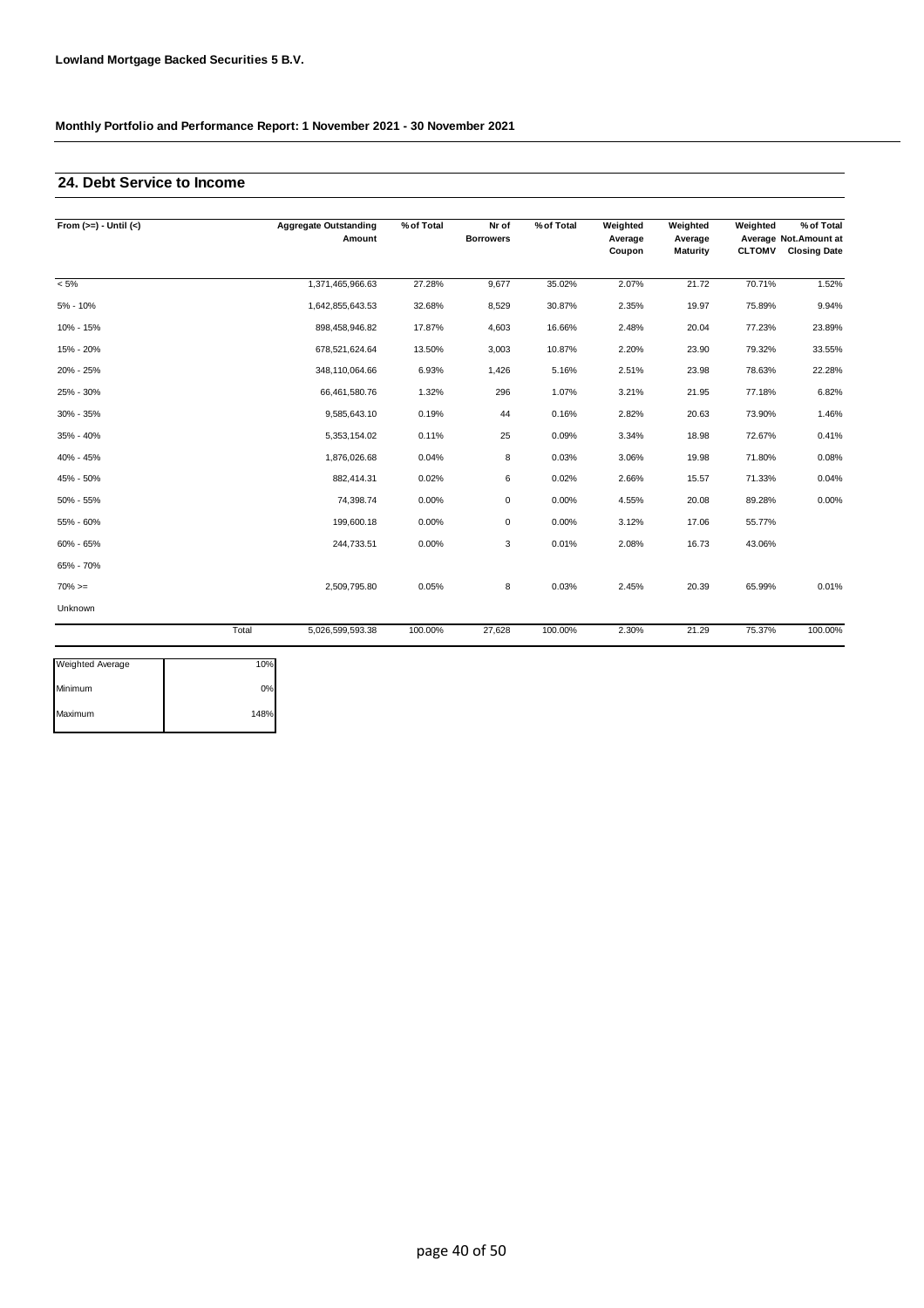## **25. Loanpart Payment Frequency**

| <b>Description</b> |       | <b>Aggregate Outstanding</b> | % of Total | Nr of     | % of Total | Weighted          | Weighted            | Weighted      | % of Total                                   |
|--------------------|-------|------------------------------|------------|-----------|------------|-------------------|---------------------|---------------|----------------------------------------------|
|                    |       | Amount                       |            | Loanparts |            | Average<br>Coupon | Average<br>Maturity | <b>CLTOMV</b> | Average Not.Amount at<br><b>Closing Date</b> |
|                    |       |                              |            |           |            |                   |                     |               |                                              |
| Monthly            |       | 5,026,599,593.38             | 100.00%    | 56,433    | 100.00%    | 2.30%             | 21.29               | 75.37%        | 100.00%                                      |
| Quarterly          |       |                              |            |           |            |                   |                     |               |                                              |
| Semi-annualy       |       |                              |            |           |            |                   |                     |               |                                              |
| Annualy            |       |                              |            |           |            |                   |                     |               |                                              |
| Unknown            |       |                              |            |           |            |                   |                     |               |                                              |
|                    | Total | 5,026,599,593.38             | 100.00%    | 56,433    | 100.00%    | 2.30%             | 21.29               | 75.37%        | 100.00%                                      |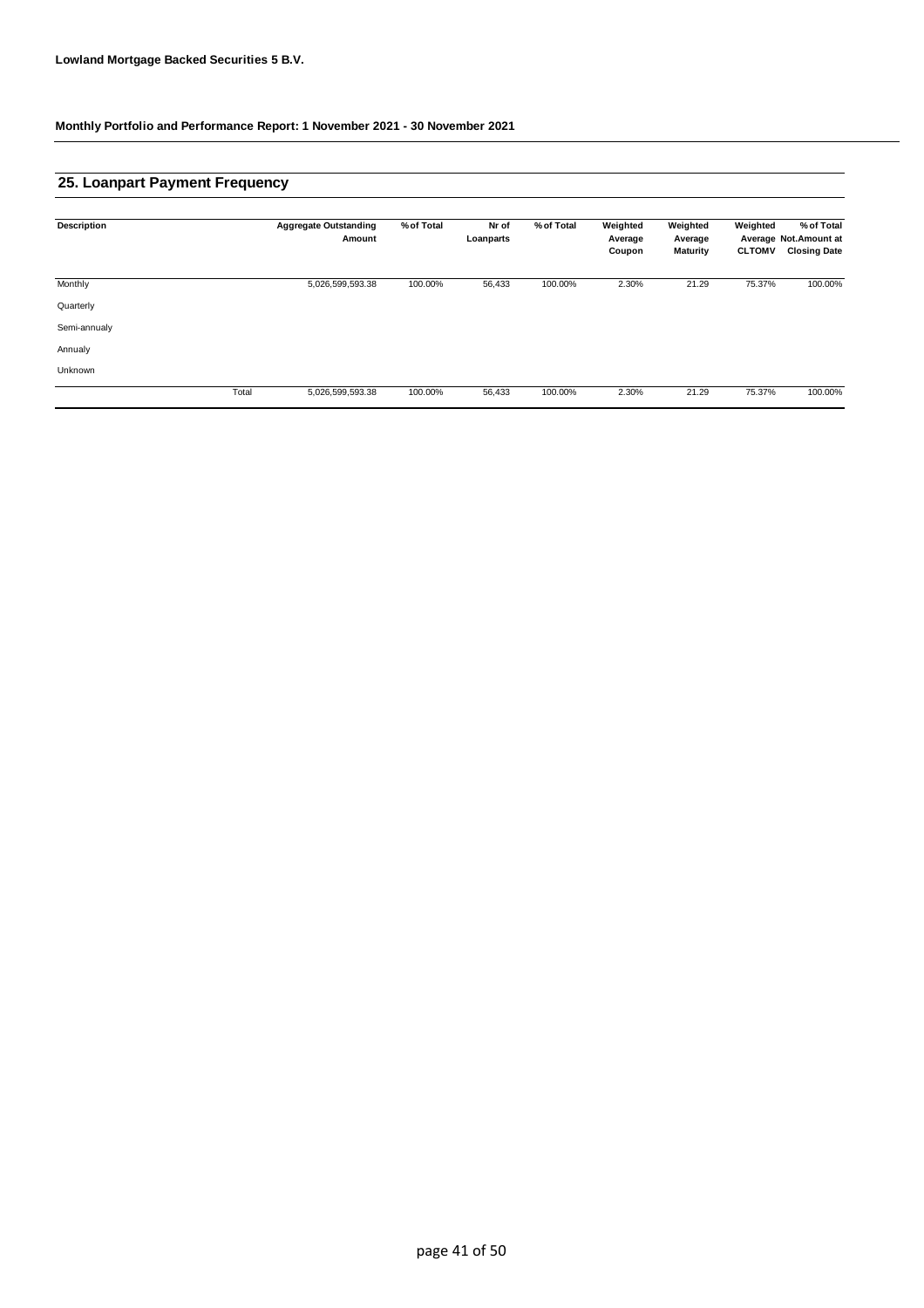# **26a. Guarantee Type - Loan**

| <b>Description</b>   |       | <b>Aggregate Outstanding</b><br>Amount | % of Total | Nr of Loans | % of Total | Weighted<br>Average<br>Coupon | Weighted<br>Average<br><b>Maturity</b> | Weighted<br><b>CLTOMV</b> | % of Total<br>Average Not.Amount at<br><b>Closing Date</b> |
|----------------------|-------|----------------------------------------|------------|-------------|------------|-------------------------------|----------------------------------------|---------------------------|------------------------------------------------------------|
| <b>NHG Guarantee</b> |       | ,720,180,848.22                        | 34.22%     | 11,555      | 41.82%     | 2.22%                         | 23.04                                  | 78.93%                    | 37.80%                                                     |
| Non-NHG Guarantee    |       | 3,306,418,745.16                       | 65.78%     | 16.073      | 58.18%     | 2.34%                         | 20.38                                  | 73.52%                    | 62.20%                                                     |
| Other                |       |                                        |            |             |            |                               |                                        |                           |                                                            |
|                      | Total | 5,026,599,593.38                       | 100.00%    | 27.628      | 100.00%    | 2.30%                         | 21.29                                  | 75.37%                    | 100.00%                                                    |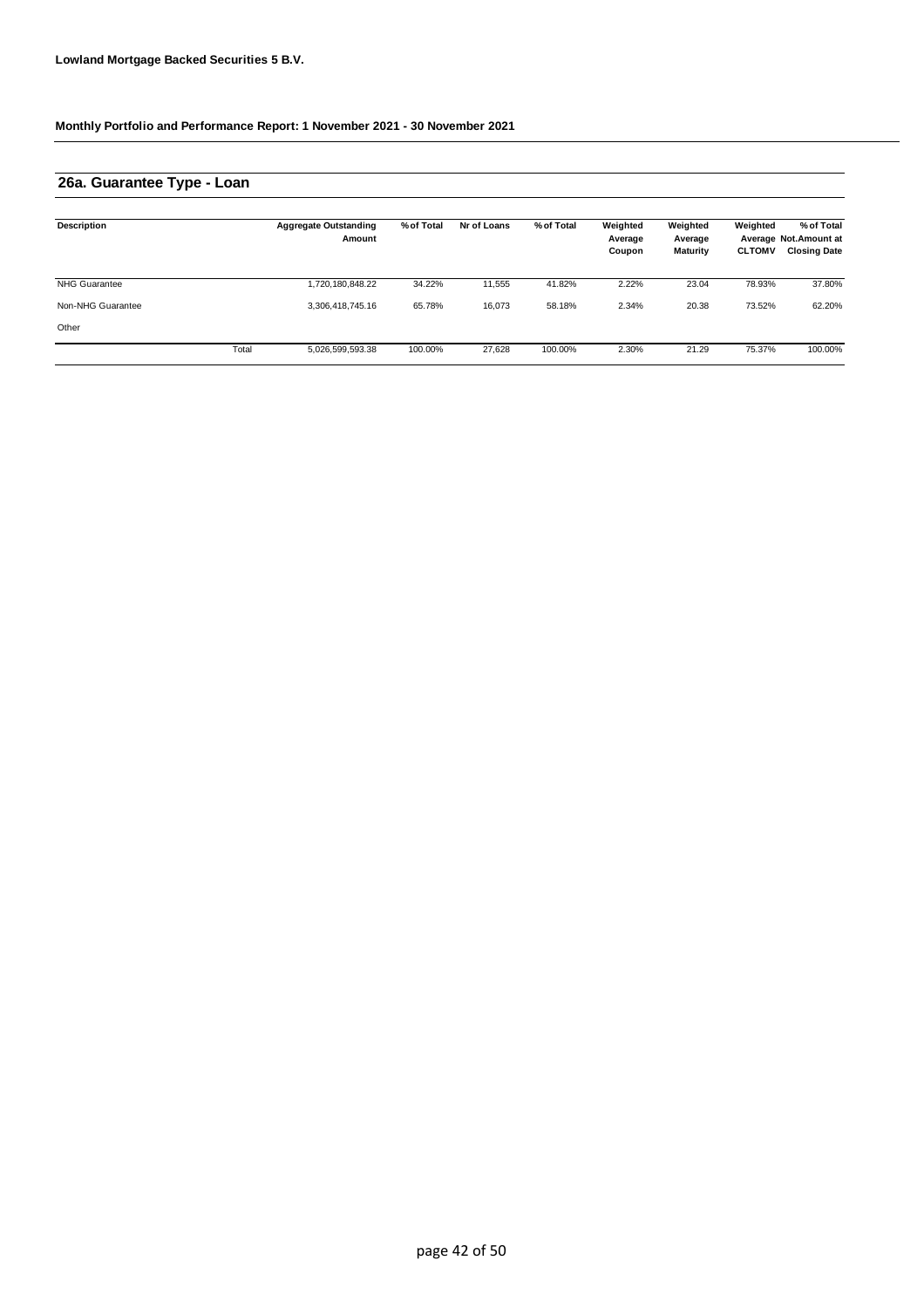# **26b. Guarantee Type - Loanpart**

| <b>Description</b>   |       | <b>Aggregate Outstanding</b><br>Amount | % of Total | Nr of<br>Loansparts | % of Total | Weighted<br>Average<br>Coupon | Weighted<br>Average<br><b>Maturity</b> | Weighted<br><b>CLTOMV</b> | % of Total<br>Average Not.Amount at<br><b>Closing Date</b> |
|----------------------|-------|----------------------------------------|------------|---------------------|------------|-------------------------------|----------------------------------------|---------------------------|------------------------------------------------------------|
| <b>NHG Guarantee</b> |       | 1,813,572,889.93                       | 36.08%     | 22.802              | 40.41%     | 2.23%                         | 22.90                                  | 78.84%                    | 38.77%                                                     |
| Non-NHG Guarantee    |       | 3,213,026,703.45                       | 63.92%     | 33,631              | 59.59%     | 2.34%                         | 20.39                                  | 73.41%                    | 61.23%                                                     |
| Unknown              |       |                                        |            |                     |            |                               |                                        |                           |                                                            |
|                      | Total | 5,026,599,593.38                       | 100.00%    | 56.433              | 100.00%    | 2.30%                         | 21.29                                  | 75.37%                    | 100.00%                                                    |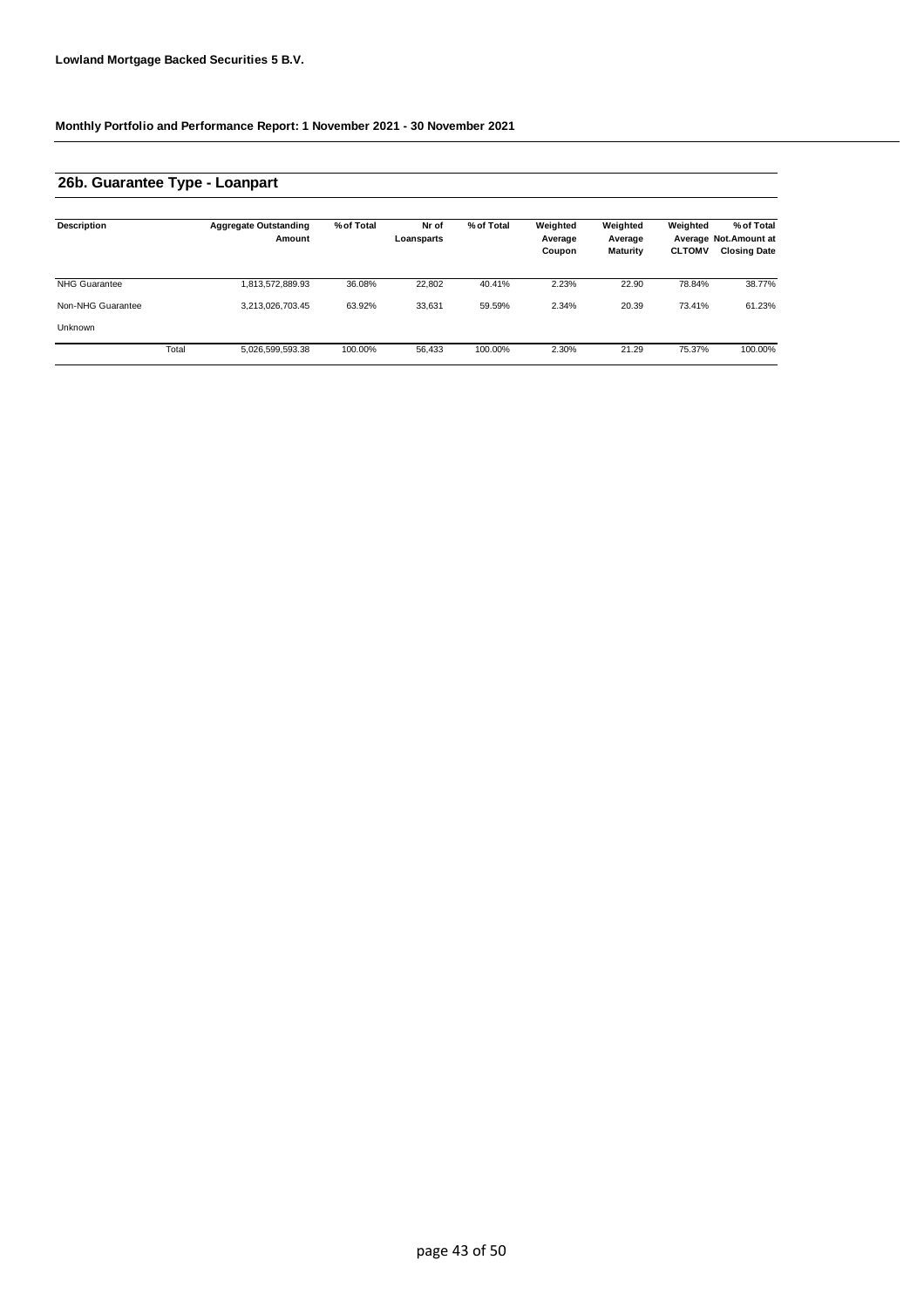| 27. Originator |       |                                        |            |             |            |                               |                                        |                           |                                                            |
|----------------|-------|----------------------------------------|------------|-------------|------------|-------------------------------|----------------------------------------|---------------------------|------------------------------------------------------------|
| Originator     |       | <b>Aggregate Outstanding</b><br>Amount | % of Total | Nr of Loans | % of Total | Weighted<br>Average<br>Coupon | Weighted<br>Average<br><b>Maturity</b> | Weighted<br><b>CLTOMV</b> | % of Total<br>Average Not.Amount at<br><b>Closing Date</b> |
| Reaal          |       |                                        |            |             |            |                               |                                        |                           |                                                            |
| de Volksbank   |       | 5,026,599,593.38                       | 100.00%    | 27.628      | 100.00%    | 2.30%                         | 21.29                                  | 75.37%                    | 100.00%                                                    |
|                | Total | 5,026,599,593.38                       | 100.00%    | 27,628      | 100.00%    | 2.30%                         | 21.29                                  | 75.37%                    | 100.00%                                                    |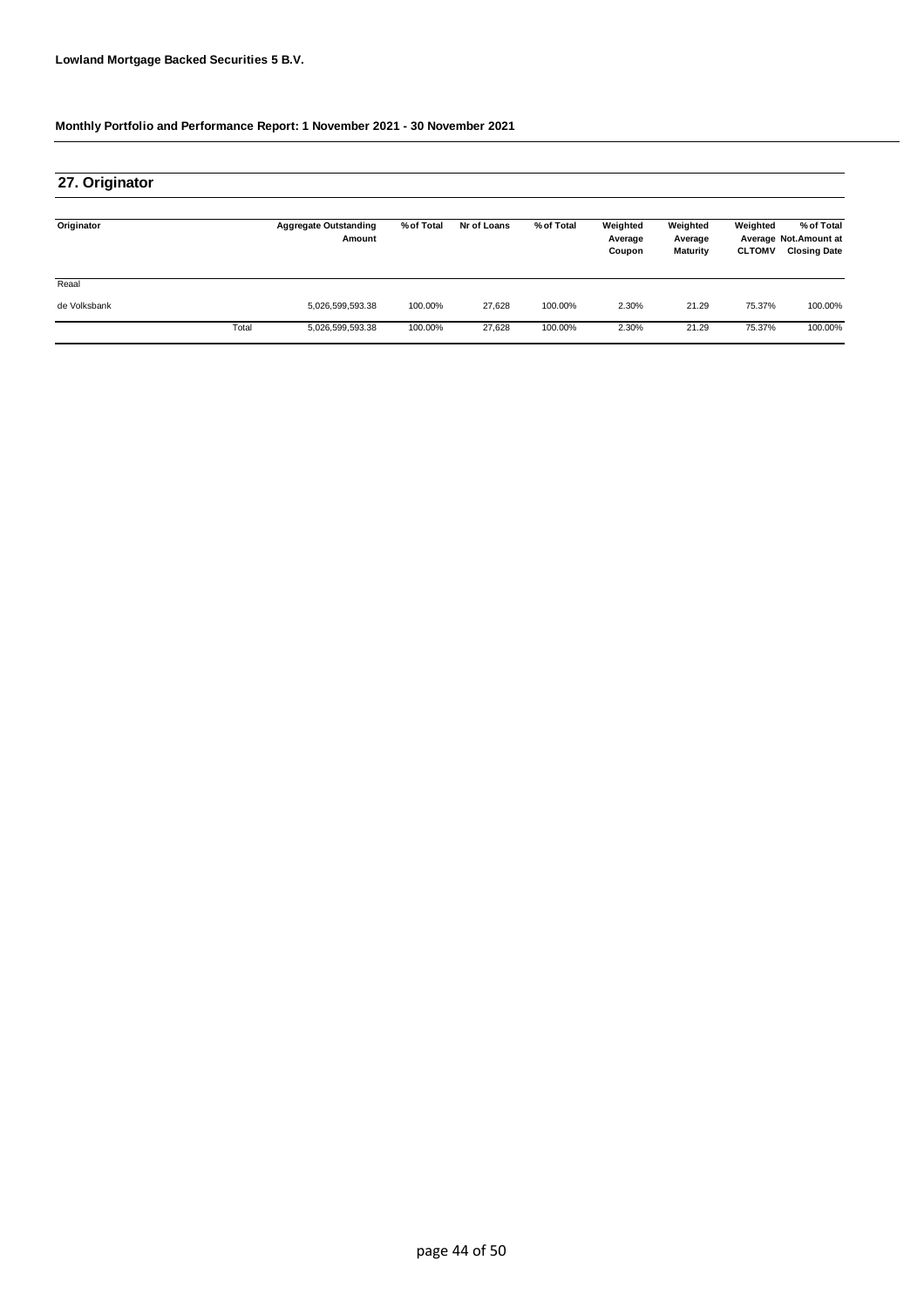| 28. Servicer    |       |                                        |            |             |            |                               |                                        |                           |                                                            |
|-----------------|-------|----------------------------------------|------------|-------------|------------|-------------------------------|----------------------------------------|---------------------------|------------------------------------------------------------|
| <b>Servicer</b> |       | <b>Aggregate Outstanding</b><br>Amount | % of Total | Nr of Loans | % of Total | Weighted<br>Average<br>Coupon | Weighted<br>Average<br><b>Maturity</b> | Weighted<br><b>CLTOMV</b> | % of Total<br>Average Not.Amount at<br><b>Closing Date</b> |
| de Volksbank    |       | 5,026,599,593.38                       | 100.00%    | 27.628      | 100.00%    | 2.30%                         | 21.29                                  | 75.37%                    | 100.00%                                                    |
|                 | Total | 5,026,599,593.38                       | 100.00%    | 27.628      | 100.00%    | 2.30%                         | 21.29                                  | 75.37%                    | 100.00%                                                    |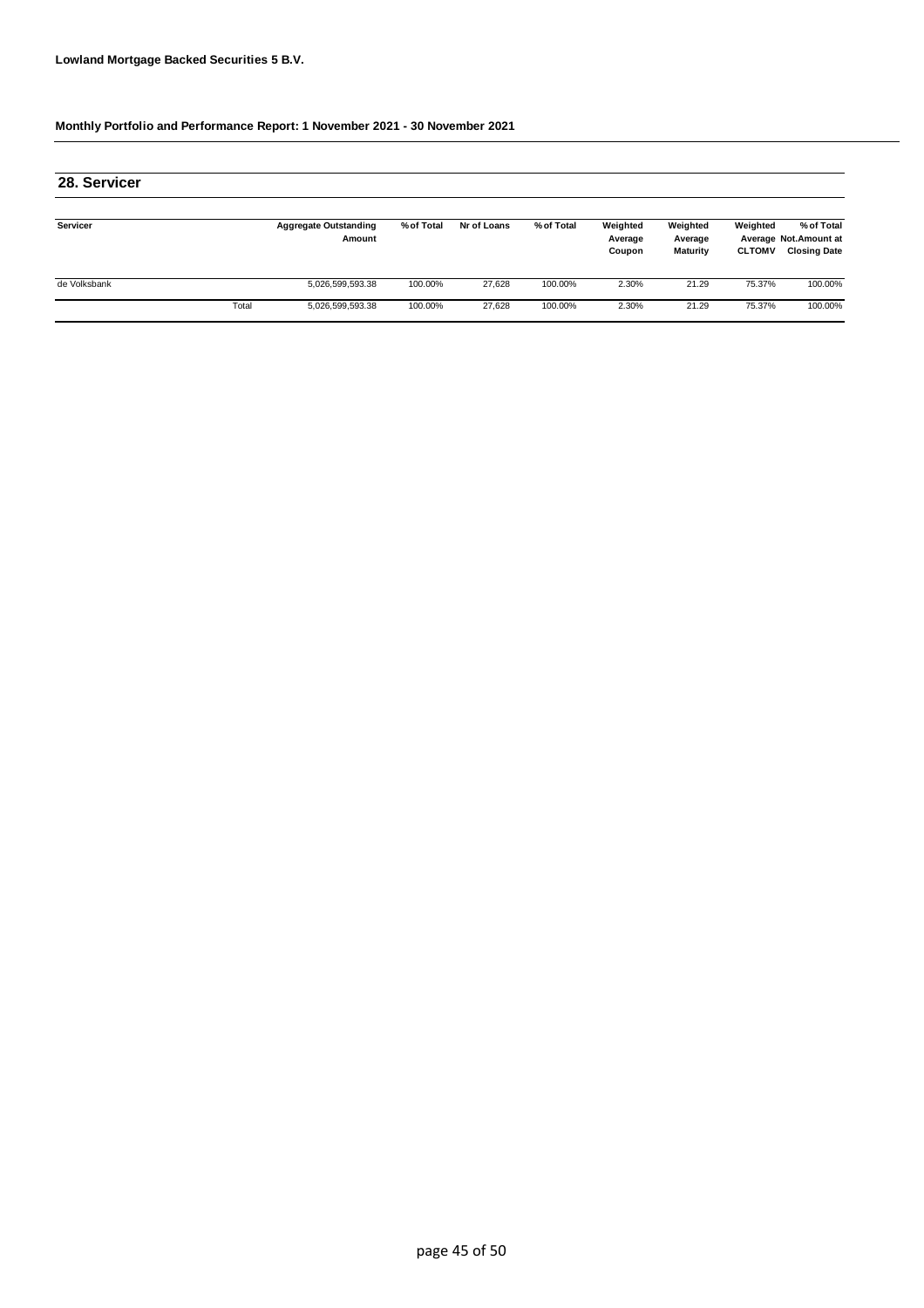## **29. Capital Insurance**

| <b>Insurance Policy Provider</b> |       | <b>Aggregate Outstanding</b><br>Amount | % of Total | Nr of<br>Loanparts | % of Total | Weighted<br>Average<br>Coupon | Weighted<br>Average<br><b>Maturity</b> | Average<br><b>CLTOMV</b> | Weighted % of Total Not.<br>Amount at<br>Closing |
|----------------------------------|-------|----------------------------------------|------------|--------------------|------------|-------------------------------|----------------------------------------|--------------------------|--------------------------------------------------|
| <b>Unknown</b>                   |       | 4,932,131,258.39                       | 98.12%     | 54,407             | 96.41%     | 2.29%                         | 21.46                                  | 75.51%                   | 96.91%                                           |
| <b>SRLEV</b>                     |       | 94.468.334.99                          | .88%       | 2.026              | 3.59%      | 3.15%                         | 12.87                                  | 67.98%                   | 3.09%                                            |
|                                  | Total | 5,026,599,593.38                       | 100.00%    | 56,433             | 100.00%    | 2.30%                         | 21.29                                  | 75.37%                   | 100.00%                                          |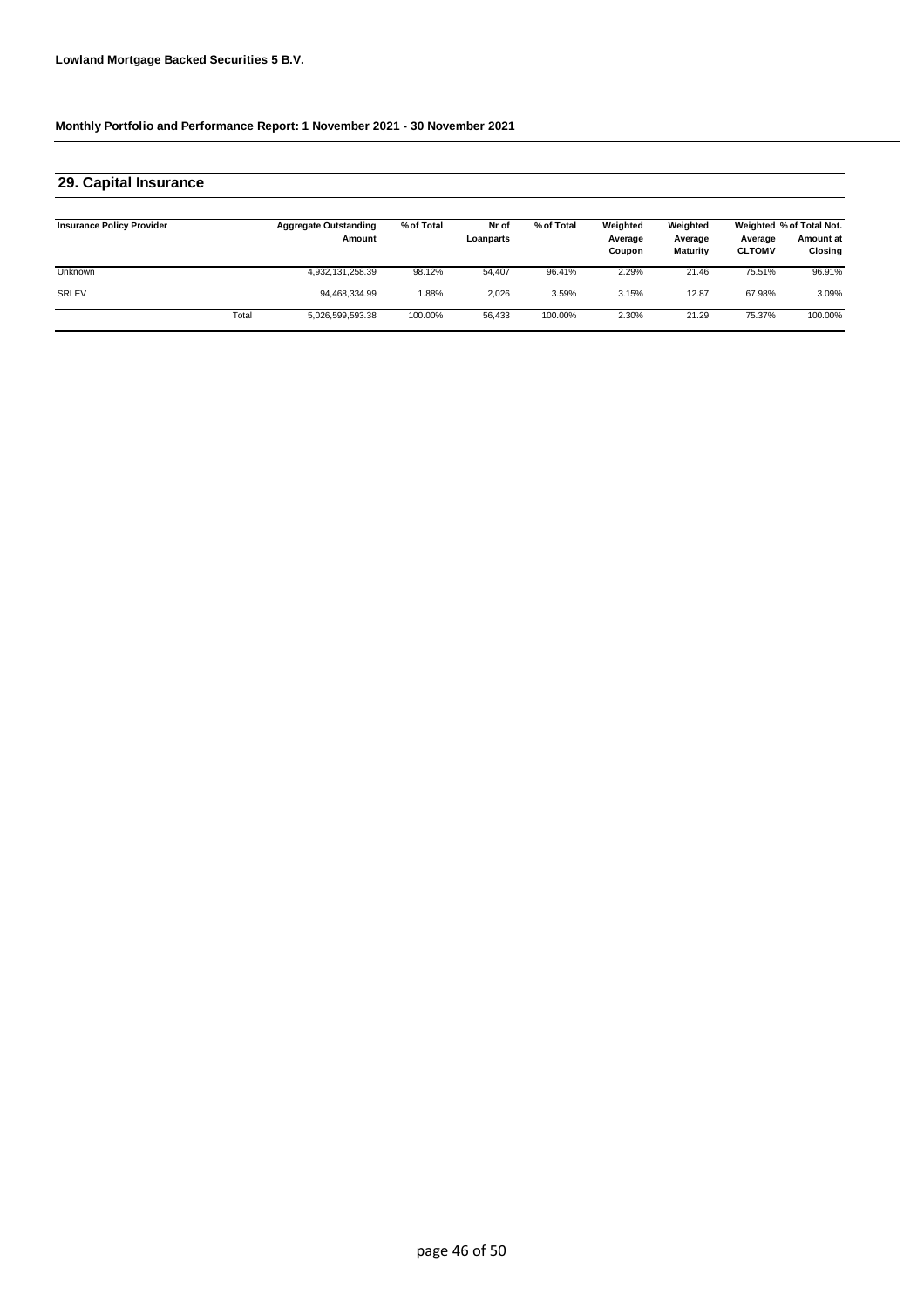### **Glossary**

| Term                                               | <b>Definition / Calculation</b>                                                                                                                                                                                                                                                                                                                                                         |
|----------------------------------------------------|-----------------------------------------------------------------------------------------------------------------------------------------------------------------------------------------------------------------------------------------------------------------------------------------------------------------------------------------------------------------------------------------|
| Arrears                                            | means an amount that is overdue exceeding EUR 11;                                                                                                                                                                                                                                                                                                                                       |
| Article 405 of the CRR                             | means Article 405 of Regulation (EU) No 575/2013 of the European Parliament and of the Council of 26 June 2013 on prudential requirements                                                                                                                                                                                                                                               |
| Article 51 of the AIFMR                            | for credit institutions and investment firms and amending Regulation (EU) No 648/2012;<br>means Article 51 of the Commission Delegated Regulation No 231/2013 of 19 December 2012 supplementing Directive 2011/61/EU of the<br>European Parliament and of the Council with regard to exemptions, general operating conditions, depositaries, leverage, transparency and<br>supervision; |
| Back-Up Servicer                                   | N/A;                                                                                                                                                                                                                                                                                                                                                                                    |
| Cash Advance Facility                              | means the cash advance facility as referred to in Clause 3.1 of the Cash Advance Facility Agreement;                                                                                                                                                                                                                                                                                    |
| Cash Advance Facility Maximum Available Amount     | means an amount equal to the greater of (i) 1.6 per cent. of the Principal Amount Outstanding of the Class A Notes on such date and (ii) 0.6<br>per cent of the Principal Amount Outstanding of the Class A Notes as at the Closing Date.                                                                                                                                               |
| Cash Advance Facility Provider                     | means de Volkbank N.V.;                                                                                                                                                                                                                                                                                                                                                                 |
| Cash Advance Facility Stand-by Drawing Account     | means the Issuer Collection Account on which any Cash Advance Facility Stand-by Drawing will be deposited;                                                                                                                                                                                                                                                                              |
| Constant Default Rate (CDR)                        | represents the percentage of outstanding principal balances in the pool that are in default in relation to the principal balance of the mortgage                                                                                                                                                                                                                                        |
| Constant Prepayment Rate (CPR)                     | pool;<br>means prepayment as ratio of the principal mortgage balance outstanding at the beginning of the relevant period;                                                                                                                                                                                                                                                               |
| <b>Construction Deposit</b>                        | means in relation to a Mortgage Loan, that part of the Mortgage Loan which the relevant Borrower requested to be disbursed into a blocked<br>account held in his name with the relevant Seller, the proceeds of which may be applied towards construction of, or improvements to, the<br>relevant Mortgaged Asset;                                                                      |
| <b>Construction Deposit Guarantee</b>              | N/A;                                                                                                                                                                                                                                                                                                                                                                                    |
| Coupon                                             | means the interest coupons appertaining to the Notes;                                                                                                                                                                                                                                                                                                                                   |
| <b>Credit Enhancement</b>                          | the combined structural features that improve the credit worthiness of the respective notes.                                                                                                                                                                                                                                                                                            |
| <b>Credit Rating</b>                               | an assessment of the credit worthiness of the notes assigned by the Credit Rating Agencies;                                                                                                                                                                                                                                                                                             |
| Curr. Loan to Original Foreclosure Value (CLTOFV)  | means the ratio calculated by dividing the current outstanding loan amount by the Orignal Foreclosure Value;                                                                                                                                                                                                                                                                            |
| Current Loan to Indexed Foreclosure Value (CLTIFV) | means the ratio calculated by dividing the current outstanding loan amount by the Indexed Foreclosure Value;                                                                                                                                                                                                                                                                            |
| Current Loan to Indexed Market Value (CLTIMV)      | means the ratio calculated by dividing the current outstanding loan amount by the Indexed Market Value;                                                                                                                                                                                                                                                                                 |
| Current Loan to Original Market Value (CLTOMV)     | means the ratio calculated by dividing the current outstanding loan amount by the Original Market Value;                                                                                                                                                                                                                                                                                |
| Custodian                                          | means ING Bank N.V.                                                                                                                                                                                                                                                                                                                                                                     |
| Cut-Off Date                                       | means (i) with respect to the Mortgage Receivables purchased on the Closing Date, 30 April 2018 and (ii) with respect to Further Advance<br>Receivables purchased on a Notes Payment Date, the first day of the month of the relevant Notes Payment Date;                                                                                                                               |
| Day Count Convention                               | means Actual/360 for the class A1 notes and 30/360 for the class A2 notes;                                                                                                                                                                                                                                                                                                              |
| Debt Service to Income                             | means the ratio calculated by dividing the amount a borrower is required to pay (in interest and principal repayments) on an annual basis by<br>the borrower(s) disposable income;                                                                                                                                                                                                      |
| Deferred Purchase Price                            | means part of the purchase price for the Mortgage Receivables equal to the sum of all Deferred Purchase Price Instalments;                                                                                                                                                                                                                                                              |
| Deferred Purchase Price Installment                | means, after application of the relevant available amounts in accordance with the relevant Priority of Payments, any amount remaining after all<br>items ranking higher than the item relating to the Deferred Purchase Price have been satisfied;                                                                                                                                      |
| Delinquency                                        | refer to Arrears;                                                                                                                                                                                                                                                                                                                                                                       |
| Economic Region (NUTS)                             | The Nomenclature of Territorial Units for Statistics (NUTS) was drawn up by Eurostat more than 30 years ago in order to provide a single<br>uniform breakdown of territorial units for the production of regional statistics for the European Union. The NUTS classification has been used<br>in EU legislation since 1988;                                                             |
| <b>Equivalent Securities</b>                       | securities equivalent to Purchased Securities under that Transaction. If and to the extent that such Purchased Securities have been<br>redeemed, the expression shall mean a sum of money equivalent to the proceeds of the redemption (other than Distributions);                                                                                                                      |
| <b>Excess Spread</b>                               | N/A;                                                                                                                                                                                                                                                                                                                                                                                    |
| <b>Excess Spread Margin</b>                        | N/A;                                                                                                                                                                                                                                                                                                                                                                                    |
| <b>Final Maturity Date</b>                         | means the Notes Payment Date falling in May 2055;                                                                                                                                                                                                                                                                                                                                       |
| <b>First Optional Redemption Date</b>              | means the Notes Payment Date falling in May 2023;                                                                                                                                                                                                                                                                                                                                       |
| Foreclosed Mortgage Loan                           | means all mortgage rights and ancillary rights have been exercised;                                                                                                                                                                                                                                                                                                                     |
| Foreclosed NHG Loan                                | means all mortgage rights and ancillary rights have been exercised on mortgage loan that has the benefit of an NHG Guarantee;                                                                                                                                                                                                                                                           |
| Foreclosed Non NHG Loan                            | means all mortgage rights and ancillary rights have been exercised on mortgage loan that does not have the benefit of an NHG Guarantee;                                                                                                                                                                                                                                                 |
| Foreclosure                                        | means forced (partial) repayment of the mortgage loan;                                                                                                                                                                                                                                                                                                                                  |
| Foreclosure Value                                  | means the estimated value of the mortgaged property if the mortgaged property would be sold in a public auction;                                                                                                                                                                                                                                                                        |
| Further Advances / Modified Loans                  | "Further Advance" means a loan or a further advance to be made to a Borrower under a Mortgage Loan, which is secured by the same<br>Mortgage;                                                                                                                                                                                                                                           |
| Indexed Foreclosure Value                          | means the estimated value of the mortgaged property if the mortgaged property would be sold in a public auction multiplied with the<br>indexation rate per the valuation date;                                                                                                                                                                                                          |
| Indexed Market Value                               | means the value of the collateral multiplied with the indexation rate per the valuation date, multiplied with the market value factor;                                                                                                                                                                                                                                                  |
| <b>Interest Rate Fixed Period</b>                  | relates to the period for which mortgage loan interest has been fixed;                                                                                                                                                                                                                                                                                                                  |
| <b>Issuer Account Bank</b>                         | means Rabobank.                                                                                                                                                                                                                                                                                                                                                                         |
| <b>Issuer Transaction Account</b>                  | means the Issuer Collection Account.<br>$\epsilon$ r $\sim$                                                                                                                                                                                                                                                                                                                             |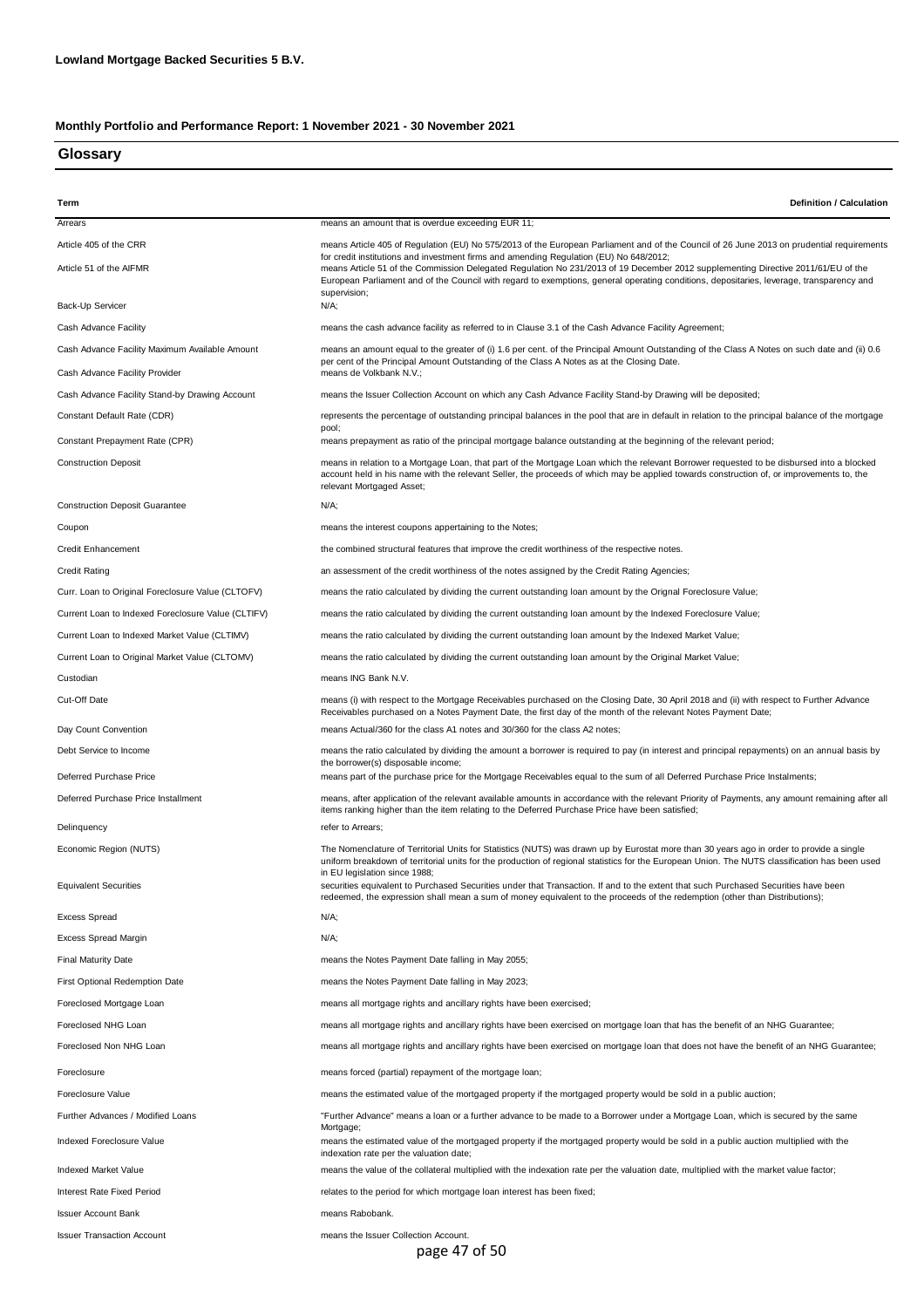| Loan to Income (LTI)                              | means the ratio calculated by dividing the original loan amount by the income of the borrower at the moment of origination of the Mortgage<br>Loan;                                                                                                                                                                                                                                                                                                                                                                                                                                                                                                                                                                                                                                                                                                                                                                                                                                                                                                                                                                                                                                                                                                                                                                                                                                                                                                                                                                                                                                                                                                                                                                                                                                                                                                                                                                                                                                                                                                                                                                                                                                                                                                                                                                                                                                                                                                  |
|---------------------------------------------------|------------------------------------------------------------------------------------------------------------------------------------------------------------------------------------------------------------------------------------------------------------------------------------------------------------------------------------------------------------------------------------------------------------------------------------------------------------------------------------------------------------------------------------------------------------------------------------------------------------------------------------------------------------------------------------------------------------------------------------------------------------------------------------------------------------------------------------------------------------------------------------------------------------------------------------------------------------------------------------------------------------------------------------------------------------------------------------------------------------------------------------------------------------------------------------------------------------------------------------------------------------------------------------------------------------------------------------------------------------------------------------------------------------------------------------------------------------------------------------------------------------------------------------------------------------------------------------------------------------------------------------------------------------------------------------------------------------------------------------------------------------------------------------------------------------------------------------------------------------------------------------------------------------------------------------------------------------------------------------------------------------------------------------------------------------------------------------------------------------------------------------------------------------------------------------------------------------------------------------------------------------------------------------------------------------------------------------------------------------------------------------------------------------------------------------------------------|
| Loanpart Payment Frequency                        | monthly;                                                                                                                                                                                                                                                                                                                                                                                                                                                                                                                                                                                                                                                                                                                                                                                                                                                                                                                                                                                                                                                                                                                                                                                                                                                                                                                                                                                                                                                                                                                                                                                                                                                                                                                                                                                                                                                                                                                                                                                                                                                                                                                                                                                                                                                                                                                                                                                                                                             |
| Loanpart(s)                                       | means one or more of the loan parts (leningdelen) of which a Mortgage Loan consists;                                                                                                                                                                                                                                                                                                                                                                                                                                                                                                                                                                                                                                                                                                                                                                                                                                                                                                                                                                                                                                                                                                                                                                                                                                                                                                                                                                                                                                                                                                                                                                                                                                                                                                                                                                                                                                                                                                                                                                                                                                                                                                                                                                                                                                                                                                                                                                 |
| Loss                                              | refer to Realised Loss;                                                                                                                                                                                                                                                                                                                                                                                                                                                                                                                                                                                                                                                                                                                                                                                                                                                                                                                                                                                                                                                                                                                                                                                                                                                                                                                                                                                                                                                                                                                                                                                                                                                                                                                                                                                                                                                                                                                                                                                                                                                                                                                                                                                                                                                                                                                                                                                                                              |
| <b>Loss Severity</b>                              | means loss as a percentage of the principal outstanding at foreclosure;                                                                                                                                                                                                                                                                                                                                                                                                                                                                                                                                                                                                                                                                                                                                                                                                                                                                                                                                                                                                                                                                                                                                                                                                                                                                                                                                                                                                                                                                                                                                                                                                                                                                                                                                                                                                                                                                                                                                                                                                                                                                                                                                                                                                                                                                                                                                                                              |
| Market Value                                      | means estimated value of the mortgaged property if the mortgaged property would be privately sold voluntarily;                                                                                                                                                                                                                                                                                                                                                                                                                                                                                                                                                                                                                                                                                                                                                                                                                                                                                                                                                                                                                                                                                                                                                                                                                                                                                                                                                                                                                                                                                                                                                                                                                                                                                                                                                                                                                                                                                                                                                                                                                                                                                                                                                                                                                                                                                                                                       |
| Mortgage Loan                                     | means the mortgage loans granted by the relevant Seller to the relevant borrowers which may consist of one or more Loan Parts as set forth<br>in the List of Mortgage Loans and, after any purchase and assignment of any New Mortgage Receivables or Further Advance Receivables has                                                                                                                                                                                                                                                                                                                                                                                                                                                                                                                                                                                                                                                                                                                                                                                                                                                                                                                                                                                                                                                                                                                                                                                                                                                                                                                                                                                                                                                                                                                                                                                                                                                                                                                                                                                                                                                                                                                                                                                                                                                                                                                                                                |
| Mortgage Loan Portfolio                           | means the portfolio of Mortgage Loans;                                                                                                                                                                                                                                                                                                                                                                                                                                                                                                                                                                                                                                                                                                                                                                                                                                                                                                                                                                                                                                                                                                                                                                                                                                                                                                                                                                                                                                                                                                                                                                                                                                                                                                                                                                                                                                                                                                                                                                                                                                                                                                                                                                                                                                                                                                                                                                                                               |
| Mortgage Receivable(s)                            | means any and all rights of the relevant Seller (and after assignment of such rights to the Issuer, of the Issuer) against the Borrower under or<br>in connection with a Mortgage Loan, including any and all claims of the relevant Seller (or the Issuer after assignment) on the Borrower as a<br>result of the Mortgage Loan being terminated, dissolved or declared null and void;                                                                                                                                                                                                                                                                                                                                                                                                                                                                                                                                                                                                                                                                                                                                                                                                                                                                                                                                                                                                                                                                                                                                                                                                                                                                                                                                                                                                                                                                                                                                                                                                                                                                                                                                                                                                                                                                                                                                                                                                                                                              |
| <b>NHG Guarantee</b>                              | means a guarantee (borgtocht) under the NHG Conditions granted by Stichting WEW;                                                                                                                                                                                                                                                                                                                                                                                                                                                                                                                                                                                                                                                                                                                                                                                                                                                                                                                                                                                                                                                                                                                                                                                                                                                                                                                                                                                                                                                                                                                                                                                                                                                                                                                                                                                                                                                                                                                                                                                                                                                                                                                                                                                                                                                                                                                                                                     |
| NHG Loan                                          | means a Mortgage Loan that has the benefit of an NHG Guarantee;                                                                                                                                                                                                                                                                                                                                                                                                                                                                                                                                                                                                                                                                                                                                                                                                                                                                                                                                                                                                                                                                                                                                                                                                                                                                                                                                                                                                                                                                                                                                                                                                                                                                                                                                                                                                                                                                                                                                                                                                                                                                                                                                                                                                                                                                                                                                                                                      |
| Non NHG Loan                                      | means a Mortgage Loan that does not have the benefit of an NHG Guarantee;                                                                                                                                                                                                                                                                                                                                                                                                                                                                                                                                                                                                                                                                                                                                                                                                                                                                                                                                                                                                                                                                                                                                                                                                                                                                                                                                                                                                                                                                                                                                                                                                                                                                                                                                                                                                                                                                                                                                                                                                                                                                                                                                                                                                                                                                                                                                                                            |
| <b>Notification Events</b>                        | means any of the Assignment Notification Events and the Pledge Notification Events;                                                                                                                                                                                                                                                                                                                                                                                                                                                                                                                                                                                                                                                                                                                                                                                                                                                                                                                                                                                                                                                                                                                                                                                                                                                                                                                                                                                                                                                                                                                                                                                                                                                                                                                                                                                                                                                                                                                                                                                                                                                                                                                                                                                                                                                                                                                                                                  |
| <b>Notification Trigger</b>                       | A notification trigger is an event that when it occurs or a threshold that when it is breached, is considered to be an Assignment Notification<br>Event;                                                                                                                                                                                                                                                                                                                                                                                                                                                                                                                                                                                                                                                                                                                                                                                                                                                                                                                                                                                                                                                                                                                                                                                                                                                                                                                                                                                                                                                                                                                                                                                                                                                                                                                                                                                                                                                                                                                                                                                                                                                                                                                                                                                                                                                                                             |
| Occupancy                                         | means the way the mortgaged property is used (eg. owner occupied);                                                                                                                                                                                                                                                                                                                                                                                                                                                                                                                                                                                                                                                                                                                                                                                                                                                                                                                                                                                                                                                                                                                                                                                                                                                                                                                                                                                                                                                                                                                                                                                                                                                                                                                                                                                                                                                                                                                                                                                                                                                                                                                                                                                                                                                                                                                                                                                   |
| Orig. Loan to Original Foreclosure Value (OLTOFV) | means the ratio calculated by dividing the original principal amount of a Mortgage Receivable at the moment of origination by the Original<br>Foreclosure Value;                                                                                                                                                                                                                                                                                                                                                                                                                                                                                                                                                                                                                                                                                                                                                                                                                                                                                                                                                                                                                                                                                                                                                                                                                                                                                                                                                                                                                                                                                                                                                                                                                                                                                                                                                                                                                                                                                                                                                                                                                                                                                                                                                                                                                                                                                     |
| Orig. Loan to Original Market Value (OLTOMV)      | means the ratio calculated by dividing the original loan amount by the Original Market Value;                                                                                                                                                                                                                                                                                                                                                                                                                                                                                                                                                                                                                                                                                                                                                                                                                                                                                                                                                                                                                                                                                                                                                                                                                                                                                                                                                                                                                                                                                                                                                                                                                                                                                                                                                                                                                                                                                                                                                                                                                                                                                                                                                                                                                                                                                                                                                        |
| Original Foreclosure Value                        | means the Foreclosure Value as assessed by the relevant Originator at the time of granting the Mortgage Loan;                                                                                                                                                                                                                                                                                                                                                                                                                                                                                                                                                                                                                                                                                                                                                                                                                                                                                                                                                                                                                                                                                                                                                                                                                                                                                                                                                                                                                                                                                                                                                                                                                                                                                                                                                                                                                                                                                                                                                                                                                                                                                                                                                                                                                                                                                                                                        |
| Original Market Value                             | means the value of the mortgaged property if the mortgaged property would be privately sold voluntarily, estimated during the assessment of<br>the application;                                                                                                                                                                                                                                                                                                                                                                                                                                                                                                                                                                                                                                                                                                                                                                                                                                                                                                                                                                                                                                                                                                                                                                                                                                                                                                                                                                                                                                                                                                                                                                                                                                                                                                                                                                                                                                                                                                                                                                                                                                                                                                                                                                                                                                                                                      |
| Originator                                        | means each of de Volksbank N.V.                                                                                                                                                                                                                                                                                                                                                                                                                                                                                                                                                                                                                                                                                                                                                                                                                                                                                                                                                                                                                                                                                                                                                                                                                                                                                                                                                                                                                                                                                                                                                                                                                                                                                                                                                                                                                                                                                                                                                                                                                                                                                                                                                                                                                                                                                                                                                                                                                      |
| Outstanding Principal Amount                      | means, at any moment in time, (i) the outstanding principal amount of a Mortgage Receivable at such time and (ii), after a Realised Loss of<br>type (a) and (b) of the definition in respect of such Mortgage Receivable has been debited to the Principal Deficiency Ledger, zero;                                                                                                                                                                                                                                                                                                                                                                                                                                                                                                                                                                                                                                                                                                                                                                                                                                                                                                                                                                                                                                                                                                                                                                                                                                                                                                                                                                                                                                                                                                                                                                                                                                                                                                                                                                                                                                                                                                                                                                                                                                                                                                                                                                  |
| Payment Ratio                                     | The actual principal and interest payments received as ratio of the scheduled principal and interest payments during the relevant period;                                                                                                                                                                                                                                                                                                                                                                                                                                                                                                                                                                                                                                                                                                                                                                                                                                                                                                                                                                                                                                                                                                                                                                                                                                                                                                                                                                                                                                                                                                                                                                                                                                                                                                                                                                                                                                                                                                                                                                                                                                                                                                                                                                                                                                                                                                            |
| Penalties<br>Performing Loans                     | means amounts to be paid by the borrower with regard to amounts in arrears and or (partial) prepayment of the mortgage loan according to<br>the relevant mortgage contract and applicable general conditions;<br>means Mortgage Loans that are not in Arrears or Delinquent;                                                                                                                                                                                                                                                                                                                                                                                                                                                                                                                                                                                                                                                                                                                                                                                                                                                                                                                                                                                                                                                                                                                                                                                                                                                                                                                                                                                                                                                                                                                                                                                                                                                                                                                                                                                                                                                                                                                                                                                                                                                                                                                                                                         |
| Post-Foreclosure Proceeds                         | means all amounts with regard to the relevant mortgage loan received after foreclosure of that mortgage loan;                                                                                                                                                                                                                                                                                                                                                                                                                                                                                                                                                                                                                                                                                                                                                                                                                                                                                                                                                                                                                                                                                                                                                                                                                                                                                                                                                                                                                                                                                                                                                                                                                                                                                                                                                                                                                                                                                                                                                                                                                                                                                                                                                                                                                                                                                                                                        |
| Prepayments                                       | means non scheduled principal paid by the borrower prior to the expected maturity date;                                                                                                                                                                                                                                                                                                                                                                                                                                                                                                                                                                                                                                                                                                                                                                                                                                                                                                                                                                                                                                                                                                                                                                                                                                                                                                                                                                                                                                                                                                                                                                                                                                                                                                                                                                                                                                                                                                                                                                                                                                                                                                                                                                                                                                                                                                                                                              |
| Principal Deficiency Ledger                       | means the principal deficiency ledger relating to the relevant Classes of Notes and comprising sub-ledgers for each such Class of Notes;                                                                                                                                                                                                                                                                                                                                                                                                                                                                                                                                                                                                                                                                                                                                                                                                                                                                                                                                                                                                                                                                                                                                                                                                                                                                                                                                                                                                                                                                                                                                                                                                                                                                                                                                                                                                                                                                                                                                                                                                                                                                                                                                                                                                                                                                                                             |
| Principal Payment Date                            | means the current monthly payment date on which principal is paid out on the relevant notes;                                                                                                                                                                                                                                                                                                                                                                                                                                                                                                                                                                                                                                                                                                                                                                                                                                                                                                                                                                                                                                                                                                                                                                                                                                                                                                                                                                                                                                                                                                                                                                                                                                                                                                                                                                                                                                                                                                                                                                                                                                                                                                                                                                                                                                                                                                                                                         |
| Principal Payment Rate (PPR)                      | means scheduled repayment as ratio of scheduled repayments to the principal mortgage balance outstanding at the beginning of the relevant                                                                                                                                                                                                                                                                                                                                                                                                                                                                                                                                                                                                                                                                                                                                                                                                                                                                                                                                                                                                                                                                                                                                                                                                                                                                                                                                                                                                                                                                                                                                                                                                                                                                                                                                                                                                                                                                                                                                                                                                                                                                                                                                                                                                                                                                                                            |
| Prospectus                                        | period;<br>means the prospectus dated 18 May 2018 relating to the issue of the Notes;                                                                                                                                                                                                                                                                                                                                                                                                                                                                                                                                                                                                                                                                                                                                                                                                                                                                                                                                                                                                                                                                                                                                                                                                                                                                                                                                                                                                                                                                                                                                                                                                                                                                                                                                                                                                                                                                                                                                                                                                                                                                                                                                                                                                                                                                                                                                                                |
| <b>Realised Losses</b>                            | "means, on any relevant Notes Calculation Date, the sum of<br>(a) with respect to the Mortgage Receivables in respect of which the relevant Seller, the relevant Servicer on behalf of the Issuer, the Issuer<br>or the Security Trustee has completed the foreclosure, such that there is no more collateral securing the Mortgage Receivable, in the<br>immediately preceding Notes Calculation Period, the amount by which (i) the aggregate Outstanding Principal Amount of all Mortgage<br>Receivables less, with respect to the Savings Mortgage Receivables and Bank Savings Mortgage Receivables, the Participations, exceeds (ii)<br>the amount of the Net Foreclosure Proceeds applied to reduce the Outstanding Principal Amount of the Mortgage Receivables less, with<br>respect to Savings Mortgage Receivables and Bank Savings Mortgage Receivables, the Participations: and<br>(b) with respect to the Mortgage Receivables sold by the Issuer in the immediately preceding Notes Calculation Period, the amount by which<br>(i) the aggregate Outstanding Principal Amount of such Mortgage Receivables, less, with respect to Savings Mortgage Receivables and Bank<br>Savings Mortgage Receivables, the Participations, exceeds (ii) the purchase price of the Mortgage Receivables sold to the extent relating to<br>principal, less, with respect to the Savings Mortgage Receivables and Bank Savings Mortgage Receivables, the Participations; and<br>(c) with respect to the Mortgage Receivables in respect of which the Borrower has (x) successfully asserted set-off or defence to payments or<br>(y) repaid or prepaid any amount in the immediately preceding Notes Calculation Period, the amount by which (i) the aggregate Outstanding<br>Principal Amount of such Mortgage Receivables less, with respect to Savings Mortgage Receivables and Bank Savings Mortgage Receivables,<br>the Participations, prior to such set-off or defence or repayment or prepayment exceeds (ii) the aggregate Outstanding Principal Amount of<br>such Mortgage Receivables, less, with respect to Savings Mortgage Receivables and Bank Savings Mortgage Receivables, the Participations<br>after such set-off or defence or repayment or prepayment having been made, unless, and to the extent, such amount is received from the<br>relevant Seller or otherwise in accordance with any item of the Available Principal Funds; |
| Recoveries                                        | refer to Post-Foreclosure-Proceeds;                                                                                                                                                                                                                                                                                                                                                                                                                                                                                                                                                                                                                                                                                                                                                                                                                                                                                                                                                                                                                                                                                                                                                                                                                                                                                                                                                                                                                                                                                                                                                                                                                                                                                                                                                                                                                                                                                                                                                                                                                                                                                                                                                                                                                                                                                                                                                                                                                  |
| <b>Redemption Priority of Payments</b>            | means the priority of payments set out as such Clause 5.4 of the Trust Deed;                                                                                                                                                                                                                                                                                                                                                                                                                                                                                                                                                                                                                                                                                                                                                                                                                                                                                                                                                                                                                                                                                                                                                                                                                                                                                                                                                                                                                                                                                                                                                                                                                                                                                                                                                                                                                                                                                                                                                                                                                                                                                                                                                                                                                                                                                                                                                                         |
| Remaining Tenor                                   | the length of time until the final maturity date of the mortgage loan expressed in years;                                                                                                                                                                                                                                                                                                                                                                                                                                                                                                                                                                                                                                                                                                                                                                                                                                                                                                                                                                                                                                                                                                                                                                                                                                                                                                                                                                                                                                                                                                                                                                                                                                                                                                                                                                                                                                                                                                                                                                                                                                                                                                                                                                                                                                                                                                                                                            |
| Replacements                                      | N/A;                                                                                                                                                                                                                                                                                                                                                                                                                                                                                                                                                                                                                                                                                                                                                                                                                                                                                                                                                                                                                                                                                                                                                                                                                                                                                                                                                                                                                                                                                                                                                                                                                                                                                                                                                                                                                                                                                                                                                                                                                                                                                                                                                                                                                                                                                                                                                                                                                                                 |

Replenishments Repossesions Reserve Account

refer to foreclosure; means any Portfolio Mortgage Loan which is sold and assigned by the Seller to the Issuer pursuant to clause 6 and 11 of the Mortgage Receivables Purchase Agreement;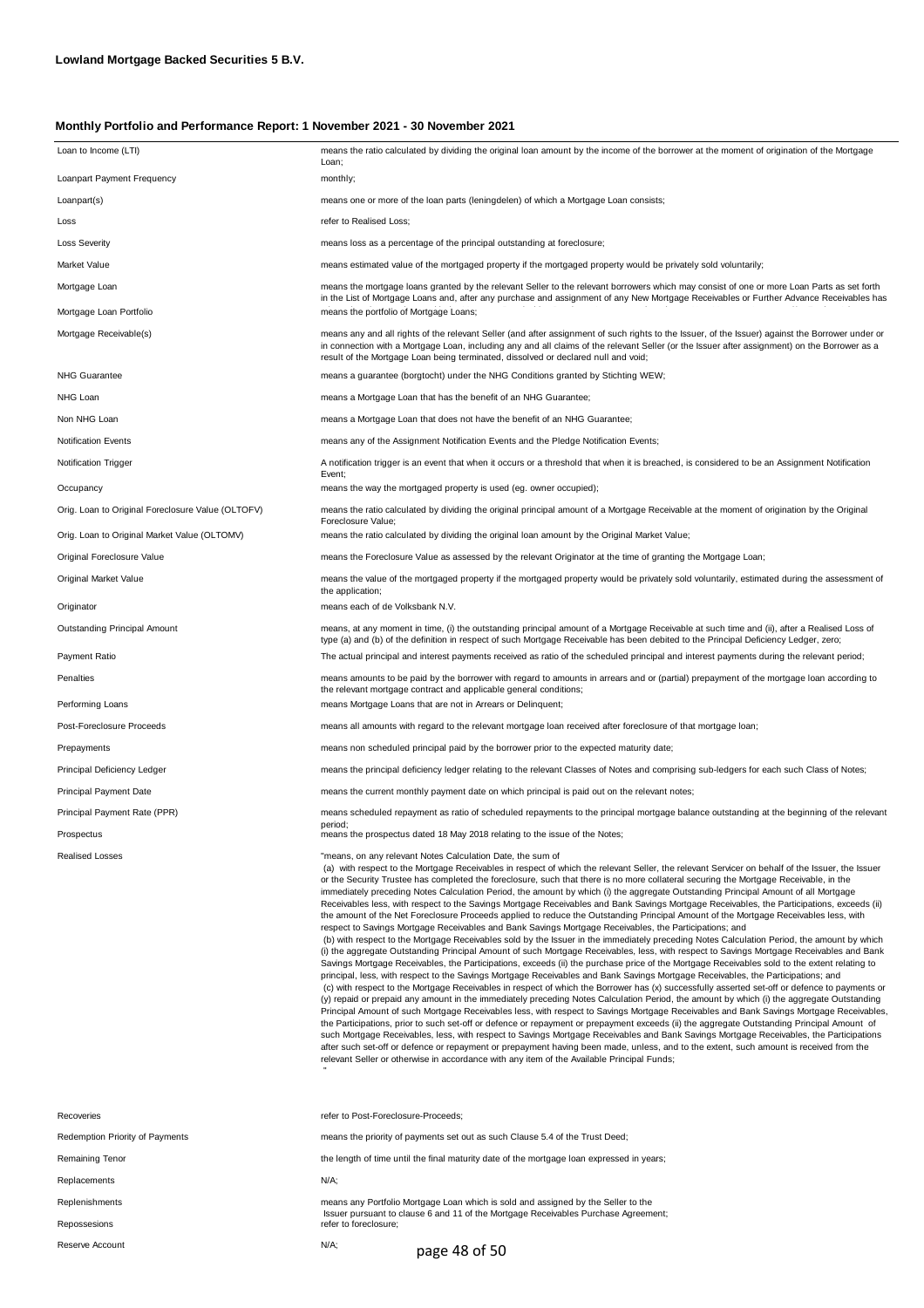| Reserve Account Target Level      | $N/A$ :                                                                                                                                                                                                                                                                       |
|-----------------------------------|-------------------------------------------------------------------------------------------------------------------------------------------------------------------------------------------------------------------------------------------------------------------------------|
| Revenue Priority of Payments      | means the priority of payments set out as such in section 5.2 (Priorities of Payments) of this Prospectus;                                                                                                                                                                    |
| Saving Deposits                   | means savings in a bank account, pledged to the mortgage lender, which are meant to repay the loan at maturity;                                                                                                                                                               |
| Seasoning                         | means the difference between the loan start date and the current reporting period;                                                                                                                                                                                            |
| Seller                            | means each of de Volksbank N.V.;                                                                                                                                                                                                                                              |
| Servicer                          | means each of de Volksbank N.V.;                                                                                                                                                                                                                                              |
| Signing Date                      | means 18 May 2018 or such later date as may be agreed between the Issuer, the Seller and the Manager;                                                                                                                                                                         |
| <b>Special Servicer</b>           | $N/A$ ;                                                                                                                                                                                                                                                                       |
| Subordinated Loan                 | $N/A$ ;                                                                                                                                                                                                                                                                       |
| Swap Counterparty                 | $N/A$ ;                                                                                                                                                                                                                                                                       |
| Swap Counterparty Default Payment | $N/A$ ;                                                                                                                                                                                                                                                                       |
| Swap Notional Amount              | $N/A$ ;                                                                                                                                                                                                                                                                       |
| <b>Trust Deed</b>                 | means the trust deed entered into by, amongst others, the Issuer and the Security Trustee dated the Closing Date;                                                                                                                                                             |
| Weighted Average Life             | means the expected average total number of years needed for the issuer to repay all principal, whereby the time between origination and                                                                                                                                       |
| <b>Weighted Average Maturity</b>  | each repayment is weighted by the repayment amount;<br>means the expected average number of years between the reporting date and the maturity of each loan, whereby the time between the<br>reporting date and the maturity of each loan is weighted by the size of the loan; |
| WEW                               | Stichting Waarborgfonds Eigen Woning;                                                                                                                                                                                                                                         |
| <b>WEW Claims</b>                 | means losses which are claimed with the WEW based on the NHG conditions:                                                                                                                                                                                                      |